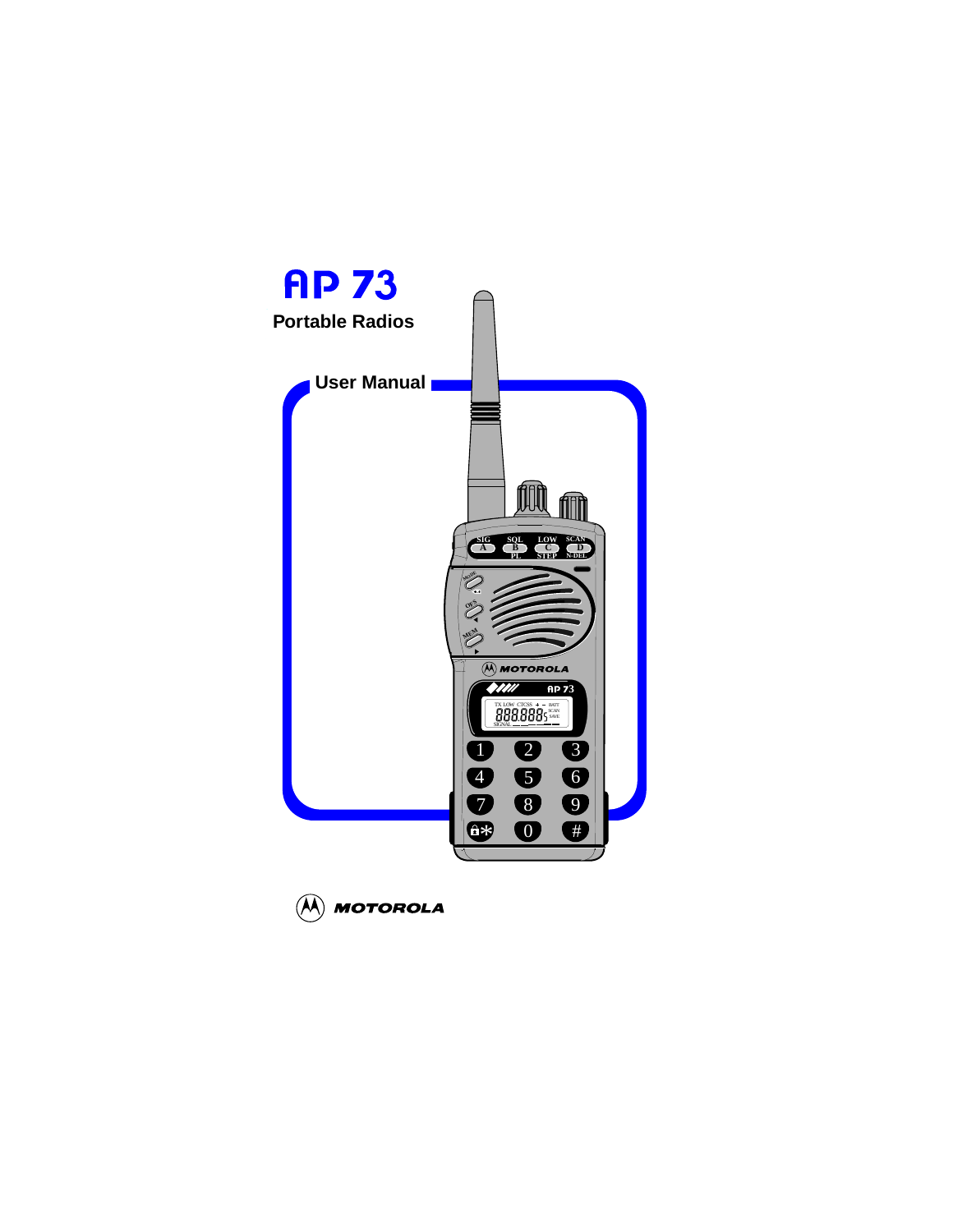

# **AP73 Quick Reference**

#### **Basic Operation...**

**Turning Radio On/Off:** Rotate **On/Off and Volume Knob** clockwise / anti-clockwise.

**Adjusting Volume:** Press **Monitor Button** and adjust **On/Off and Volume Knob** to comfortable volume level.

**Setting High/Low Power Output Level:** Press  $Q_{\text{max}}$  to toggle power lev-**Setting High/Low Power Output Level:** Press  $\overline{\mathbf{C}}$  to toggle power lot less; 'LOW' indicator is on when radio is set for Low Power output level.

**Transmitting:** Select the desired channel / frequency. Make sure channel is free then press **PTT** to talk, release to listen. '**TX**' indicator lights up.

Locking/Unlocking Radio's Function: Press **GEO** for 2 seconds to lock / unlock **Keypad** and **Selector Knob. LCD** displays  $\frac{1}{2}$  or when locked.

**Changing Squelch Modes:** Press  $\frac{\text{SfG}}{\text{A}}$  to toggle between Carrier ('**CTCSS**' *flashing*) squelch.

**Setting Squelch Level:** Press  $\overline{Q}^{\text{SOL}}$  then rotate Selector Knob clockwise / anti-clockwise to increase / decrease squelch level. Press any key to **PL** accept.

**Selecting Receive PL/DPL Squelch:** Press strainting the *N<sub>L</sub>YXX* is<br>shown. Rotate Selector Knob to the desired active Receive PL/DPL code. Press any key to accept.

Selecting Transmit PL/DPL Squelch: Press  $\stackrel{\infty}{\bullet}$  until  $\stackrel{x}{\circ}$   $\stackrel{P_1}{\circ}$ , xxx is<br>shown. Press  $\stackrel{\infty}{\bullet}$  to get  $\stackrel{x}{\circ}$   $\stackrel{P_1}{\circ}$ , xxx. Rotate Selector Knob to the desired<br>active Transmit PL/DPL code. **PL B SQL PL B SQL**

to toggle between Mhz (fre-<br>**Selecting Mhz/Memory Mode:** Press  $\stackrel{\sim}{\gg}$  to toggle between Mhz (frequency displayed) and Memory (channel number displayed) mode.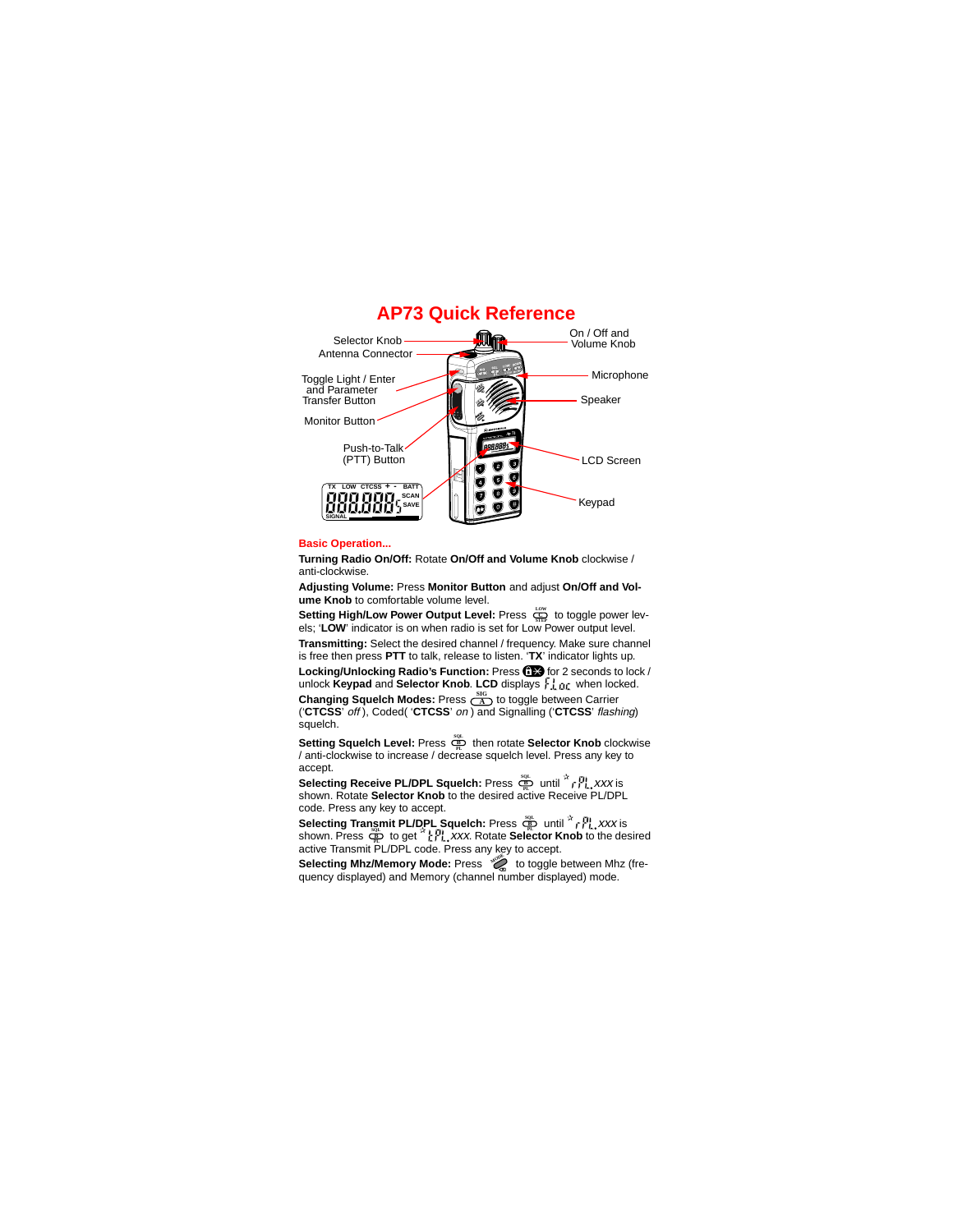#### **MHz Operation...**

**Selecting Frequency Step Size: Press**  $\mathbb{C}^{\mathbb{C}}$  **until current frequency size** is shown. Rotate **Selector Knob** to the desired frequency step size then press any key to accept.

**Selecting Receive Frequency:** In Mhz mode, enter desired frequency (whole or ❖part) or/and rotate **Selector Knob** to the required frequency. **Selecting TX Offset:** Press  $\overset{\circ}{\diamond}$  to toggle between no offset, standard positive offset ('**+**' displayed), standard negative offset ('**-**' displayed) and user-defined TX frequency ("**+ -**" displayed).

**Programming User-Defined TX Frequency:** Press  $\bigotimes$  until '+ -' is<br>shown. Enter desired TX frequency (whole or <sup>\*</sup>part) or/and rotate Selec**tor Knob** to the required frequency then press **Toggle Light / Enter and Parameter Transfer Button**. **OFS**

#### **Memory Mode Operation...**

**Selecting Memory Channel:** In Memory mode, rotate **Selector Knob**. **Programming Memory Channel:** In MHz mode, select the desired frequency, type of offset and offset frequency then press **Toggle Light / Enter and Parameter Transfer Button** until <sup>x</sup> FIT It, XXX is shown. Rotate **Selector Knob** to select the desired memory channel then press **Toggle Light / Enter and Parameter Transfer Button** to accept.

**Loading Memory Channel:** In Memory mode, rotate **Selector Knob** to the desired memory channel then press **Toggle Light / Enter and Parameter Transfer Button** to accept.

#### **Scan Operation...**

**Scanning Frequency Range/Memory Channel :** In Mhz/Memory mode, press  $\overline{\text{CD}}$  to begin scanning the preprogrammed frequency range/channel. '**SCAN**' indicator flashes when scanning is in progress, and lights up **N-DEL** continuously when it is receiving a signal.

**Transmitting During Band Scanning:** Press **PTT** when scan is locked at a frequency

**Deleting Nuisance Channel:** With radio locked onto unwanted channel, press  $\frac{dS_{NN}}{N_{NDEL}}$  until you hear two beeps.

#### ✰**DTMF Telephone Interconnect...**

**Placing a Telephone Call:** Press and hold **PTT** and dial access code (or, f radio has preprogrammed code, press  $\gg$  followed by  $\bigcirc$  ). Release **PTT** and wait for dial tone. If successful, press and hold **PTT**, then dial phone number (or, if radio has preprogrammed phone number, press  $\sqrt{2}$ followed by number button that stores phone number). Press **PTT** to talk, release to listen. To hang up, press and hold **PTT**, then dial deaccess code (or, if radio has preprogrammed code, press  $\mathcal{L}$  followed by  $\blacksquare$ ).

Last Number Redial: Once you have accessed the telephone network, press and hold PTT, then press  $\gg$  followed by  $\bullet$  (only works with manual entered phone number).

**Storing a Phone Number or Access/Deaccess Code:** Press and hold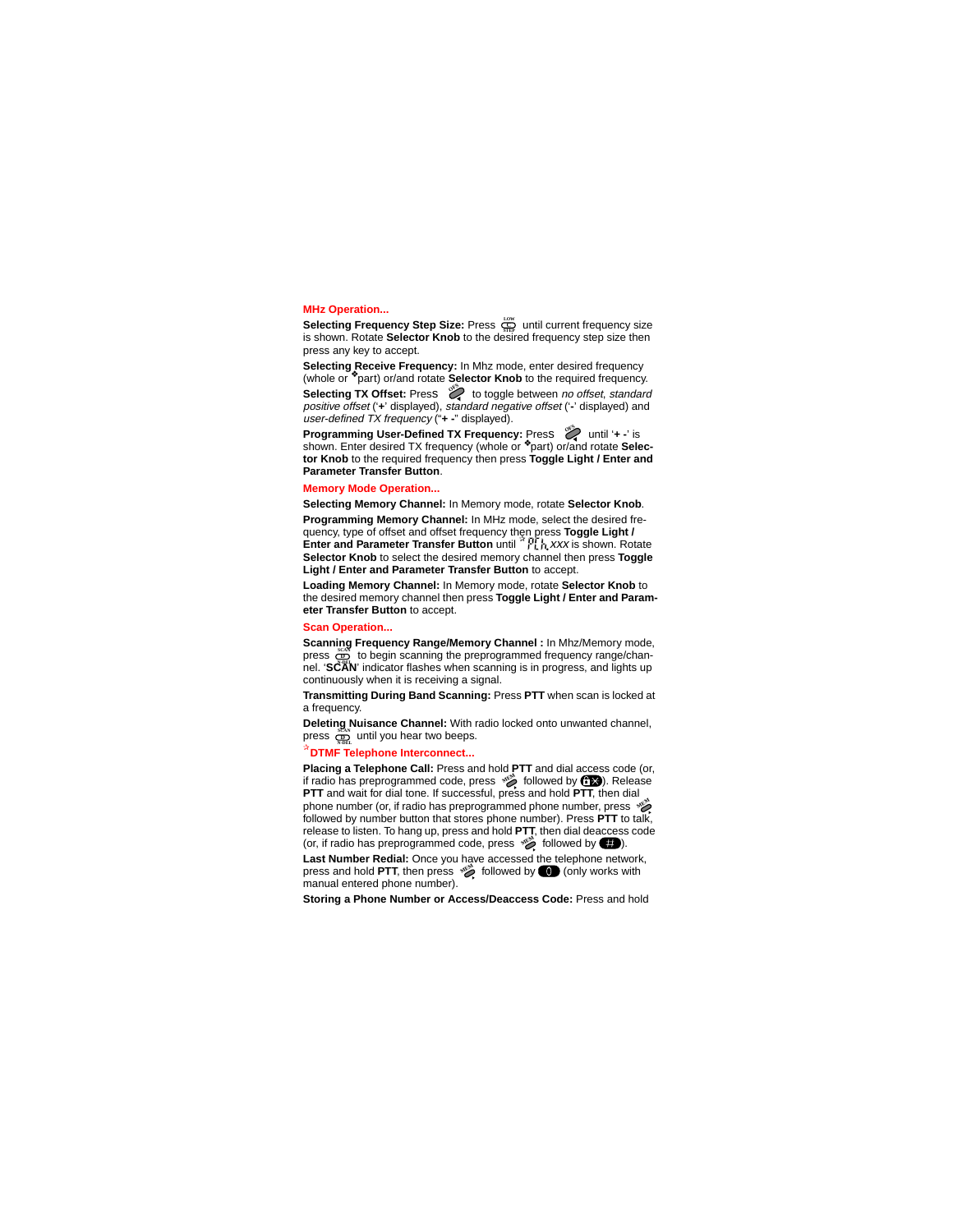until **LCD** displays (with a flashing cursor). Enter a phone **MEM** number location (1 to 9), or press  $\overline{a}$  /  $\overline{a}$  to enter access / deaccess code. Enter the phone number (up to 12 digits), or access/deaccess code (up to 8 digits). Press **Toggle Light/Enter and Parameter Transfer Button** to accept.

, Displaying a Stored Number: To view stored phone number, press  $\sqrt{2}$ , followed by a phone number location (1 to 9). To view access/deaccess<br>code, press  $\gg$  followed by **CEM** / **CED**. Press  $\gg$  followed by **OD** to view the last manually dialled number.

#### ✣**Voice Selective Call (Optional)...**

**Receiving a Voice Selective Call:** When radio decodes a Voice Selective Call, **LCD** indicates the type of SelCall message being received: (Individual Call), , (Group Call), or (All Call). di.

**Sending a Voice Selective Call:** Press and hold **PTT**, then dial the required ID. Release **PTT** and wait for a response.

#### **Special Programming Mode (SPM)...**

**Entering SPM:** Hold down will turning on the radio. Only release after the radio sounds a ringing SPM start-up tone. **MEM MEM**

**Exiting a Menu Item:** Select another menu item by rotating **Selector Knob**. **NOTE:** This aborts the phone access / deaccess codes entry, if **Toggle Light/Enter and Parameter Transfer Button** is not pressed first. **Exiting Special Programming mode:** Turn radio off, then on again.

The following table provides a complete list of the available parameters and their programming procedures (items with similar procedures are grouped together).

First go to SPM then rotate **Selector Knob** to the desired menu item (refer to the SPM display column below).

#### SPM Browse Menu

| play    | <b>SPM Dis- SPM Browse Menu</b><br>Item | To Edit                                                                                                                                                                                                           |
|---------|-----------------------------------------|-------------------------------------------------------------------------------------------------------------------------------------------------------------------------------------------------------------------|
| 5cnl 5b | Edit Channel Scan<br>List               | Press $\mathfrak{S}$ or $\mathfrak{S}$ to scroll through<br>the channels (01 to 20). Press Toggle<br><b>Light/Enter and Parameter Change</b><br><b>Button</b> to toggle status of channel.                        |
| ErREhn  | Erase Single Chan-<br>nel from Memory   | Press $\stackrel{\text{op}}{\sim}$ or $\stackrel{\text{op}}{\sim}$ to scroll through the<br>channels (01 to 20) and Toggle Light/<br><b>Enter and Parameter Transfer Button</b><br>to erase a programmed channel. |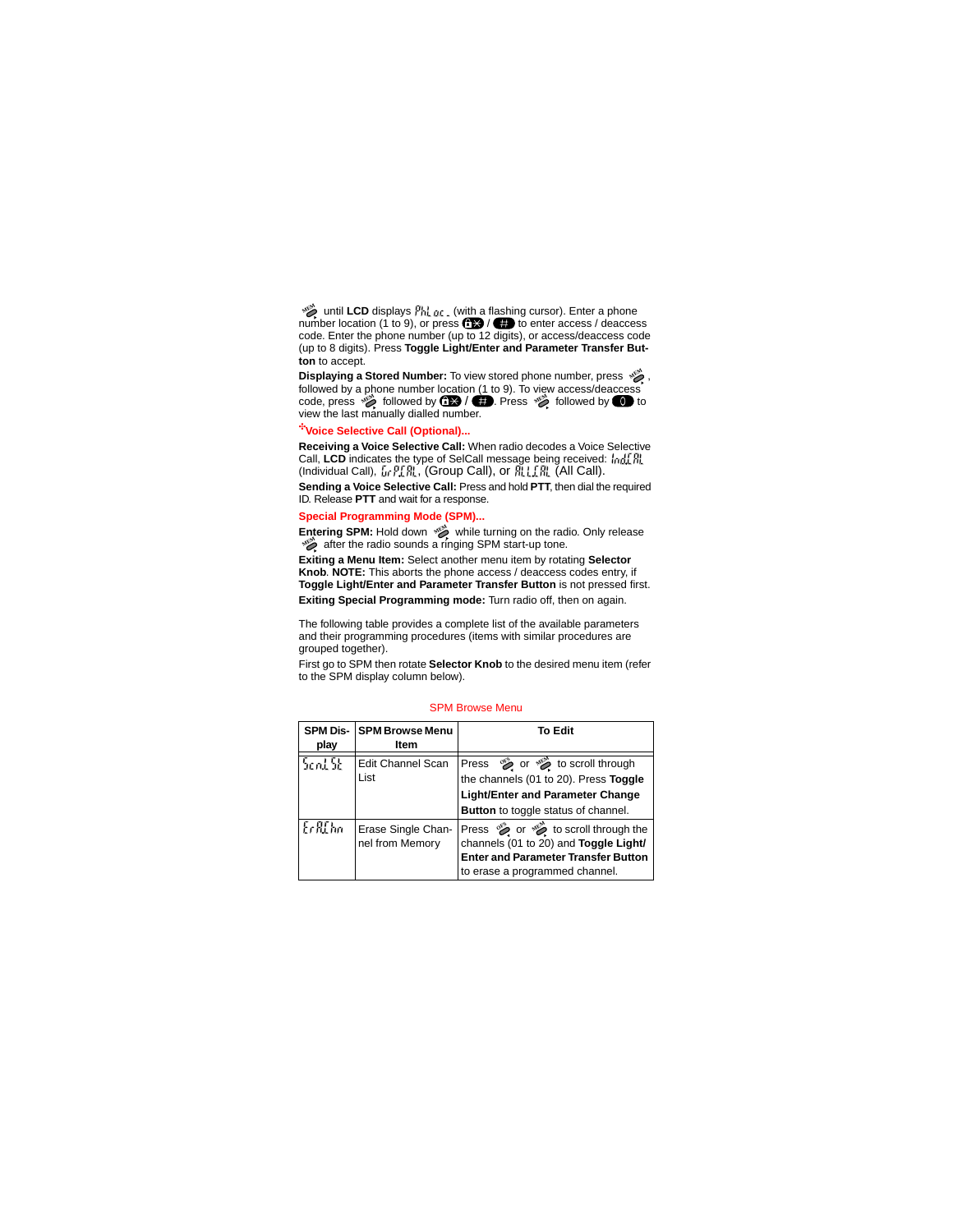| <b>SPM Dis-</b>                             | <b>SPM Browse Menu</b>                                                                        | <b>To Edit</b>                                                                                                                  |
|---------------------------------------------|-----------------------------------------------------------------------------------------------|---------------------------------------------------------------------------------------------------------------------------------|
| play                                        | <b>Item</b>                                                                                   |                                                                                                                                 |
| *malice<br>*malice                          | Edit Phone Access /<br>Deaccess Code                                                          | Press $\mathcal{O}_2$ or $\mathcal{O}_2$ to enter into edit<br>node. $\frac{1}{2}$ to erase unwanted digits.<br>Enter new code. |
| Ptt. 1d<br>Ren, Id<br>lod, ld<br>玩耍易<br>龍島局 | Edit PTT ID<br>Edit Acknowledge-<br>ment / Individual /<br>Group / All Call IDs               | Press $\bullet$ or $\bullet$ to enter into edit<br>to erase unwanted digits.<br>Enter new ID.                                   |
| rot.xxx                                     | <b>Edit Time-Out</b><br>Timer                                                                 | Press 哆 or 嘮.                                                                                                                   |
| Sa - Bo<br>5c - 9FF                         | <sup>§</sup> Set SelCall Tone<br>Status ('On' or 'Off')                                       | Press $\bullet$ or $\bullet$ to toggle between<br>the available states.                                                         |
| SE - Bo<br>SE - OFF                         | Set Sidetones Sta-<br>tus ('On' or 'Off').                                                    | Sidetones Status affects DTMF<br>sidetones only. If Alert Tone Volume is                                                        |
| 跟·群<br>Rt - Bn                              | Set Alert Tone Vol-<br>ume ('Off' or 'On').                                                   | set to 'off', all radio alert tones are disa-<br>bled.                                                                          |
| 55-BFF<br>65- flor<br>65-Enh                | Set Battery Saver<br>Status ('Off', 'Nor-<br>mal' or 'Enhanced')                              |                                                                                                                                 |
| bk - 開 n<br>疑·#正                            | Set Battery Type<br>'Alkaline' or 'NiCd'                                                      | Refer to your AP73 User Manual for a<br>full description of these menu items.                                                   |
| 品・品店<br>Rc - SPE<br>Re - XSk                | Set Accessory<br>Option ('Auto-<br>sense', 'Speaker<br>Microphone only'<br>or 'Headset Only') |                                                                                                                                 |

**Notes...** ✰xxx represents a number.

❖ Press T**oggle Light / Enter and Parameter Transfer Button** to commit partially entered frequency.

✣Radio must be equipped with an optional DTMF Decode Option board. §SelCall Tone Status only displays when an option board is installed.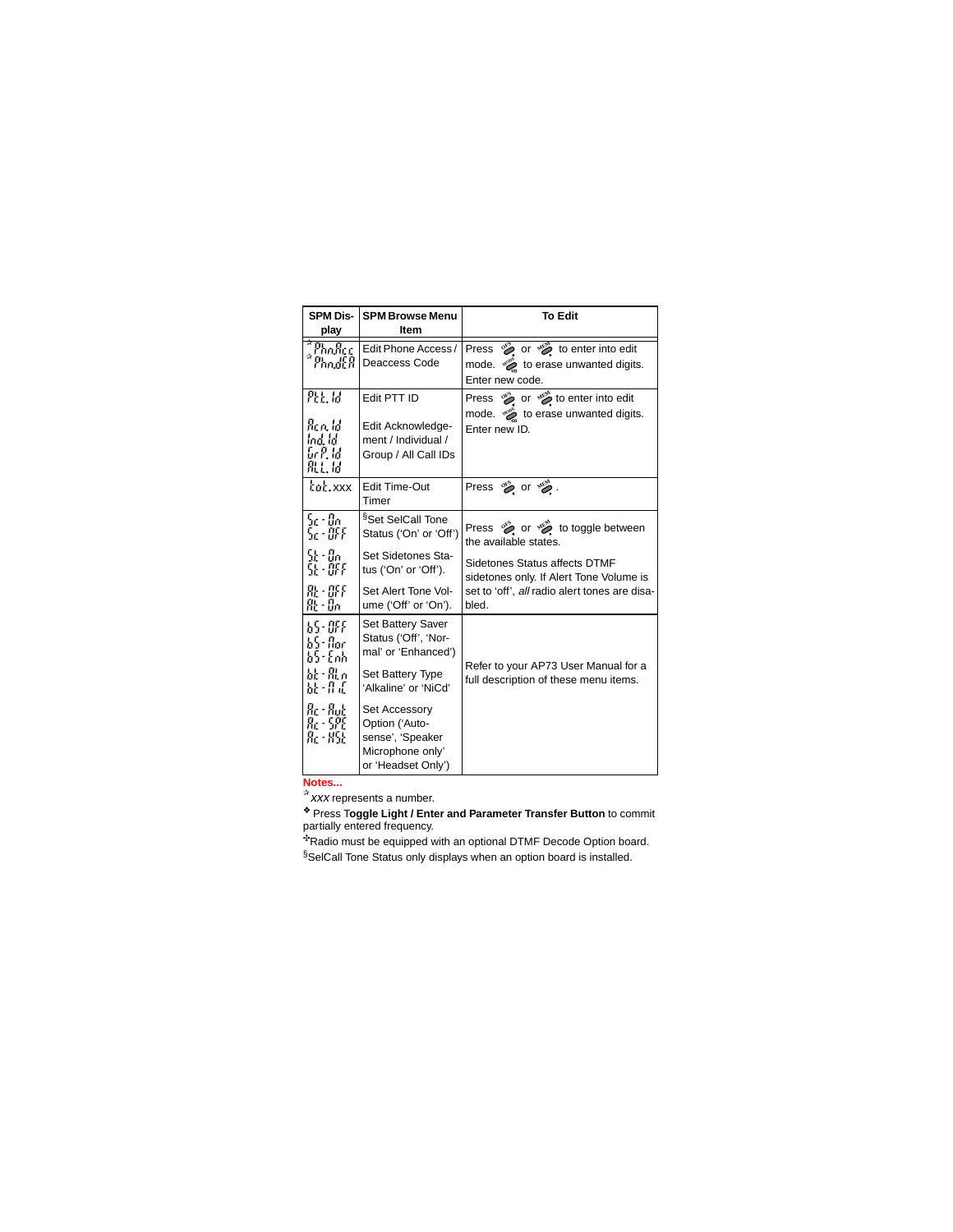

# **2-YEAR LIMITED WARRANTY FOR RADIOS**

We thank you for purchasing our Motorola radios. These radios are manufactured according to the highest quality standards set and are backed by Motorola's two (2) year warranty. The rechargeable Motorola supplied batteries have a one (1) year warranty. Kindly approach your dealer for more information.

Motorola warrants its radios and batteries against defects in material and workmanship under normal use and service for the period stated above.

Motorola recommends that you use Motorola supplied accessories and batteries in connection with the radio. We would also advise you against attempting any modifications or repairs or any other form of unauthorised service to your radio.

Should you have any queries, please contact:

Singapore - Telephone/Fax: (65) 2812053/2874181 Beijing - Telephone/Fax: (86-10) 68438231/4610277

Please see page 75 for more information.

Fill in the details of your radio below for your own reference:

**Model Name/No.: Serial Number: Date of Purchase: Dealer Name: Address: Telephone:**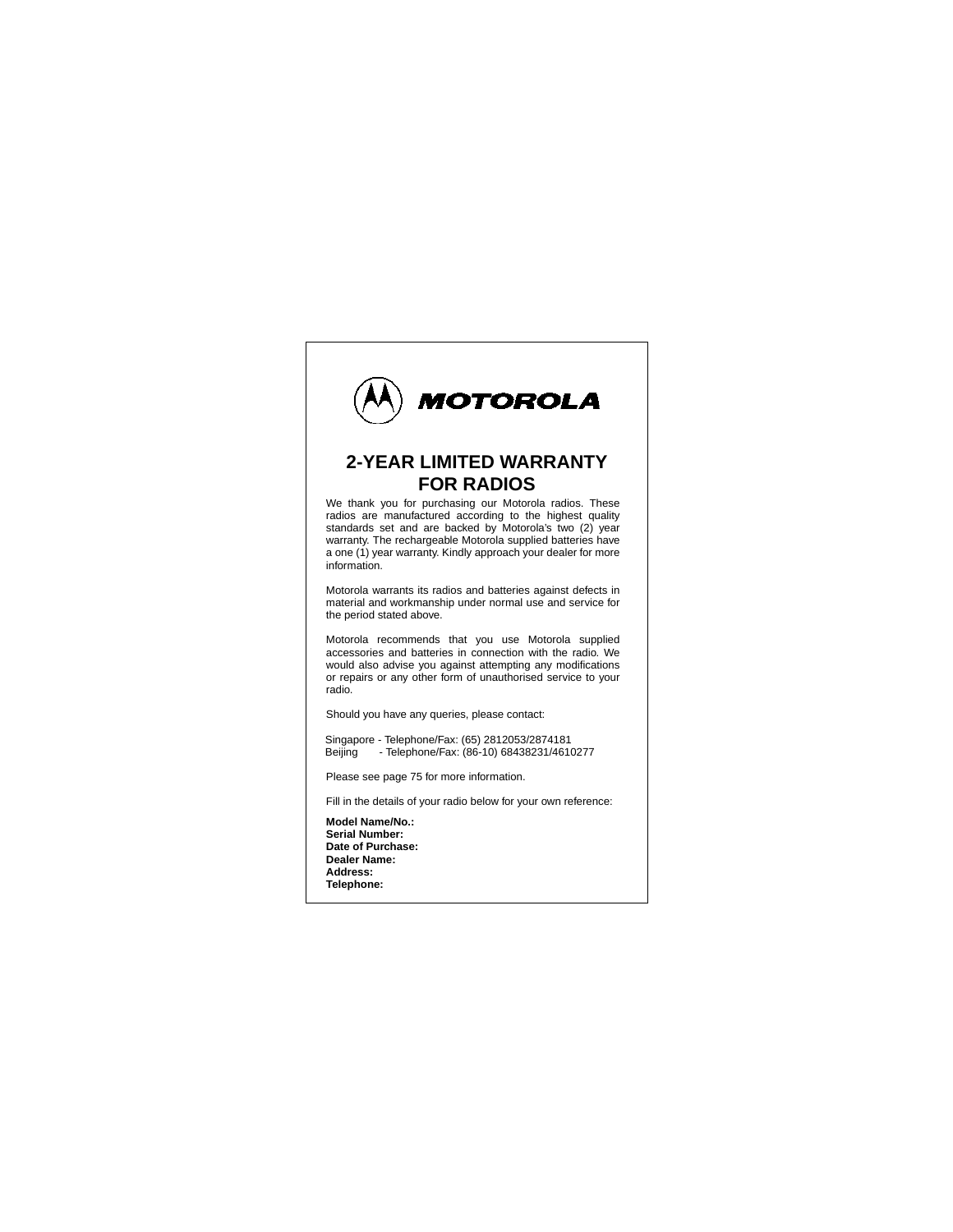



| 1. On / Off and Volume Knob                                     | 13. Mode / Backspace Button      |  |
|-----------------------------------------------------------------|----------------------------------|--|
| 2. Selector Knob                                                | 14. Left Scroll / Offset Button  |  |
| 3. Antenna Connector                                            | 15. Right Scroll / Memory Button |  |
| 4. Toggle Light / Enter and Parameter<br><b>Transfer Button</b> | 16. Accessory Connector          |  |
| 5. Monitor Button                                               | 17. SCI Port                     |  |
| 6. Push-To-Talk (PTT) Button                                    | 18. LCD Screen                   |  |
| 7. Signal Button                                                | 19. Numeric Keypad               |  |
| 8. Squelch / PL Button                                          | 20. Enable / Disable PTT ID Key  |  |
| 9. Low Power / Frequency Step Button                            | 21. Lock / Unlock Key            |  |
| 10. Scan / Nuisance Delete Button                               | 22. Battery Pack                 |  |
| 11. Microphone                                                  | 23. Battery Latches              |  |
| 12. Speaker                                                     |                                  |  |

#### **NOTE**

Keep this page open for easy reference as you go through the user guide.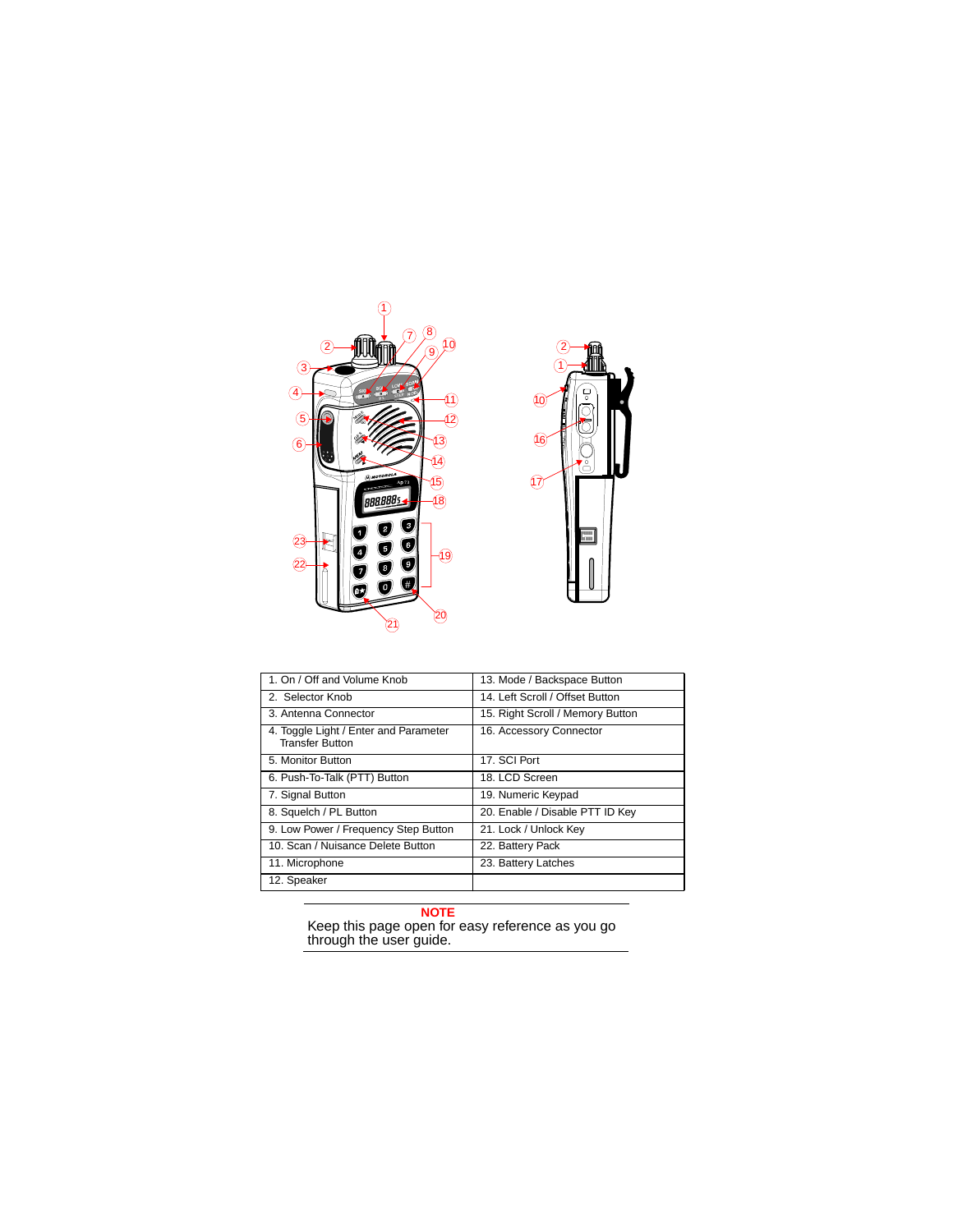# **Copyright Information**

The Motorola products described in this manual may include copyrighted Motorola computer programs stored in semiconductor memories or other mediums. Laws in the United States and other countries preserve for Motorola certain exclusive rights for copyrighted computer programs, including the exclusive right to copy or reproduce in any form the copyrighted computer program. Accordingly, any copyrighted Motorola computer programs contained in the Motorola products described in this instruction manual may not be copied or reproduced in any manner without the express written permission of Motorola. Furthermore, the purchase of Motorola products shall not be deemed to grant either directly or by implication, estoppel, or otherwise, any license under the copyrights, patents, or patent applications of Motorola, except for the normal non-exclusive, royalty fee license to use that arises by operation of law in the sale of a product.

© 1997 by Motorola, Inc.

All Rights Reserved. Motorola Malaysia Sdn. Bhd. (Company No. 12631DE), Bayan Lepas Free Industrial Zone, Phase III, 11900 Penang, Malaysia.

Printed in Malaysia.

Motorola, APC, Adaptive Power Control™ Technology and Channel Scan are trademarks of Motorola, Inc.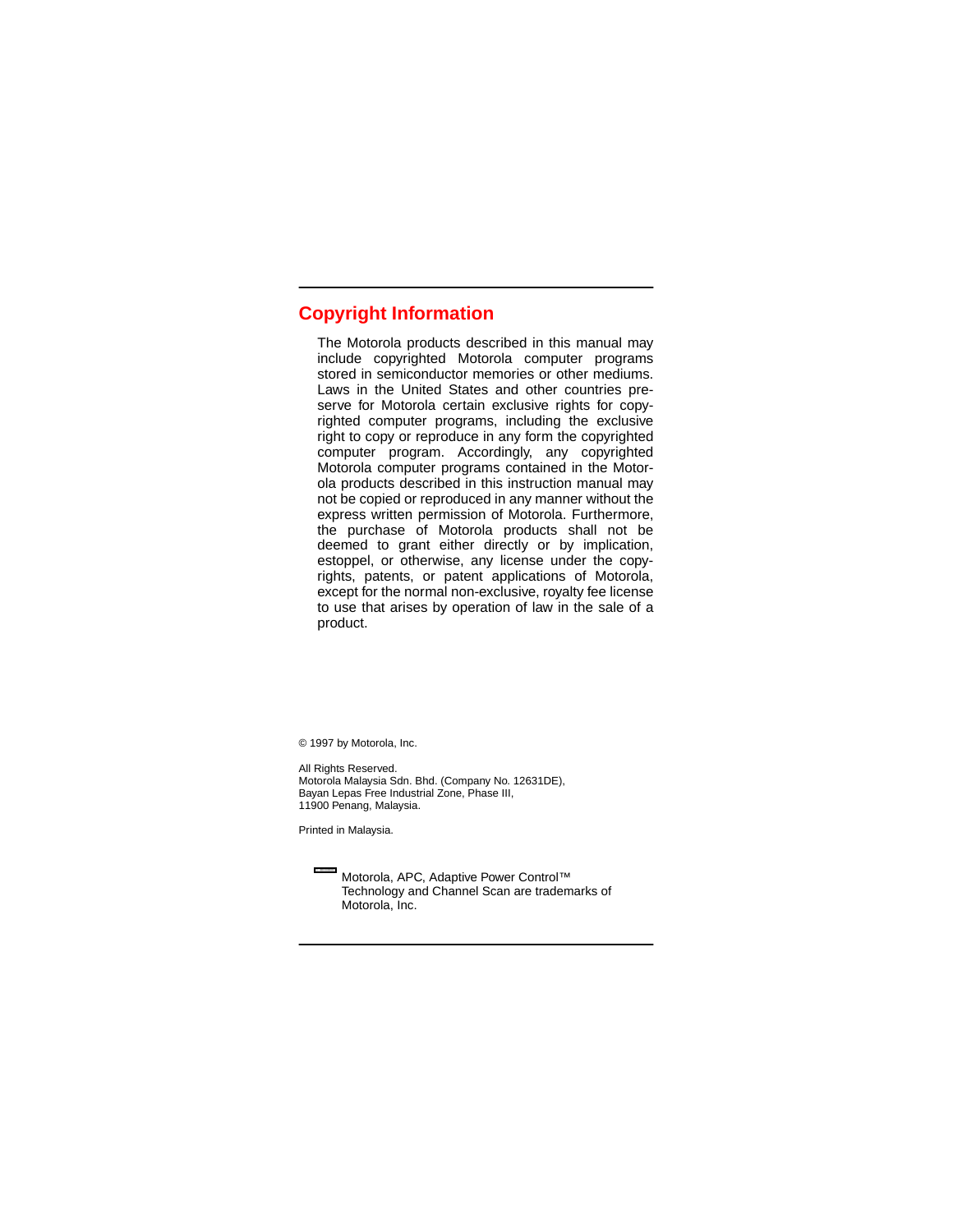# Contents

# **Contents**

| Introduction 2                                        |  |
|-------------------------------------------------------|--|
| Packing Information 3                                 |  |
| Knobs, Buttons, Connectors and Others 4               |  |
|                                                       |  |
| Basic Operations 14                                   |  |
|                                                       |  |
| Turning the Radio On 14<br>Turning the Radio Off 14   |  |
| Adjusting the Volume<br>High / Low Power Output<br>14 |  |
|                                                       |  |
| Transmitting a Message 15<br>Receiving a Message 16   |  |
| Additional Operations 17                              |  |
| Receive And Transmit PL / DPL Code Tables 23          |  |
| MHz Mode Operations 25                                |  |
| Memory Mode Operations 31                             |  |
| Scan Operations 34                                    |  |
| Programmable Band Scan 34                             |  |
| Memory Channel Scan 37                                |  |
| DTMF Telephone Interconnect 40                        |  |
| Voice Selective Call (Optional) 44                    |  |
| Special Programming Mode (SPM) 46                     |  |
| SPM Browse Menu 47<br>Editing SPM Parameters. 48      |  |
|                                                       |  |
| LCD Segments and Indicators 59                        |  |
| Alert Tone Indicators 60                              |  |
| Information For Safe, Efficient Operation 62          |  |
| Recycling / Disposal of NiCd Batteries 65             |  |
| Licensing & Service Information 67                    |  |
| Troubleshooting 68                                    |  |
|                                                       |  |
| Limited Warranty 75                                   |  |
|                                                       |  |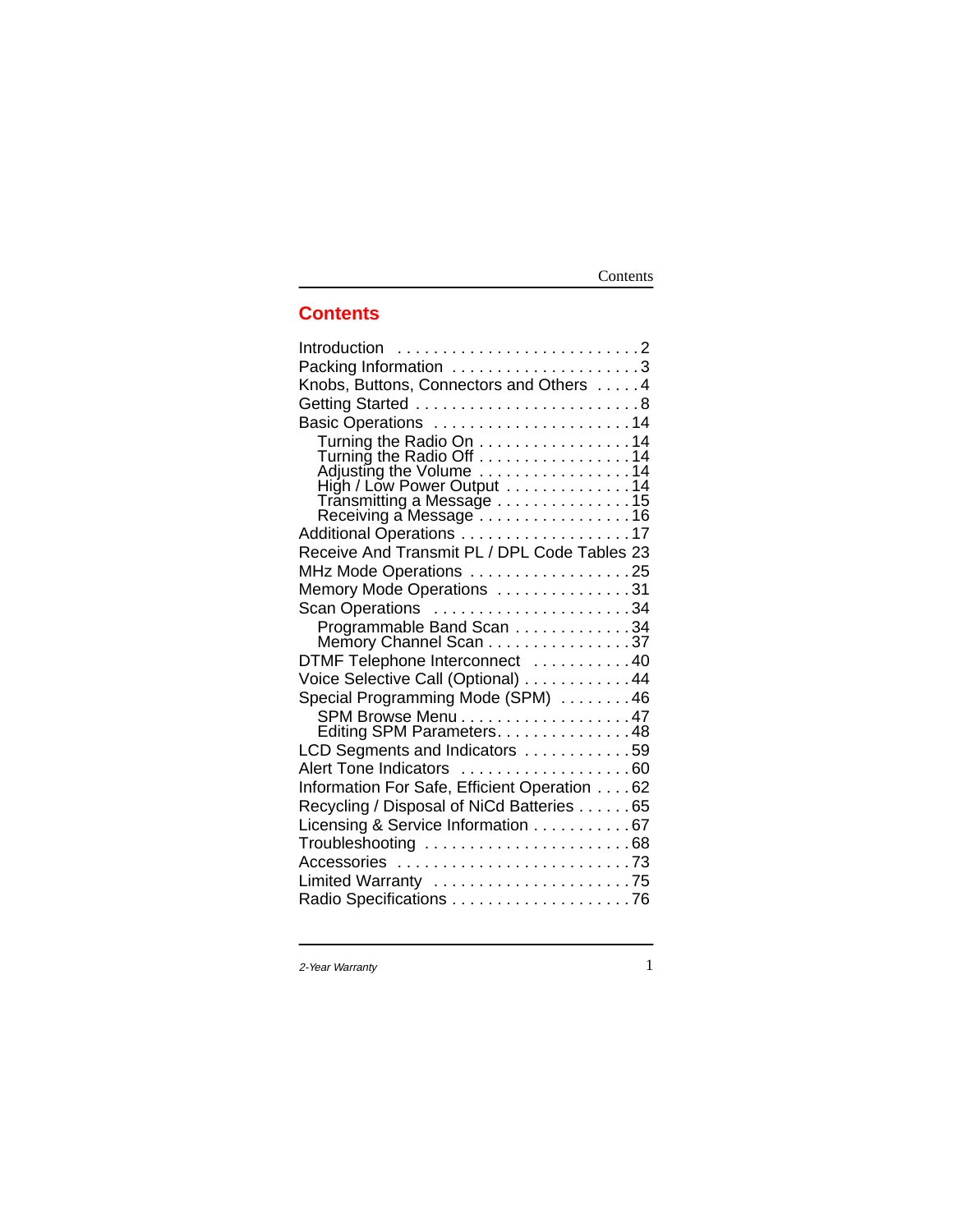# Introduction

# **Introduction**

**Congratulations** on your purchase of a Motorola twoway radio. Your radio is a product of Motorola's more than 50 years of experience as a world leader in the designing and manufacturing of communications equipment. This radio offers superior quality, superior performance, ultimate flexibility and years of reliable and effective communications.

This radio incorporates the latest technology available in two-way radio communications. The use of microcomputer technology makes changing radio characteristics such as operating frequencies and squelch codes both economical and fast. Any computer equipped dealer can easily reprogram your radio's operating characteristics.

The radio meets tough environmental demands while providing cost-effective and reliable communications. It meets established standards for low pressure, high temperature, low temperature, temperature shock, solar radiation, rain, humidity, salt fog, dust, vibration, and shock. This radio also meets the Electronic Industry Association RS316B electrical and mechanical specifications. The Motorola Accelerated Life Test (ALT) assures that possible failures brought on by field stress and abuse are identified and designed out of your radio before it reaches your hands.

All of these features provide for better, yet more cost effective communications for you.

#### **Coverage of this User Guide**

This user guide describes the operation of the AP 73 portable radios.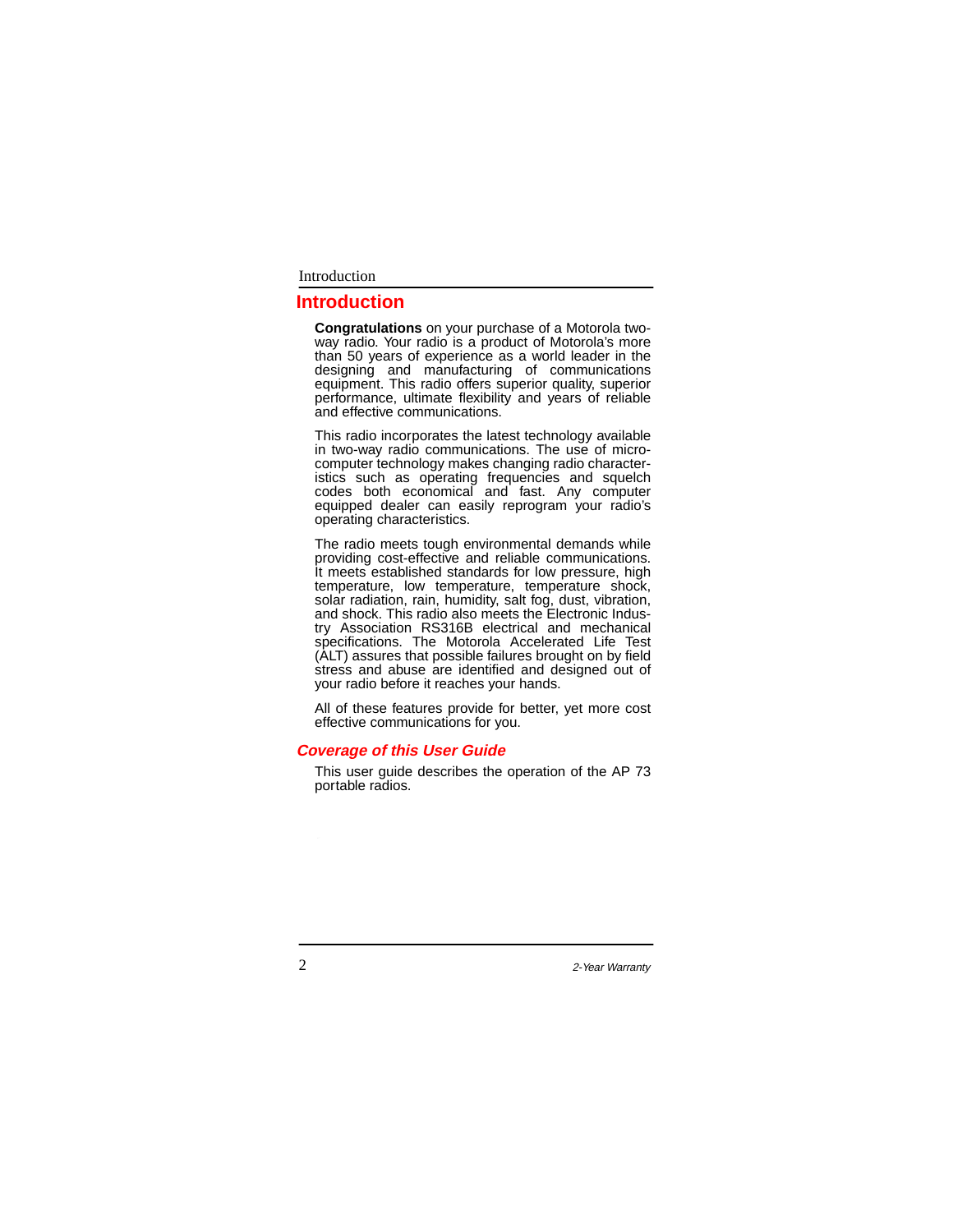Packing Information

# **Packing Information**

When you receive your packaged Motorola radio, inspect the shipping carton for any signs of damage. Next, remove and check the contents of the packing case to be sure that all items ordered have been included.



Standard Packaged Model Contents

- Radio
- Antenna
- Antenna Adaptor
- Spring Belt Clip
- User Manual

Inspect the equipment thoroughly. If any part of the equipment has been damaged in transit, report the extent of the damage to the transportation company immediately.

## **NOTE**

The radio as shipped accepts an alkaline battery case (for six standard "AA" size batteries) or a rechargeable NiCd battery cell-pack (available as standard or high capacity packs). Please refer to page 73 for a complete list of available accessories.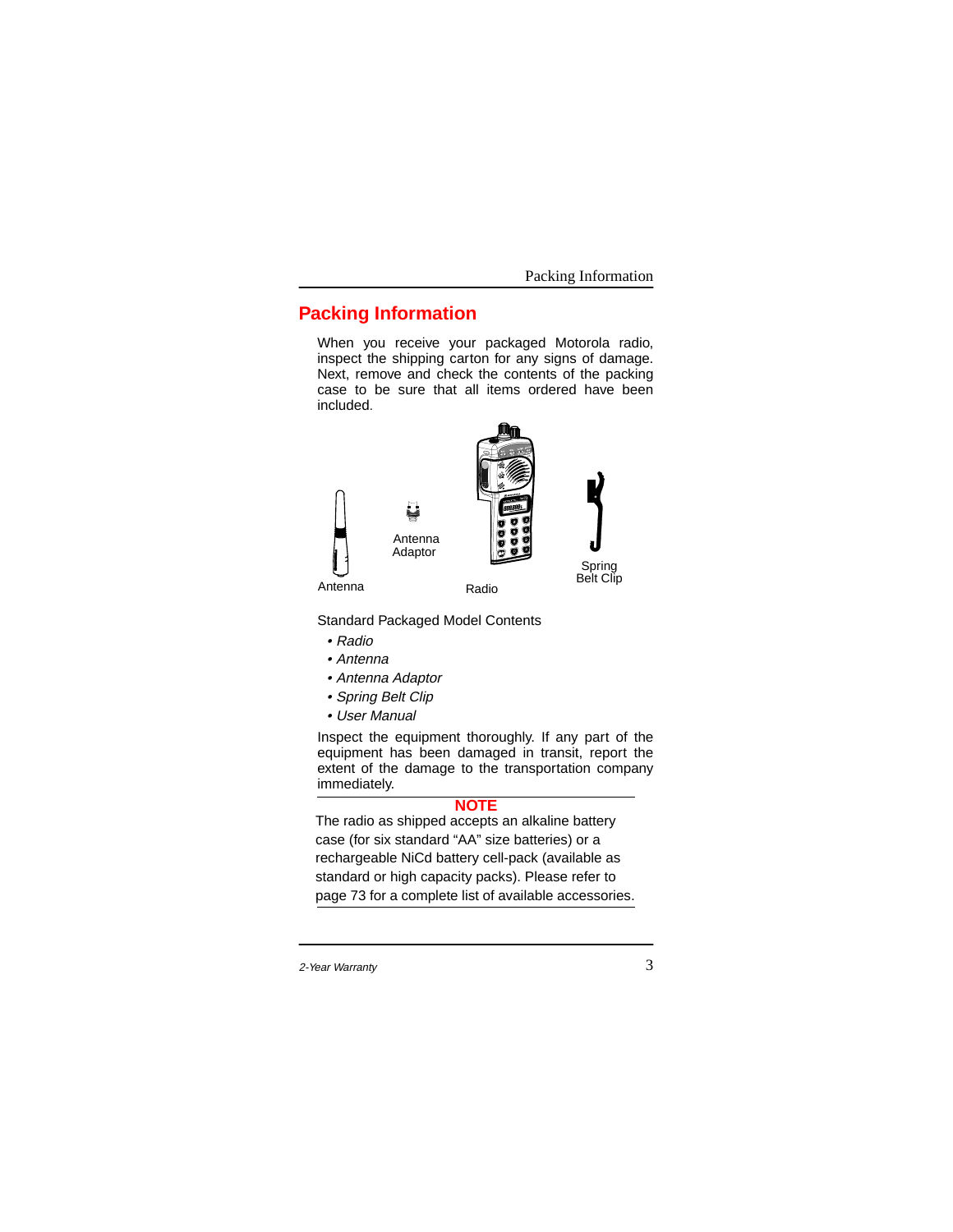# **Knobs, Buttons, Connectors and Others**

# **NOTE**

The numbers in brackets below refer to the locations of the control buttons, knobs, etc. as shown in the illustration on the inside front cover.

On / Off and Volume Knob (1)

Turns the radio on and off and adjusts the volume level.

Selector Knob (2)

- ➊Selects the frequency (Mhz mode), channel (Memory mode), PL / DL code, frequency step size and squelch level.
- ➋Changes the direction of scanning when the radio is in scan mode.

Antenna Connector (3)

Connects antenna to the radio.

Toggle Light / Enter and Parameter Transfer Button (4)

- ➊Toggles display backlight status (quick press).
- ➋Confirms user input (quick press).
- ➌Transfers parameters from Mhz mode to Memory mode (long press).
- ➍Transfers parameters from Memory mode to Mhz mode (long press).

# Monitor Button (5)

Monitors the channel for activities (squelch is disabled).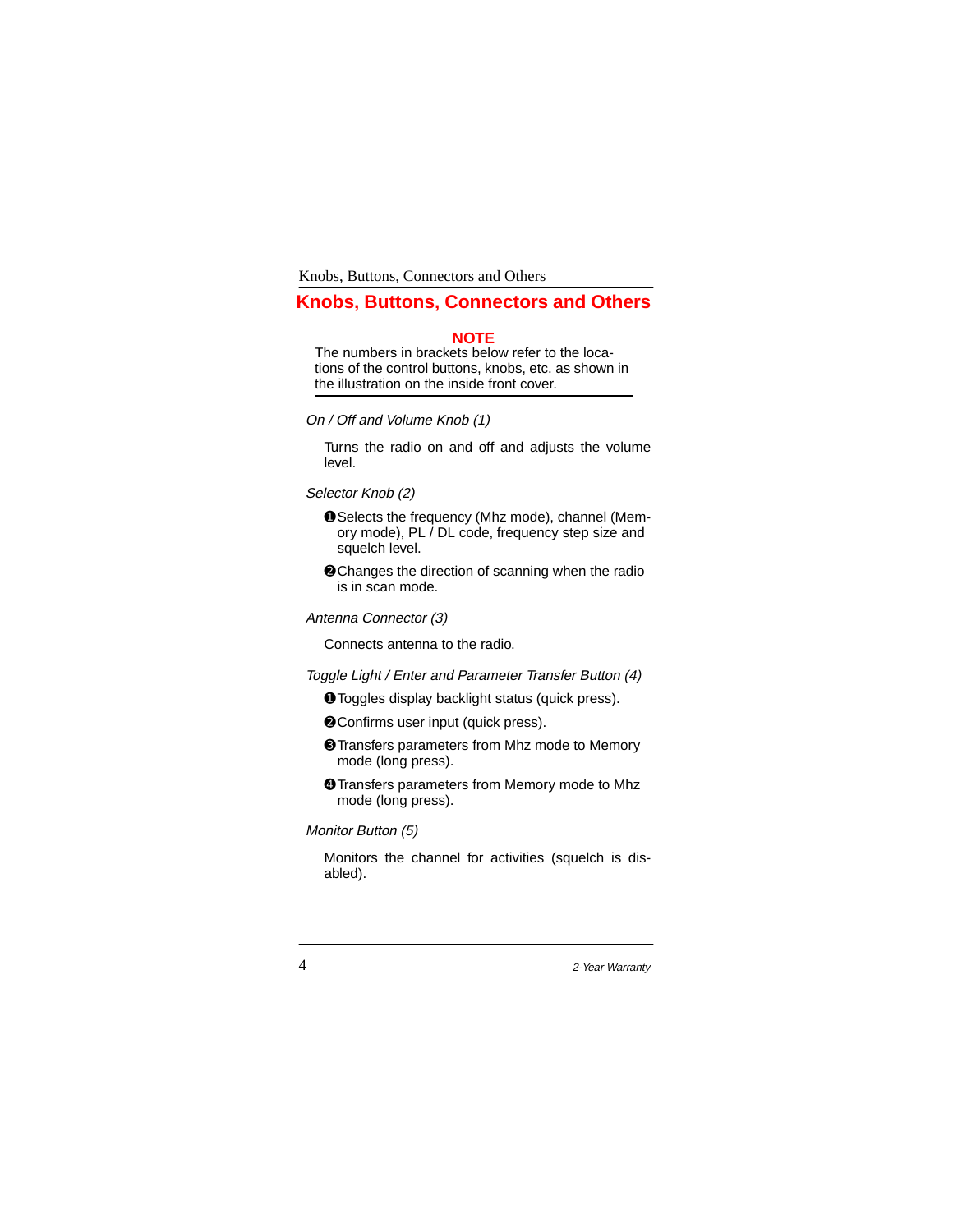Push-To-Talk (PTT) Button (6)

- ➊Push to talk, release to listen.
- ➋Press and hold when making DTMF dialling.

# Signal Button (7),  $\frac{SIG}{A}$

- **O** Toggles between *Carrier*, Coded (PL / DPL), and Signalling Squelch modes.
- ➋DTMF (Dual Tone Multiple Frequencies) digit 'A'.
- $\mathsf{Squelch}$  /  $\mathsf{PL}\ \mathsf{Button}\ (\mathsf{8}),\ \frac{\mathsf{SQL}}{\mathsf{PL}}$ 
	- ➊Selects Carrier Squelch level.
	- ➋Selects Receive and Transmit PL / DPL codes (long press).
	- ➌DTMF digit 'B'.
- Low Power / Frequency Step Button (9)**, STEP C LOW**
	- ➊Toggles between high and low transmit power.
	- ➋Selects the frequency step size (long press).
	- ➌DTMF digit 'C'.
- $\mathcal{S}$ can / Nuisance Delete Button (10),  $\frac{\text{SDAN}}{\text{NDEL}}$ 
	- ➊Enables / disables scanning in Mhz and Memory mode.
	- ➋Deletes a Nuisance Channel in Memory mode (long press).
	- ➌DTMF digit 'D'.

# Microphone (11)

Used in the process of transmitting messages.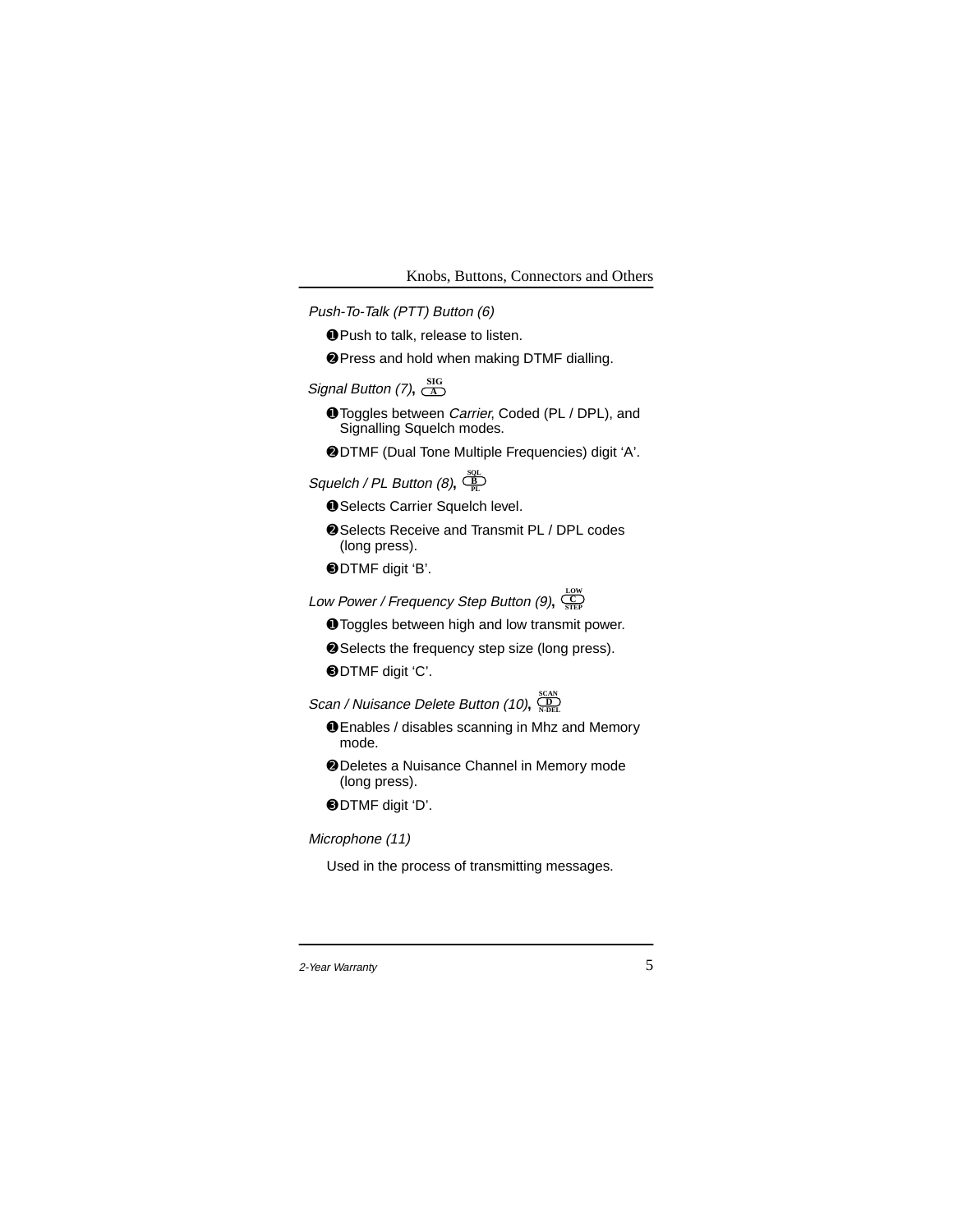# Speaker (12)

Used in the process of receiving messages.

#### *Mode / Backspace Button (13),* ﴾

- ➊Toggles between Mhz / Memory modes.
- ➋When editing phone numbers and IDs, this key acts as a backspace (rub-out) key.

#### $Left$  Scroll / Offset Button (14),  $%$

- ➊Selects the TX (repeater) offset frequency type.
- ➋Scrolls to the left when editing phone numbers and IDs.

#### $R$ ight Scroll / Memory Button (15),  $\gg$

- ➊Stores / recalls phone numbers, phone access and phone deaccess code.
- ➋If held on power-up, radio enters into Special Programming mode.
- ➌Scrolls to the right when editing phone numbers and IDs.

#### Accessory Connector (16)

Connects accessories such as remote speaker microphone or external handset to radio.

# SCI Port (17)

Used to service the radio.

# LCD Screen (18)

Displays information about the current state of the radio (see **"LCD Segments and Indicators"** on page 59).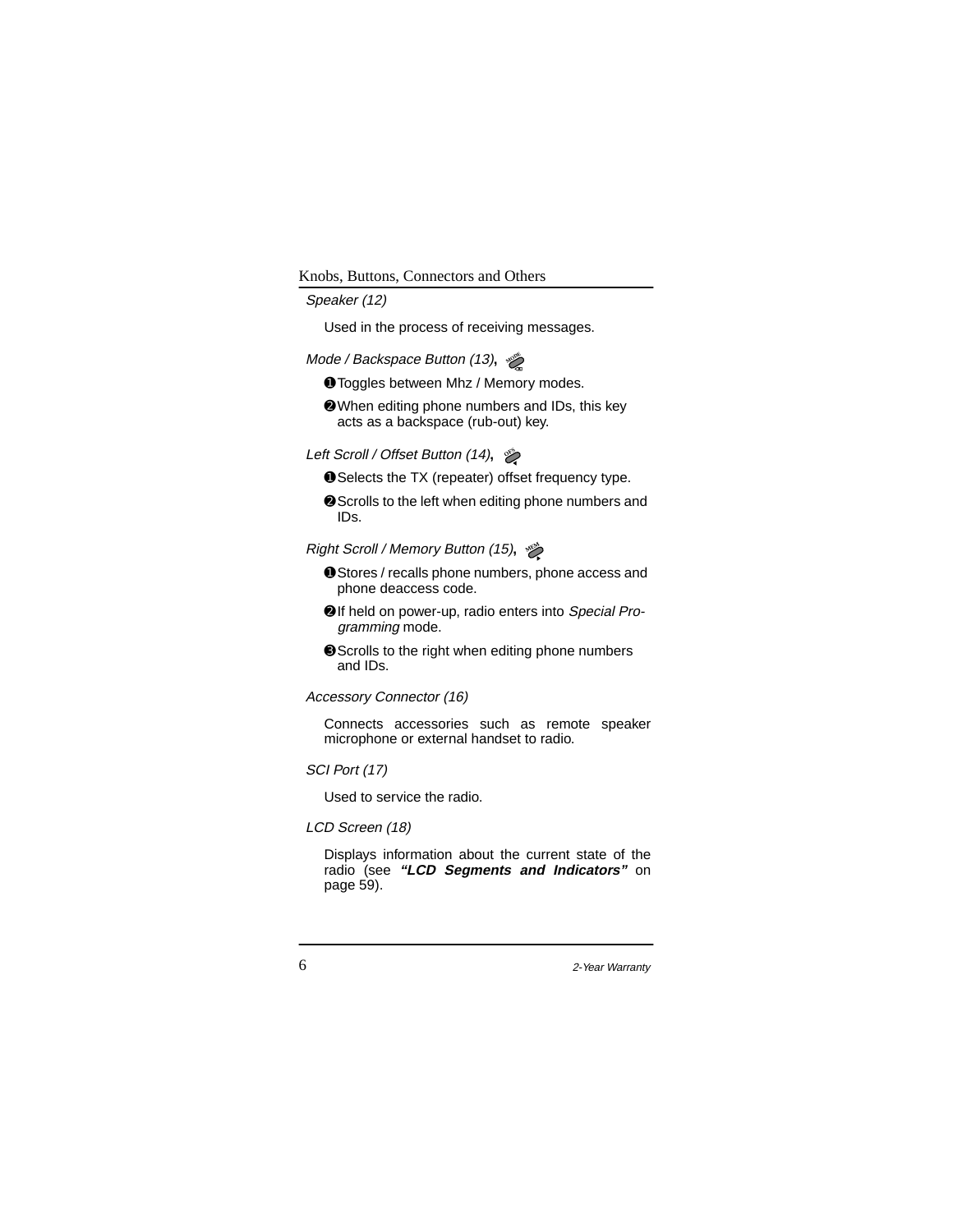### Numeric Keypad (19)

- ➊Used to enter the frequency (MHz mode), phone number or phone number location.
- ➋Used for numeric data entry during parameter changing session.
- ➌DTMF digits '0' to '9'.
- Enable / Disable PTT ID Key (20)**,**
	- ➊Enables / disables PTT ID (long press).
	- ➋DTMF digit '#'.
	- **O** Pressing this key after  $\gg$  sends the programmed phone deaccess code.
	- **O** Pressing this key immediately following <del>∩  $\rightarrow$ </del>, inserts a pause.
- Lock / Unlock Key (21)**,**
	- ➊Locks / unlocks the keypad (long press).
	- ➋DTMF digit '∗'.
	- **O** Pressing this key after  $\gg$  sends the programmed phone access code.

# Battery Pack (22)

Power supply to the radio.

### Battery Latches (23)

For attaching battery tray / pack to the radio.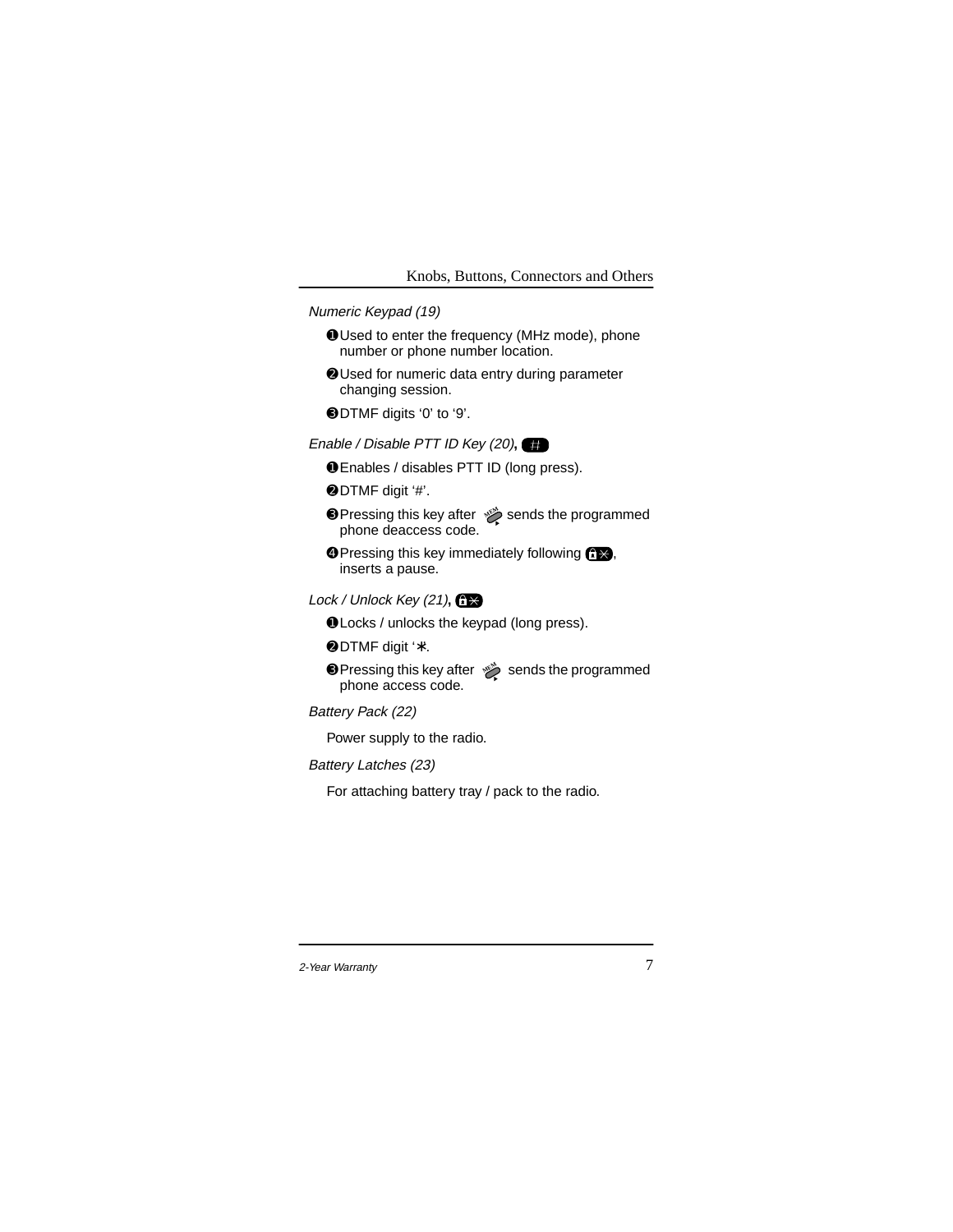# **Getting Started**

# **Attaching and Removing the Antenna**

# **Attaching**

- ➊Fasten the antenna to the radio by placing the threaded end of the antenna into the Antenna Connector (3).
- **<sup>●</sup>** Rotate the antenna clockwise until tight.

#### **Removing**

• Turn the antenna in an anti-clockwise direction until it disengages from the radio.

# **Attaching and Removing the Belt Clip**

### **Attaching**

- ➊Align mounting rails of the radio with the grooves of belt clip.
- ➋Slide belt clip downwards until it clicks into place.

#### **Removing**

- **O** Insert the end of a key between the release tab and the back surface of the radio.
- ➋Lift the release tab; slide the belt clip upwards.

# **Installing and Removing Batteries**

### **Installing**

- ➊Align the Battery Pack (22) with the back of the radio.
- ➋Slide the Battery Pack (22) into place.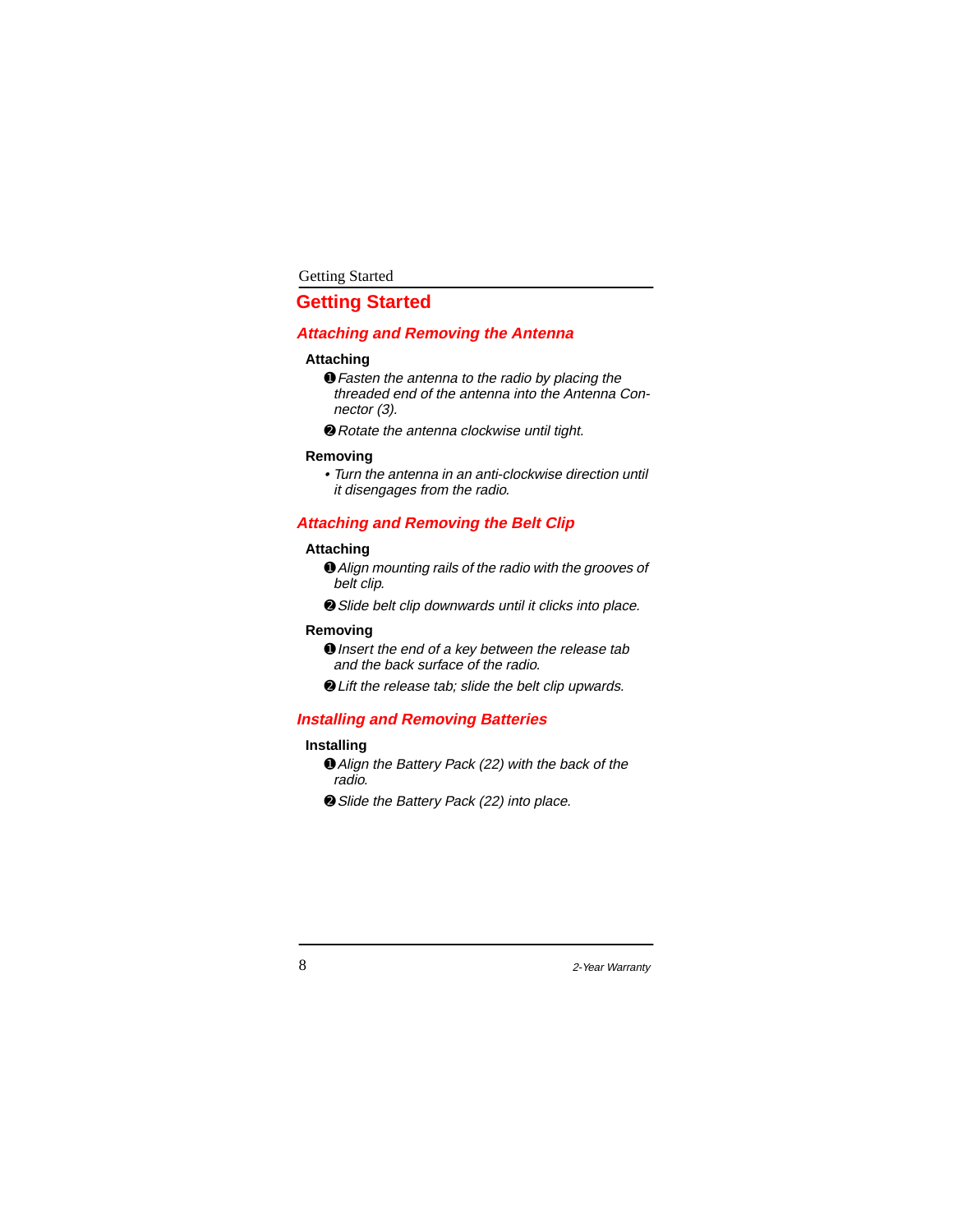

# **Removing**

➊Release the Battery Latches (23).

➋Slide the Battery Pack (22) away from the radio.

# **Charging NiCd Battery Pack**

Before using your radio with a rechargeable (NiCd) battery, you must charge the battery.

# **WARNING**

**DO NOT** attempt to charge your radio if you are using alkaline batteries. Doing this may cause the batteries to leak or explode, leading to severe skin burns or eye injuries.

#### **IMPORTANT**

Transmitting a message while your radio is charging can cause the radio or the charger to operate improperly. **DO NOT** transmit when your radio is charging.

# **NOTE**

Your radio may take twice as long to charge if it is not turned off during charging.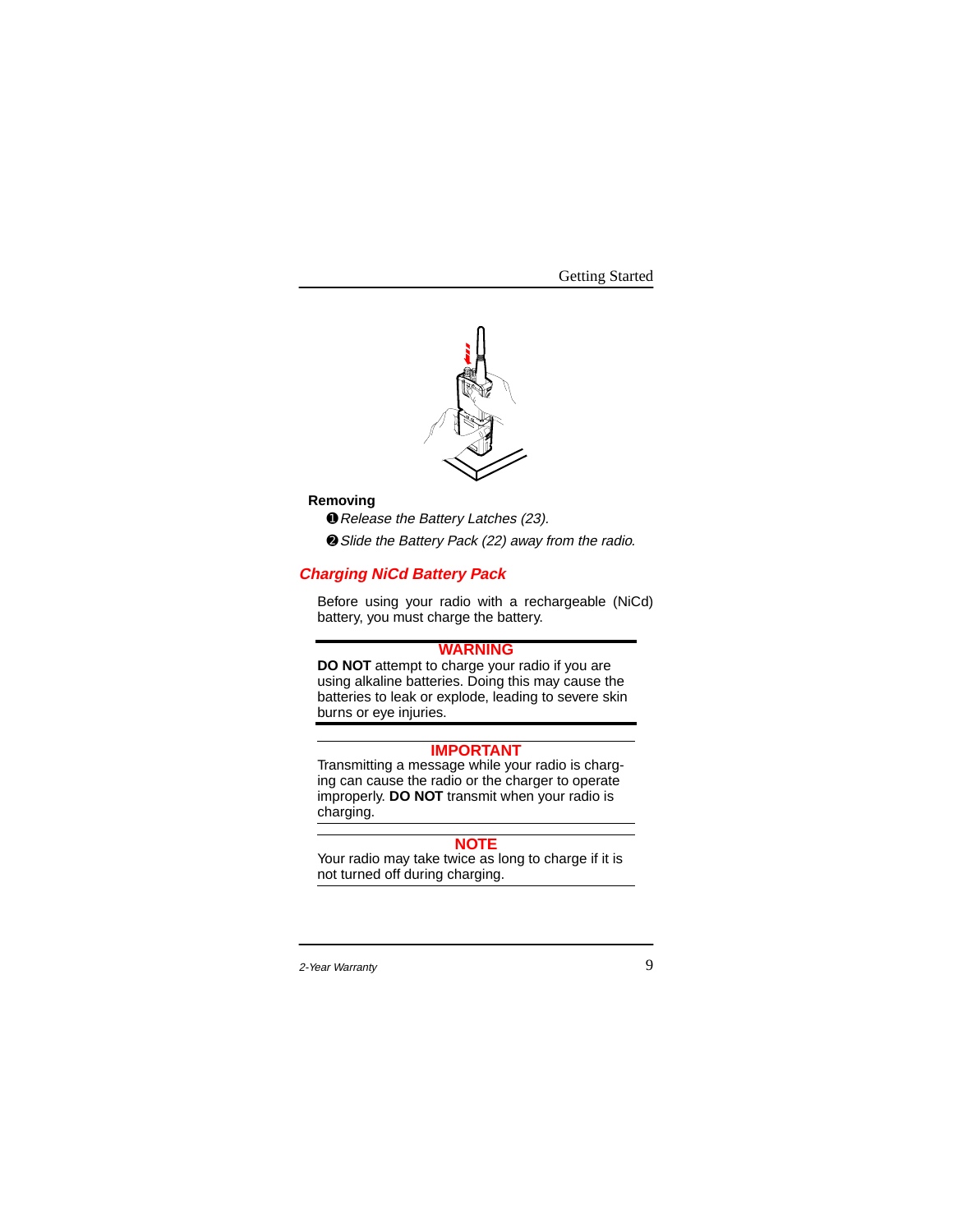# **Charging your Battery for the FIRST time**

New batteries are supplied in a totally uncharged state. To ensure maximum battery performance, a new battery MUST be FULLY charged. Refer to the following table for guidelines.

|                                                      | Standard<br>Capacity<br>NiCd Battery<br>Pack | High<br>Capacity<br><b>NiCd</b><br><b>Battery Pack</b> |
|------------------------------------------------------|----------------------------------------------|--------------------------------------------------------|
| Wall Charger (with/<br>without Wall<br>Charger Base) | 16 hours                                     | 20 hours                                               |
| <b>Standard Desktop</b><br>Charger                   | 16 hours                                     | 16 hours                                               |
| Quick Charge<br>Desktop Charger                      | 16 hours                                     | 16 hours                                               |

# **Table 1: Length of time required to fully charge a new battery**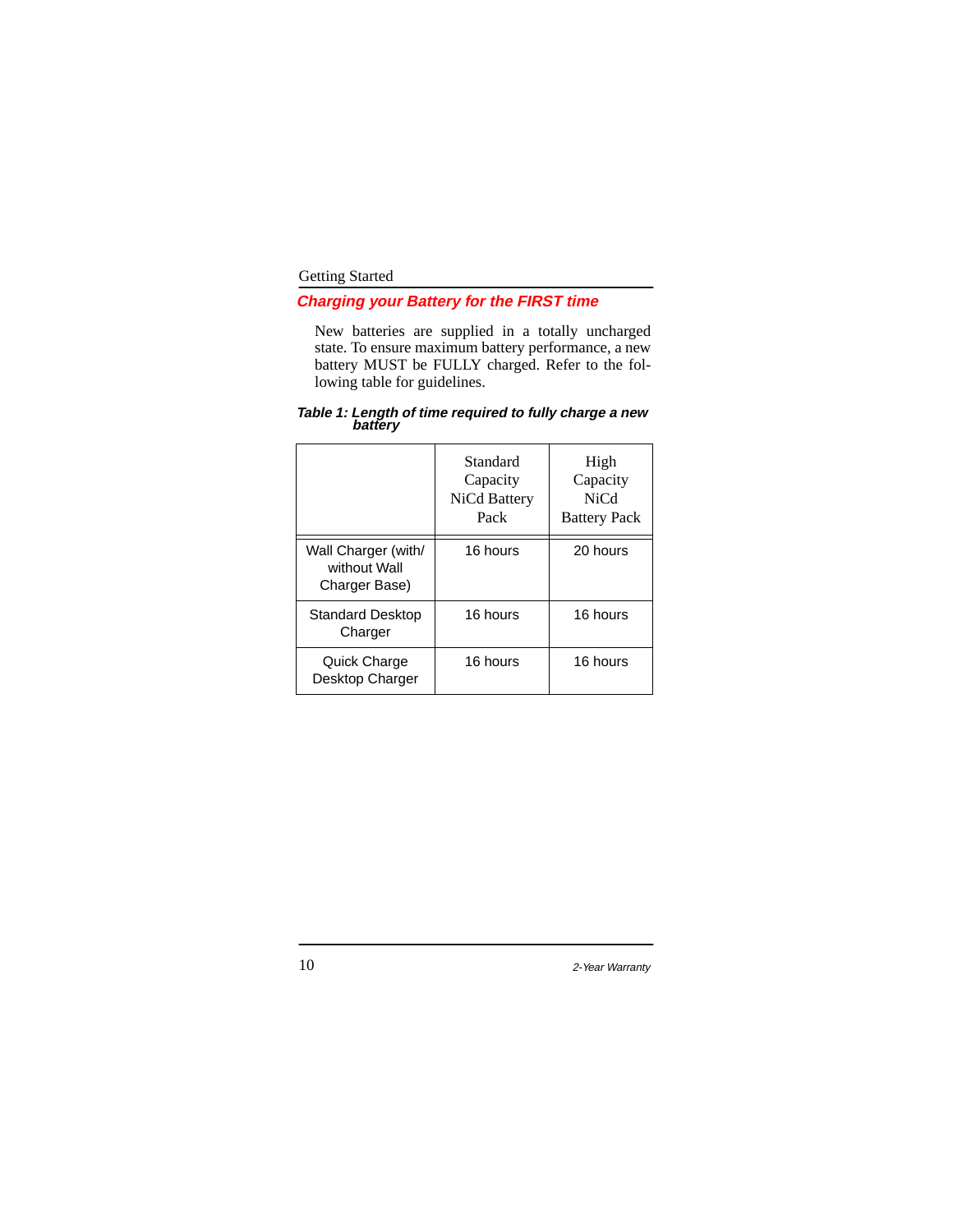# **Charging your Battery Subsequently**

Refer to the following table for guidelines on recharging your batteries.

# **Table 2: Length of time required to fully recharge a used battery**

|                                                      | Standard<br>Capacity<br>NiCd Battery<br>Pack | High<br>Capacity<br>NiCd Battery<br>Pack |
|------------------------------------------------------|----------------------------------------------|------------------------------------------|
| Wall Charger (with/<br>without Wall<br>Charger Base) | 10 hours                                     | 20 hours                                 |
| <b>Standard Desktop</b><br>Charger                   | 10 hours                                     | 10 hours                                 |
| Quick Charge<br>Desktop Charger                      | 3 hours                                      | 3 hours                                  |

# **NOTE**

A battery that is left unused for several months will be completely discharged. In this case, follow guidelines in Table 1 on page 10 to recharge the battery.

# **Charging with Wall Charger**

➊ Make sure the battery pack is attached to the radio.

## **NOTE**

With the Charger Base, the battery can be charged when connected or not connected to the radio.

➋Turn the radio off (if it is turned on).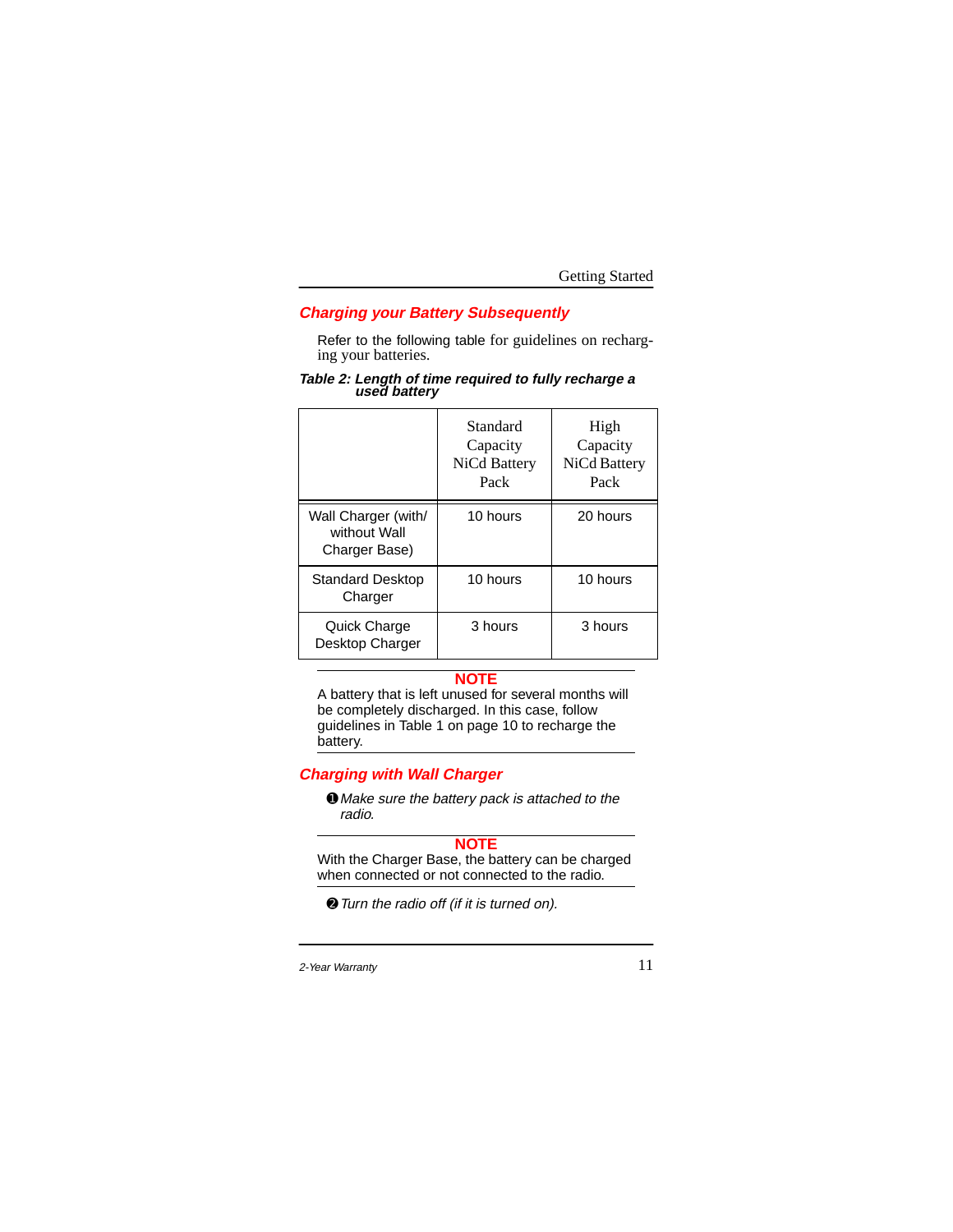If not using the Charger Base:

- ➌Lift the dust cover covering the Accessory Connector (16).
- ➍Insert one end of the Wall Charger into the lower port of the Accessory Connector (16), and the other into an electrical outlet.

If using the Charger Base:

- ➌Insert the radio / battery into the charging docket.
- ➍Refer to Table 1 and 2 on pages 10 and 11 for an estimation of the duration involved for charging the battery pack.
- ➎Unplug the Wall Charger from the radio when charging is complete.

**NOTE**

The LED on the Wall Charger is lit (red) continuously during charging.

# **Charging with Desktop Charger**

# **NOTE**

With Desktop Chargers, the battery can be charged when connected or not connected to the radio.

➊Place the Charger Insert into the Desktop Charger**.**

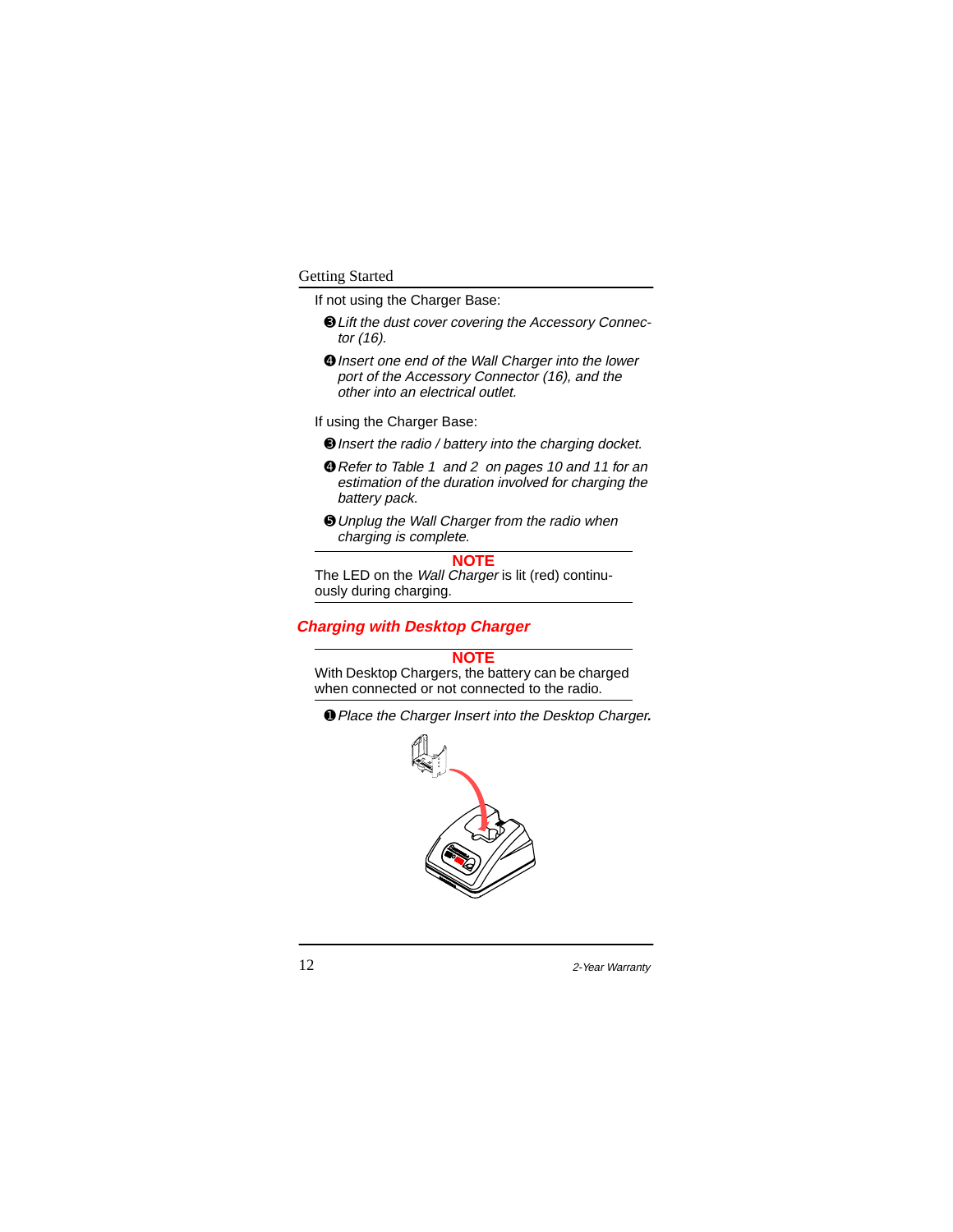➋Insert the radio / battery into the charging docket.

If using the Quick Charge Desktop Charger:

- ➊Press the Quick Charge button.
- ➋Refer to Table 1 and 2 on pages 10 and 11 for an estimation of the duration involved for charging the battery pack.
- ➌Remove the radio / battery from the charger when charging is complete.

#### **NOTE**

The LED on the charger lights up continuously during charging. For the Standard Desktop Charger, it is red for the whole charging period. For the Quick Charge Desktop Charger, it changes from yellow (before charging begins) to red (during charging) to green (when charging is completed).

# **CAUTION**

The Quick Charge Desktop charger runs on a 3 hour timer which begins counting each time you press the Quick Charge button**.** Removing the battery or radio from the charger before the battery is fully charged, or removing and replacing battery / radio repeatedly during charging, and then pressing the Quick Charge button again can overcharge or damage the battery. Press the Quick Charge button only when the battery needs to be fully charged.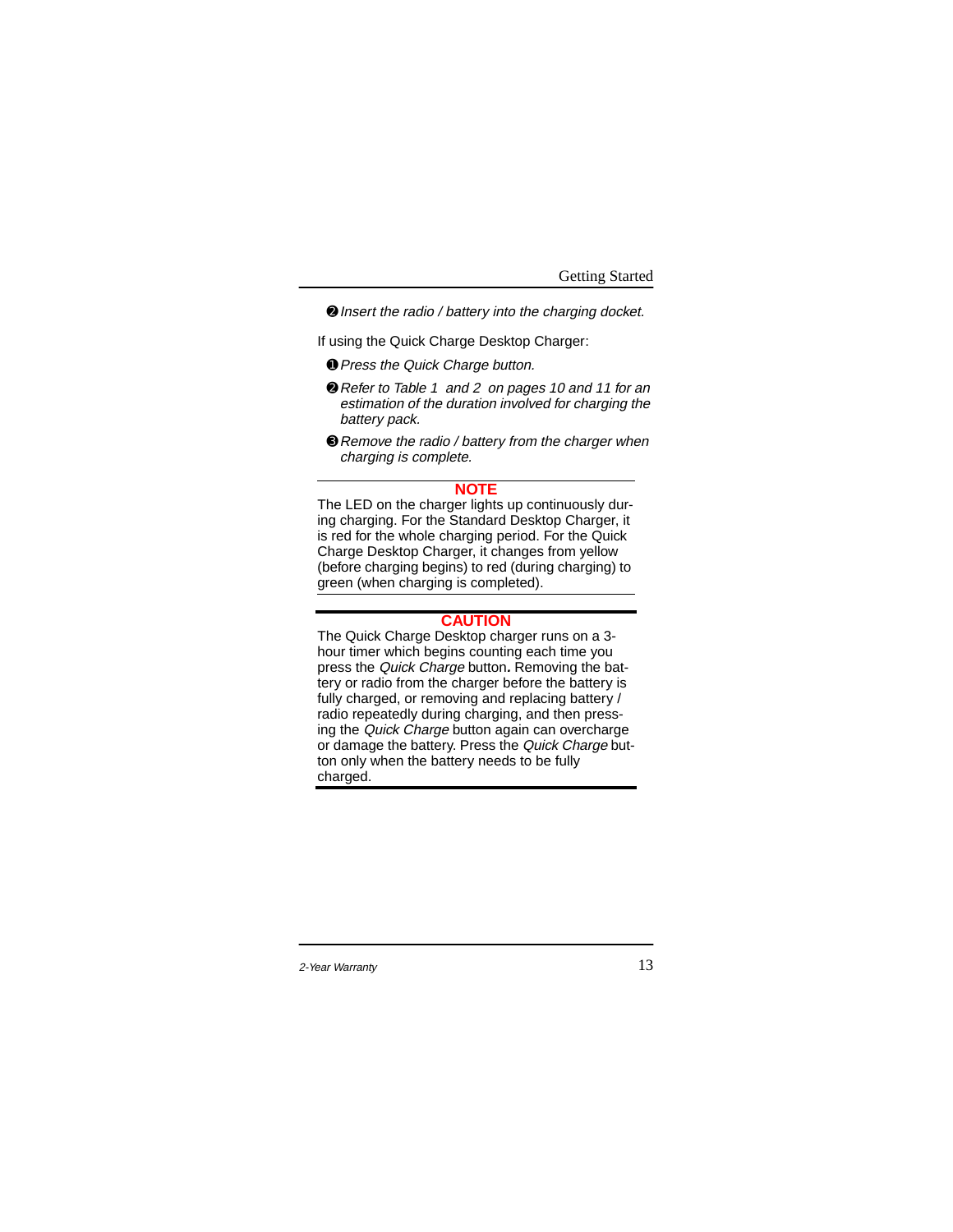#### Basic Operations

# **Basic Operations**

### **Turning the Radio On**

• Rotate the **On / Off and Volume Knob (1)** clockwise to turn the radio on.

# **Turning the Radio Off**

• Rotate the **On / Off and Volume Knob (1)** anticlockwise until a click is heard to turn the radio off.

#### **Adjusting the Volume**

• Rotate the **On / Off and Volume Knob (1)** clockwise to increase your radio's volume level, or anticlockwise to decrease it.

# **NOTE**

To do an initial setting of the volume, press and hold the **Monitor Button (5)** until the background noise is heard. Continue holding the **Monitor Button (5)** while adjusting to the desired volume.

# **High / Low Power Output**

• Press  $\frac{C}{STFP}$  to toggle between high and low power output levels. **STEP C LOW**

#### **NOTE**

The indicator **LOW** lights up on the **LCD Screen (18)** when the radio is operating in low power mode.

# **NOTE**

High power mode can improve the clarity of voice activity in areas where signals are weak while low power mode extends battery life.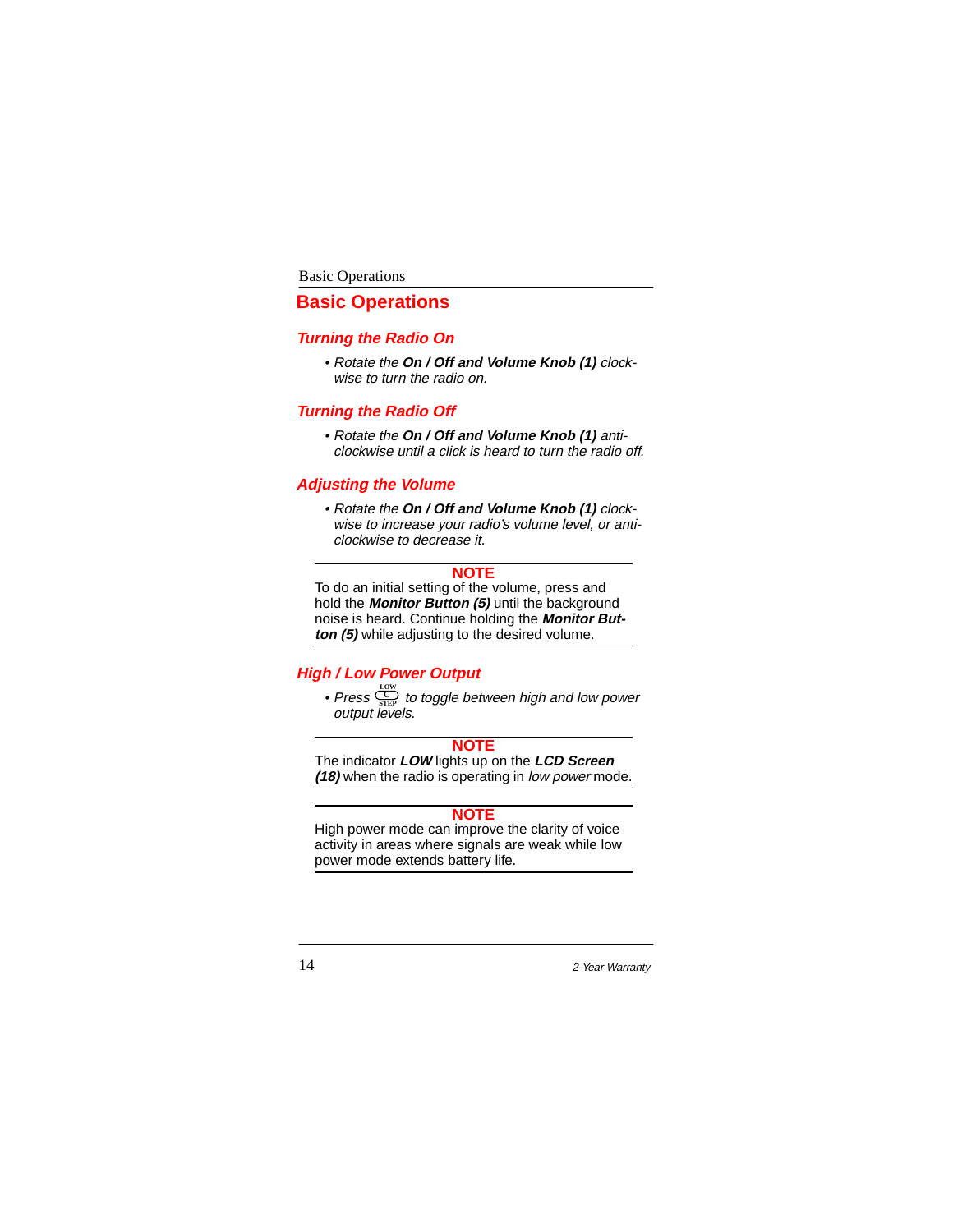Basic Operations

# **Transmitting a Message**

- ➊Select the desired channel or frequency (see **"MHz Mode Operations"** and **"Memory Mode Operations"** on pages 25 and 31).
- ➋Press and hold the **Monitor Button (5)**, and listen for channel activity.

#### **NOTE**

If the selected channel is in Carrier squelch mode - **CTCSS** indicator is not displayed on the **LCD Screen (18)**, you can skip step ➋.

➌If the channel is clear, press the **Push-To-Talk (PTT) Button (6)** and speak clearly into the **Microphone (11)** (see **"Information For Safe, Efficient Operation"** on page 62 for more information).

> **TX**UJE IMM 1 J. ILIU .

#### **NOTE**

Unless disabled ("dot" indicator flashes on the **LCD Screen (18)**, PTT ID tones are heard as they are being transmitted (see **"PTT ID"** on page 17). You can start your conversation when the tones end.

# **NOTE**

The **TX** indicator lights up on the **LCD Screen (18)** when the **Push-To-Talk (PTT) Button (6)** is pressed.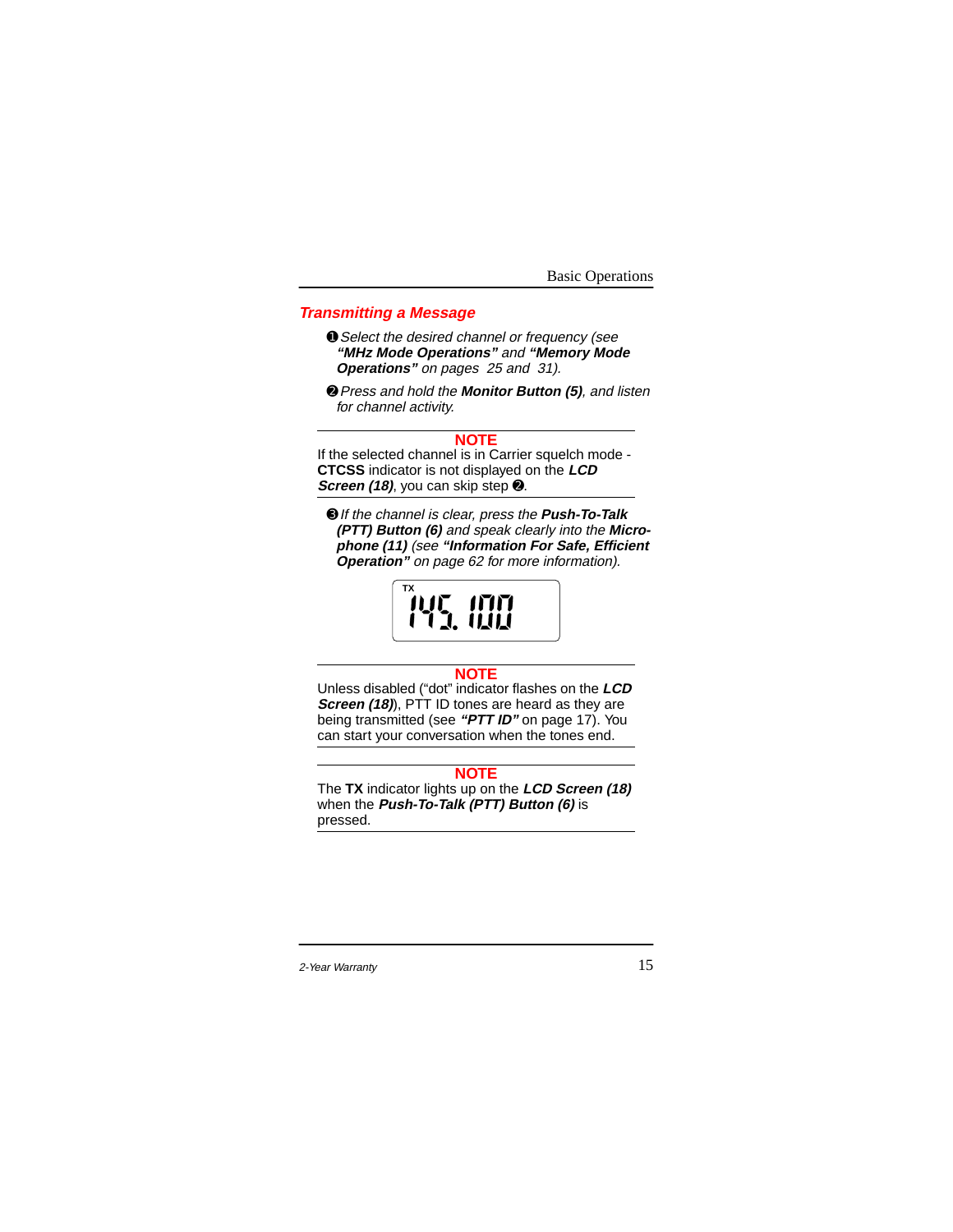Basic Operations

# **IMPORTANT**

Whenever you transmit a message, you are using the resources of the transmitting channel. Speaking for long periods of time would deprive others from using that channel.

#### **NOTE**

The maximum duration for transmission is determined by the value of the Time-Out-Timer (see **"Editing Time Out Timer"** on page 53). Once you reach the time limit, a "Time-Out Timer Alert" tone is sounded, and the transmission is cut off.

# **Receiving a Message**

• If the **Push-To-Talk (PTT) Button (6)** is pressed, release it and listen for incoming messages.

#### **NOTE**

Make sure the volume level is set properly, or else you may receive a message but are unaware about it.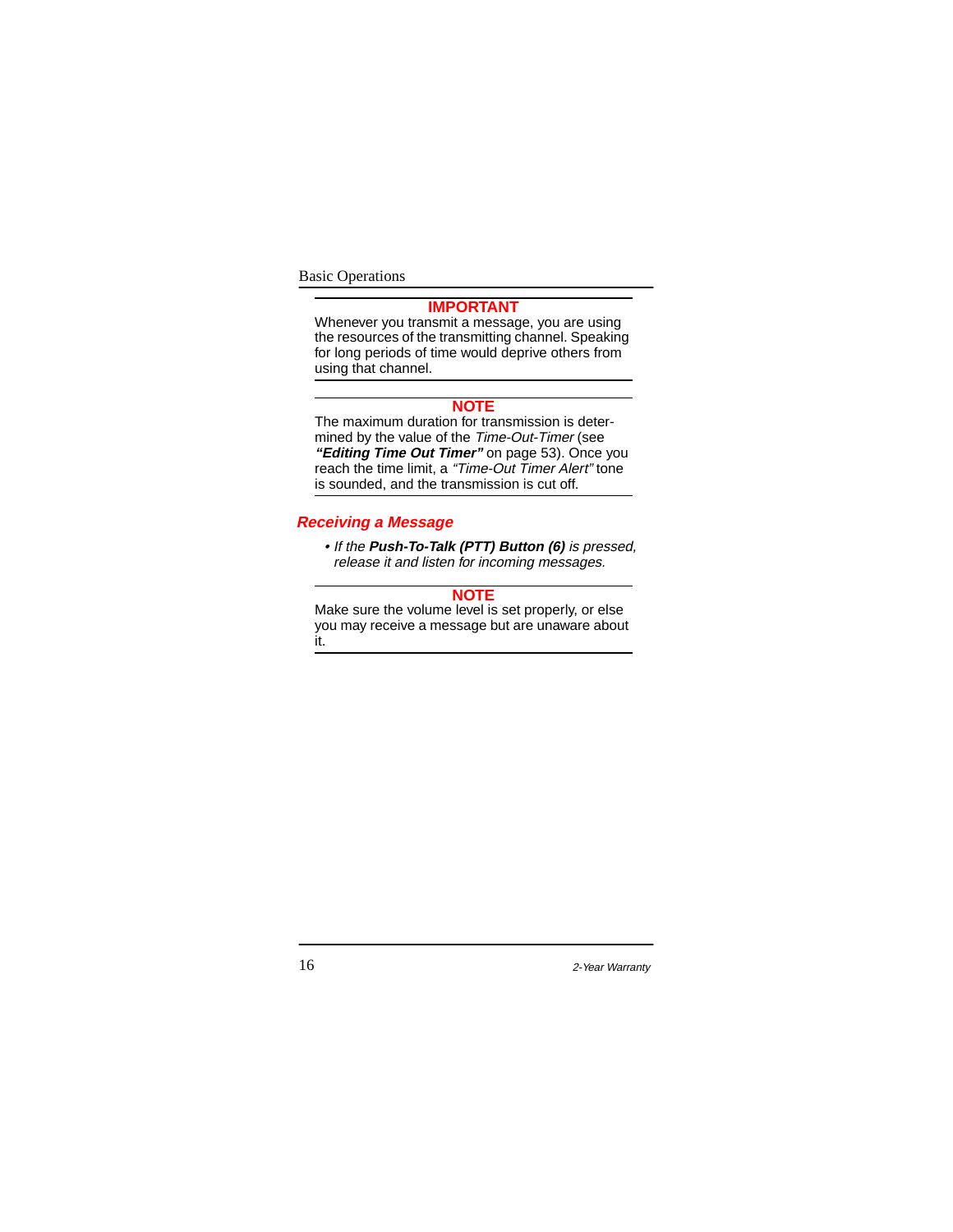# **Additional Operations**

# **Display Backlight**

• Press the Toggle Light / Enter and Parameter Transfer Button (4) to turn on / off the backlight.

**NOTE**

To conserve power, the backlight is programmed to automatically turn off after 5 seconds.

#### **NOTE**

Pressing either the Push-To-Talk (PTT) Button (6) or the Monitor Button (5) has no effect on the backlight.

#### **PTT ID**

If programmed, the radio transmits a DTMF identification code (unit ID), indicating which portable is in operation.

During a conversation, the code is normally sent only on the initial PTT press (unless PTT ID has been disabled). The '**TX**' indicator lights for the duration of the PTT ID. If there is no PTT or receive activity for 7 seconds, or if you change the frequency or channel (or scan resumes), the PTT ID is once again transmitted on the next PTT press.

• Press and hold  $\blacksquare$  to enable / disable PTT ID.

#### **NOTE**

Upon pressing  $\Box$ , you will hear a beep. Hold the button down until you hear a second beep, indicating that the PTT ID status has been changed. When PTT ID is *disabled*, the "dot" indicator flashes on the LCD Screen (18).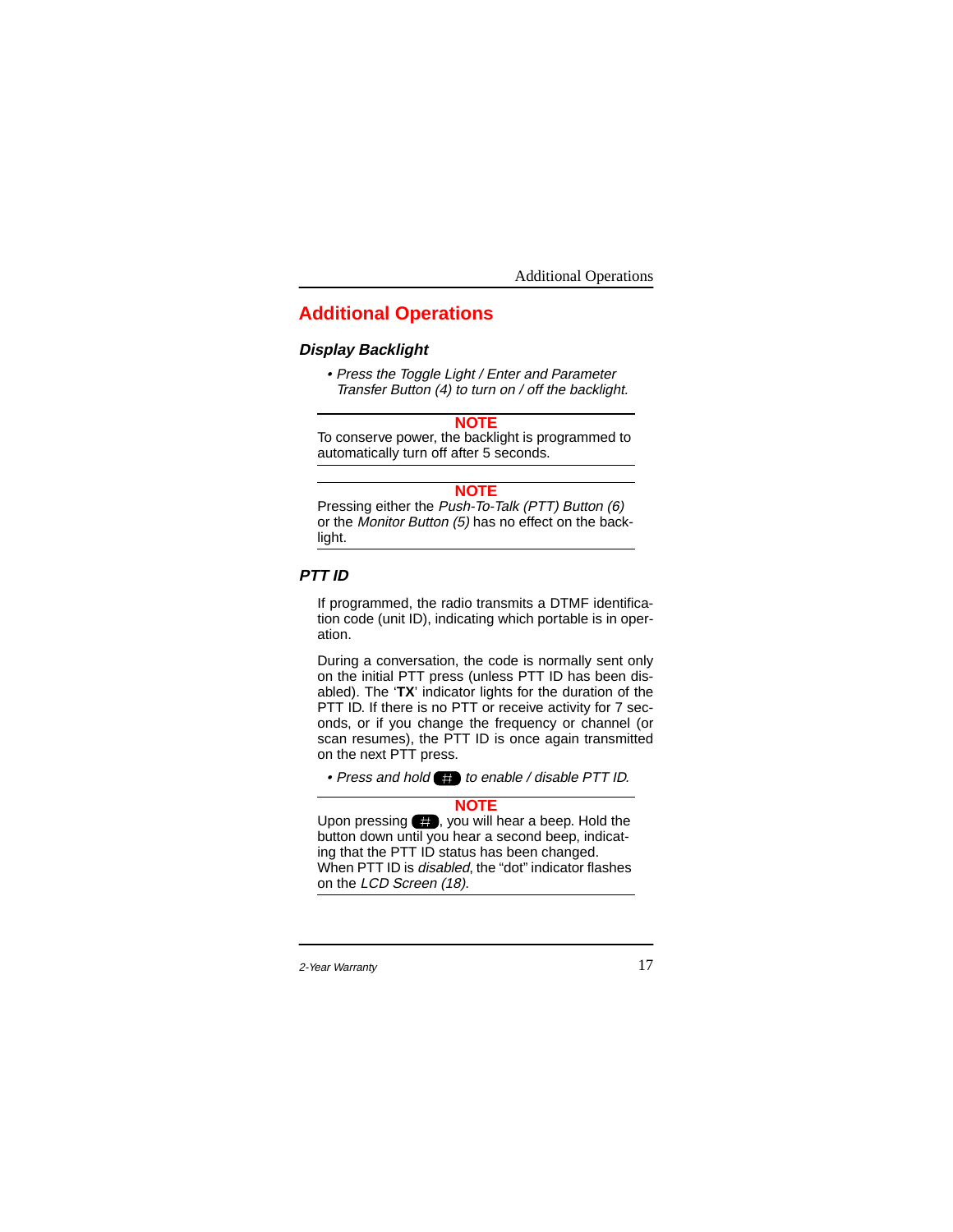### **Locking / Unlocking the Radio's Function**

Locking the radio will disable all buttons except the Toggle Light / Enter and Parameter Transfer Button (4), Monitor Button (5), Push-To-Talk (PTT) Button (6) and  $6 \times$ . Pressing a locked button will result  $\frac{1}{2}$  or being shown on the LCD Screen (18). To lock / unlock the radio:

• Press and hold  $f(x)$  (for about 2 seconds) until two beeps are heard.

#### **NOTE**

The lock / unlock status remains unchanged even when the power is turned off.

# **Changing Squelch Modes**

Squelch acts as a kind of filtering system which helps to control the amount of signals the radio receives. Configuring the radio to receive only the desired signals minimizes interference from other users of the same channel.

This radio supports Carrier Squelch (CSQ), Coded Squelch - Tone Private-Line (PL), Digital Private-Line (DPL) and Signalling Squelch - Voice Selective Call (SelCall) operations on a per channel basis.

Carrier Squelch transmission allows all radios tuned to the selected receive channel (frequency) to hear the conversation. Coded Squelch transmission only allows radio(s) having the same  $PL / DPL$  code on the selected receive channel (frequency) to hear the conversation. Signalling Squelch transmission can only be decoded by radios equipped with optional DTMF Decode boards with valid Voice Selective Call (Sel-Call) identification code (see **"Voice Selective Call (Optional)"** on page 44).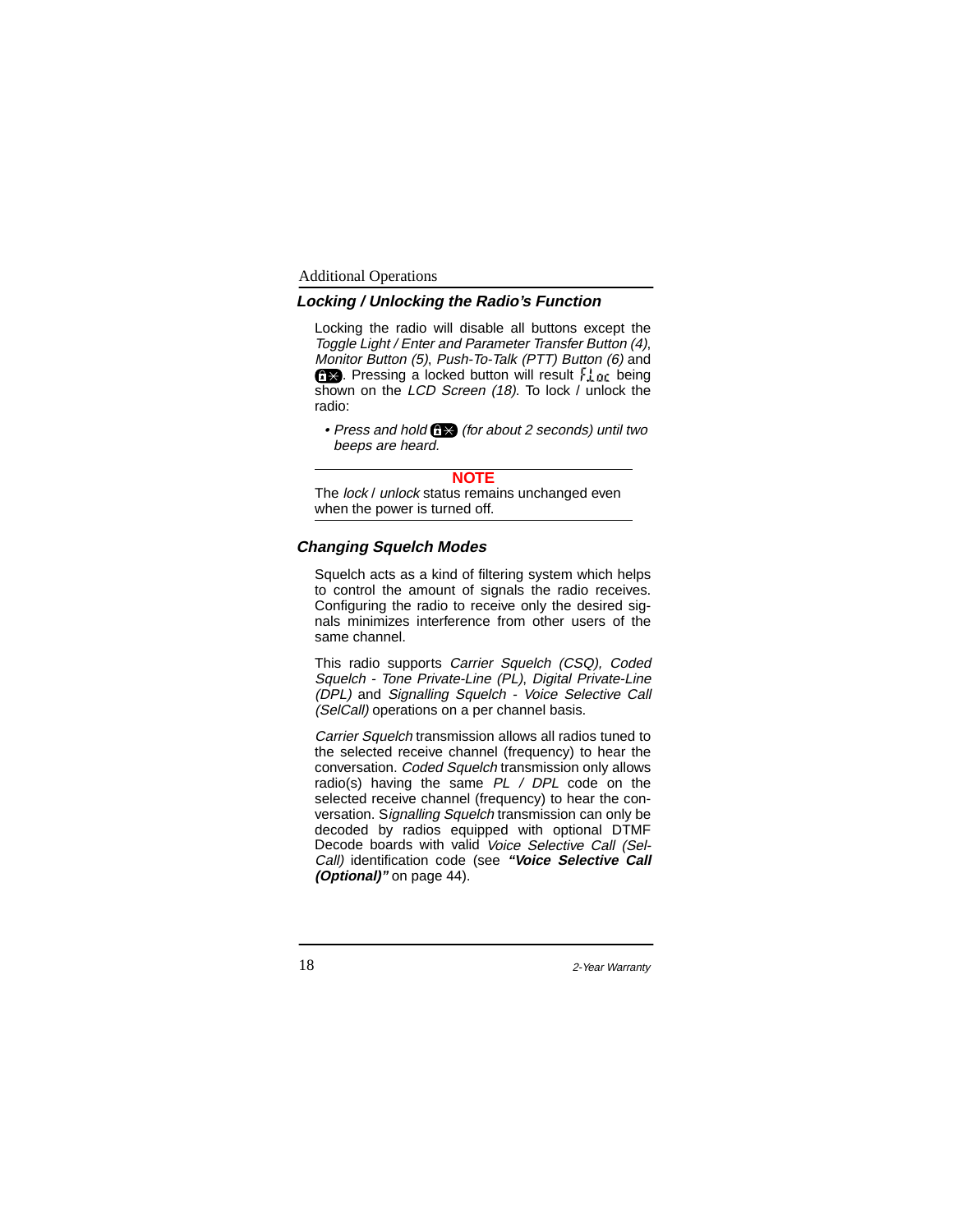# **NOTE**

To perform Signalling Squelch (SelCall) operation, the radio must be equipped with an optional DTMF Decode board.

To temporarily override the default receive squelch mode for the channel:

• Press  $\overline{\text{in}}$  to change between Carrier (CSQ), Coded (PL /DPL) and Signalling (SelCall) squelch modes. **A SIG**



#### **NOTE**

The "**CTCSS**" indicator lights up continuously when the radio is operating in Coded (PL / DPL) mode, flashes when operating in Signalling (SelCall) mode and is not displayed when operating in Carrier (CSQ) mode.

# **NOTE**

When transmitting in Signalling squelch mode, PL / DPL is transmitted (unless it is programmed to '**000**'). After PTT is released, the radio automatically enters into CSQ mode for a period of time. If there is no receive activity, the radio resumes Signalling squelch mode.

#### **NOTE**

Whenever you switch from one channel to the other, the default squelch mode of the new channel takes effect.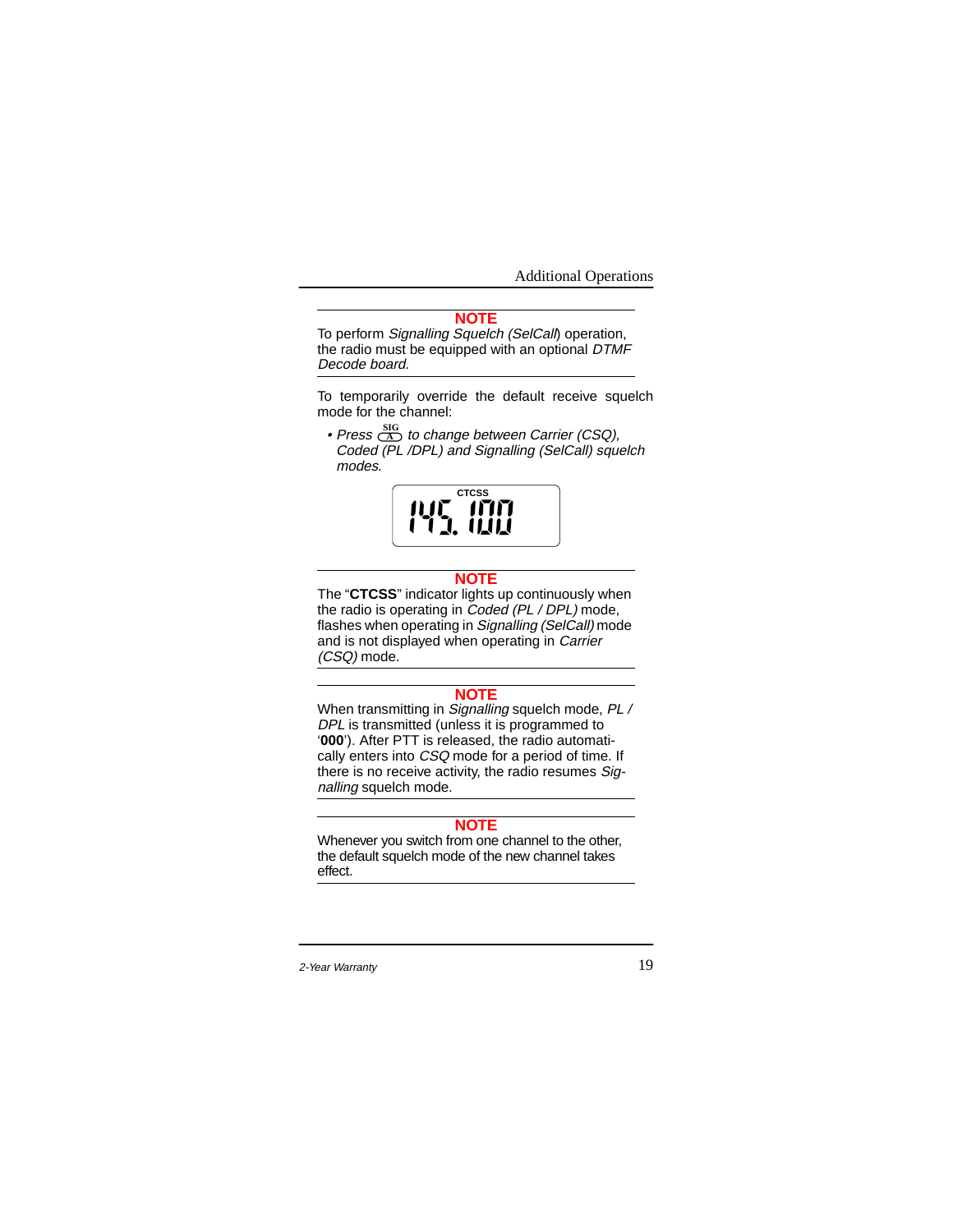# **NOTE**

Using this procedure in Memory mode to switch from one squelch mode to the other, does not affect the default squelch mode for the channel. Each time you turn the radio off and on again, or when you switch to another channel and back again, the radio reverts back to its default squelch mode.

# **Setting Squelch Level**

An open (low) squelch level sets the threshold for the receiving signal strength to be low. This means that the radio would receive a great variety of signals, both weak and strong. A tighter (higher) squelch level raises the threshold, thus filtering weak signals and only accepting the stronger ones. To set the squelch level:

 $\bullet$  Press  $\frac{SOL}{PL}$ .



- ➋Rotate the Selector Knob (2) to select the desired squelch level.
- ➌Press the Toggle Light / Enter and Parameter Transfer Button (4) (or any other button) momentarily to adopt the selected squelch level and return to normal operating mode.

# **IMPORTANT**

The radio automatically adopts the new squelch level and returns to normal operation after 5 seconds of inactivity.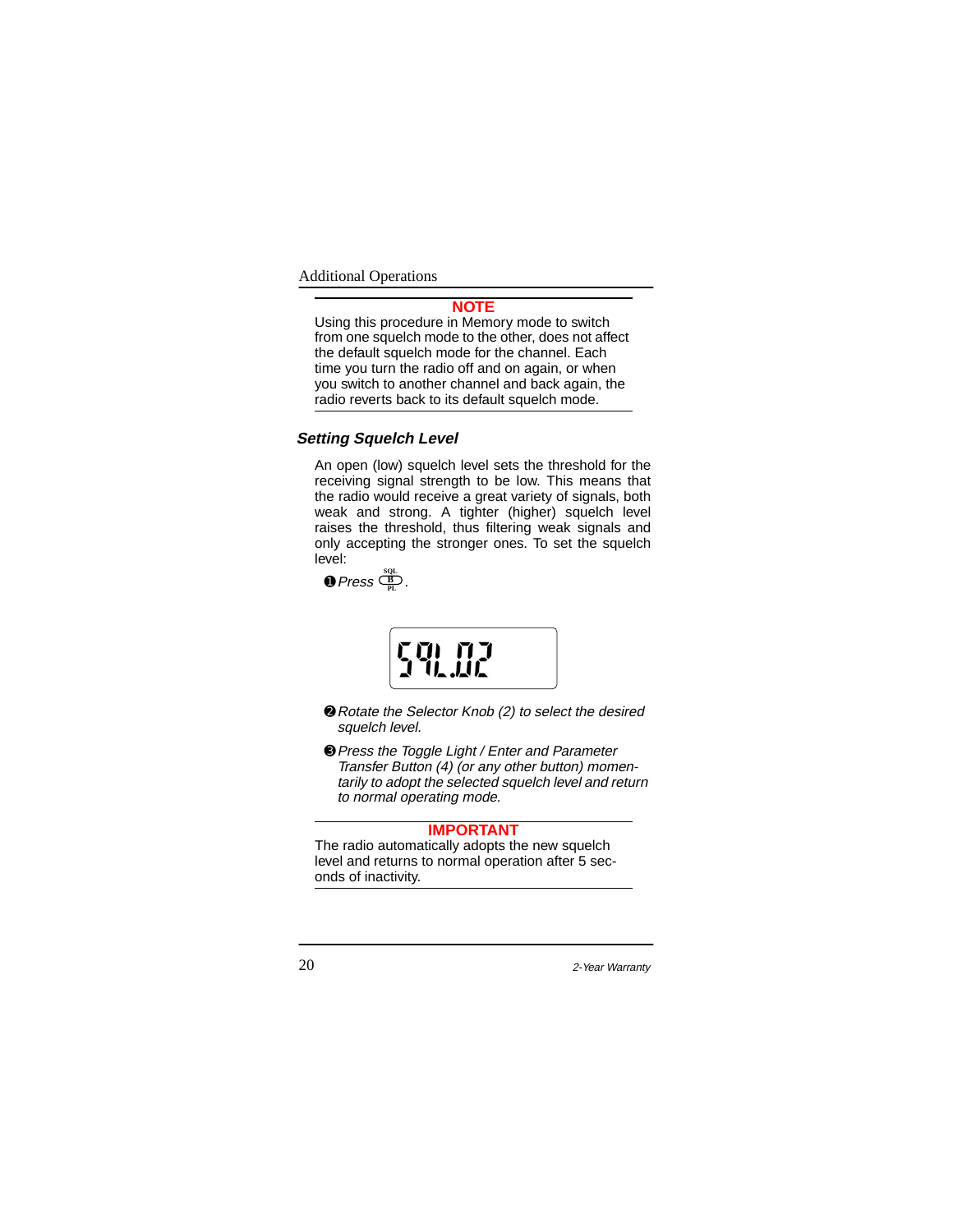# **NOTE**

If you reach the upper ('**15**') or lower ('**00**') limit of the squelch range, the squelch level does NOT wrap around to the opposite limit but remains where it is.

# **Selecting The Receive PL / DPL Squelch Code**

# **NOTE**

Receive PL / DPL squelch code selection can only be done in MHz mode.

There are 126 different Receive PL / DPL codes available, numbered from 001 to 126 (see **"Receive And Transmit PL / DPL Code Tables"** on page 23).

#### **NOTE**

Receive PL / DPL code '**000**' represents Carrier squelch.

- $\bullet$  Press and hold  $\frac{\overline{B}}{\overline{B}}$  until  $\overline{F}^{\text{PI}}_{\text{L}}$ , xxx is shown (where xxx represents the active Receive PL / DPL code number).
- ➋Rotate the Selector Knob (2) to select the desired active Receive PL / DPL code.
- ➌Press the Toggle Light / Enter and Parameter Transfer Button (4) (or any other button) momentarily to adopt this Receive PL / DPL code and return to normal operating mode.

#### **IMPORTANT**

The radio automatically adopts the new Receive PL / DPL code and returns to normal operation after 5 seconds of inactivity.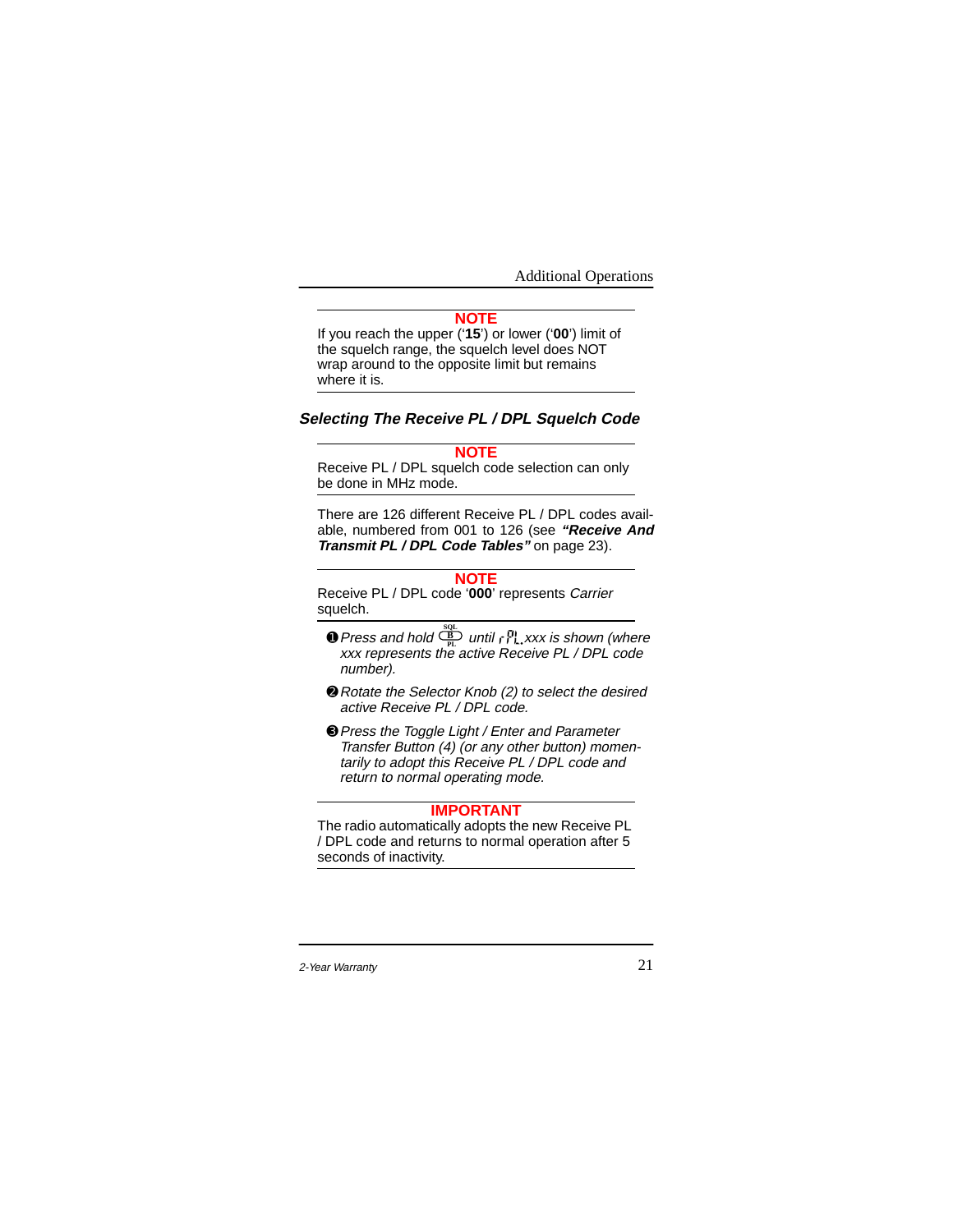# **Selecting A Transmit PL / DPL Squelch Code**

There are 126 different Transmit PL / DPL codes available, numbered from 001 to 126 (see **"Receive And Transmit PL / DPL Code Tables"** on page 23).

#### **NOTE**

Transmit PL / DPL code '**000**' represents Carrier squelch.

- $\bullet$  Press and hold  $\frac{\mathfrak{B}_{\rm E}}{\rm PL}$  until  $\left| \cdot \right|^{\rm Pl}_{\rm L}$ , xxx is shown (where xxx represents the active Receive PL / DPL code number).
- $\bigcirc$  Press  $\frac{C_{\text{BL}}}{PL}$  momentarily to toggle the display to **Xxx (where xxx represents the active Transmit** PL / DPL code number).
- ➌Rotate the Selector Knob (2) to select the desired active Transmit PL / DPL code.
- ➍Press the Toggle Light / Enter and Parameter Transfer Button (4) (or any other button) momentarily to adopt this Transmit PL / DPL code and return to normal operating mode.

# **IMPORTANT**

The radio automatically adopts the new Transmit PL / DPL code and returns to normal operation after 5 seconds of inactivity.

# **IMPORTANT**

If the Receive PL / DPL code is programmed for '**000**', then the Receive PL / DPL (coded squelch) mode cannot be selected. To select, the Receive code must be changed to any code besides '**000**' (see **"Selecting The Receive PL / DPL Squelch Code"** on page 21 and **"Selecting A Transmit PL / DPL Squelch Code"** on page 22).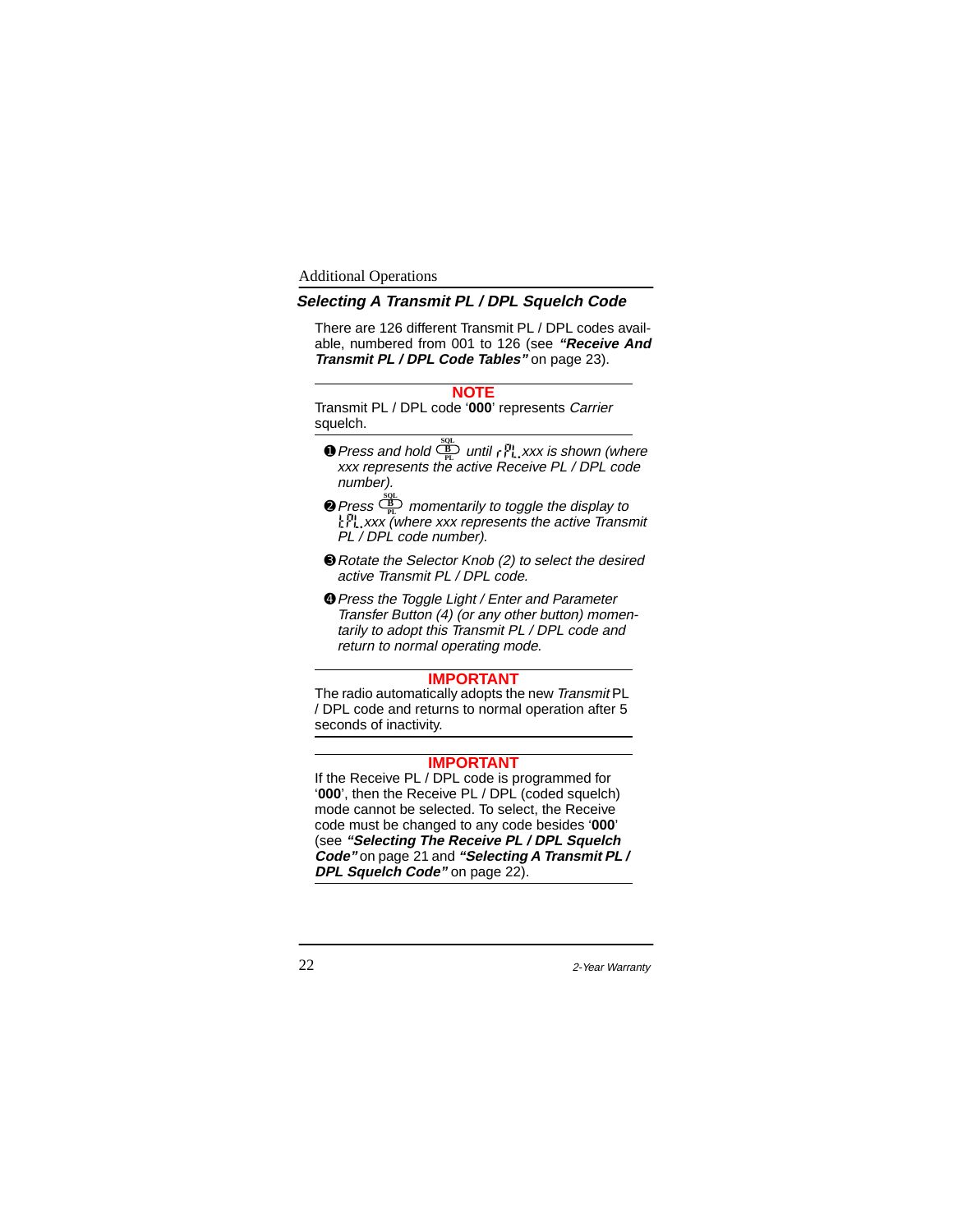Receive And Transmit PL / DPL Code Tables

# **Receive And Transmit PL / DPL Code Tables**

When selecting a Receive or Transmit PL / DPL code (see **"Selecting The Receive PL / DPL Squelch Code"** on page 21 and **"Selecting A Transmit PL / DPL Squelch Code"** on page 22), the following tables give the PL frequencies, equivalent PL codes (if applicable) and DPL codes corresponding to the display  $r_1^{[1]}$ , xxx or  $r_2^{[1]}$ , xxx (where xxx is in the range 001 to 126).

| <b>NOTE</b>                                                        |
|--------------------------------------------------------------------|
| <b>DUTION</b> and <b>APLININ</b> represents <i>Carrier</i> squelch |
| (CSQ) for Receive and Transmit respectively.                       |

| rPL.xxx<br>tPL.xxx | PL Freq.<br>(Hz) | Equiv.<br>PL Code          | rPL.xxx<br>tPL.xxx | PL Freq.<br>(Hz) | Equiv.<br>PL Code |
|--------------------|------------------|----------------------------|--------------------|------------------|-------------------|
| 000                | CSQ              |                            | 022                | 136.5            | 4Z                |
| 001                | 67.0             | $\overline{\text{XZ}}$     | 023                | 141.3            | 4A                |
| 002                | 69.3             | WZ                         | 024                | 146.2            | $\overline{AB}$   |
| 003                | 71.9             | <b>XA</b>                  | 025                | 151.4            | 5Z                |
| 004                | 74.4             | <b>WA</b>                  | 026                | 156.7            | 5A                |
| 005                | 77.0             | XB                         | 027                | 162.2            | 5B                |
| 006                | 79.7             | <b>WB</b>                  | 028                | 167.9            | 6Z                |
| 007                | 82.5             | ΥZ                         | 029                | 173.8            | 6A                |
| 008                | 85.4             | YA                         | 030                | 179.9            | 6B                |
| 009                | 88.5             | YB                         | 031                | 186.2            | 7Z                |
| 010                | 91.5             | $\overline{z}\overline{z}$ | 032                | 192.8            | 7A                |
| 011                | 94.8             | ZA                         | 033                | 203.5            | M1                |
| 012                | 97.4             | $\overline{Z}$ B           | 034                | 206.5            | 8Z                |
| 013                | 100.0            | 1Z                         | 035                | 210.7            | M <sub>2</sub>    |
| 014                | 103.5            | 1A                         | 036                | 218.1            | M <sub>3</sub>    |
| 015                | 107.2            | 1B                         | 037                | 225.7            | M4                |
| 016                | 110.9            | $\overline{2Z}$            | 038                | 229.1            | 9Z                |
| 017                | 114.8            | 2A                         | 039                | 233.6            | M <sub>5</sub>    |
| 018                | 118.8            | 2B                         | 040                | 241.8            | M <sub>6</sub>    |
| 019                | 123.0            | 3Z                         | 041                | 250.3            | M <sub>7</sub>    |
| 020                | 127.3            | 3A                         | 042                | 254.1            | ÷                 |
| 021                | 131.8            | 3B                         |                    |                  |                   |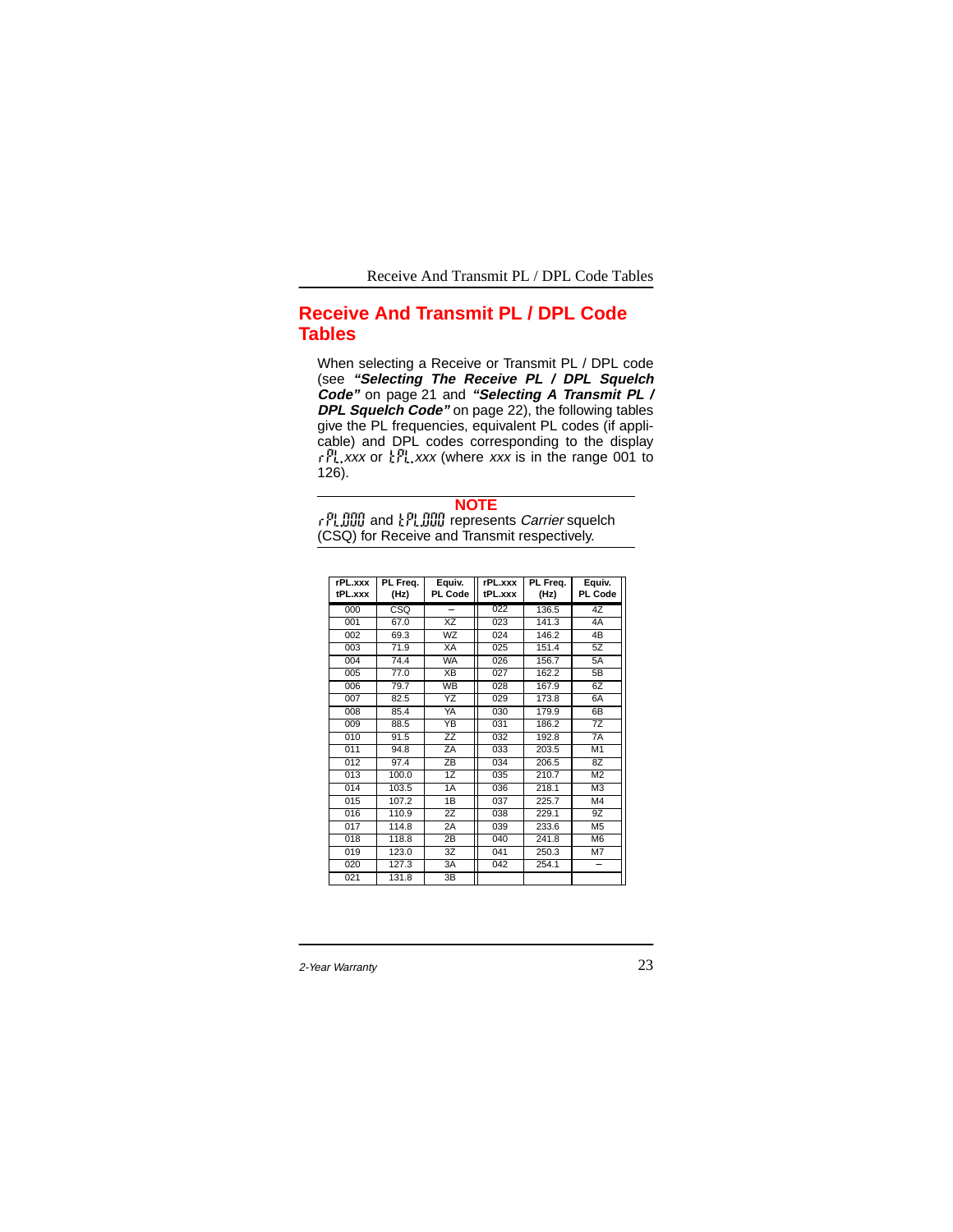| rPL.xxx<br>tPL.xxx | EQUIV.<br>DPL CODE | rPL.xxx<br>tPL.xxx | EQUIV.<br>DPL CODE |
|--------------------|--------------------|--------------------|--------------------|
| 043                | $\overline{23}$    | 085                | 315                |
| 044                | 25                 | 086                | 331                |
| 045                | 26                 | 087                | 343                |
| 046                | 31                 | 088                | 346                |
| 047                | $\overline{32}$    | 089                | 351                |
| 048                | 43                 | 090                | 364                |
| 049                | 47                 | 091                | 365                |
| 050                | 51                 | 092                | 371                |
| 051                | 54                 | 093                | 411                |
| 052                | 65                 | 094                | 412                |
| 053                | $\overline{71}$    | 095                | 413                |
| 054                | $\overline{72}$    | 096                | 423                |
| 055                | $\overline{73}$    | 097                | 431                |
| 056                | $\overline{74}$    | 098                | 432                |
| 057                | 114                | 099                | 445                |
| 058                | 115                | 100                | 464                |
| 059                | 116                | 101                | 465                |
| 060                | 125                | 102                | 466                |
| 061                | 131                | 103                | 503                |
| 062                | 132                | 104                | 506                |
| 063                | 134                | 105                | 516                |
| 064                | 143                | 106                | 532                |
| 065                | 152                | 107                | 546                |
| 066                | 155                | 108                | 565                |
| 067                | 156                | 109                | 606                |
| 068                | 162                | 110                | 612                |
| 069                | 165                | 111                | 624                |
| 070                | 172                | 112                | 627                |
| 071                | 174                | 113                | 631                |
| 072                | 205                | 114                | 632                |
| 073                | 223                | 115                | 645                |
| 074                | 226                | 116                | 654                |
| 075                | 243                | 117                | 662                |
| 076                | 244                | 118                | 664                |
| 077                | 245                | 119                | 703                |
| 078                | 251                | 120                | 712                |
| 079                | 261                | 121                | 723                |
| 080                | 263                | 122                | 731                |
| 081                | 265                | 123                | 732                |
| 082                | 271                | 124                | 734                |
| 083                | 306                | 125                | 743                |
| 084                | 311                | 126                | 754                |

Receive And Transmit PL / DPL Code Tables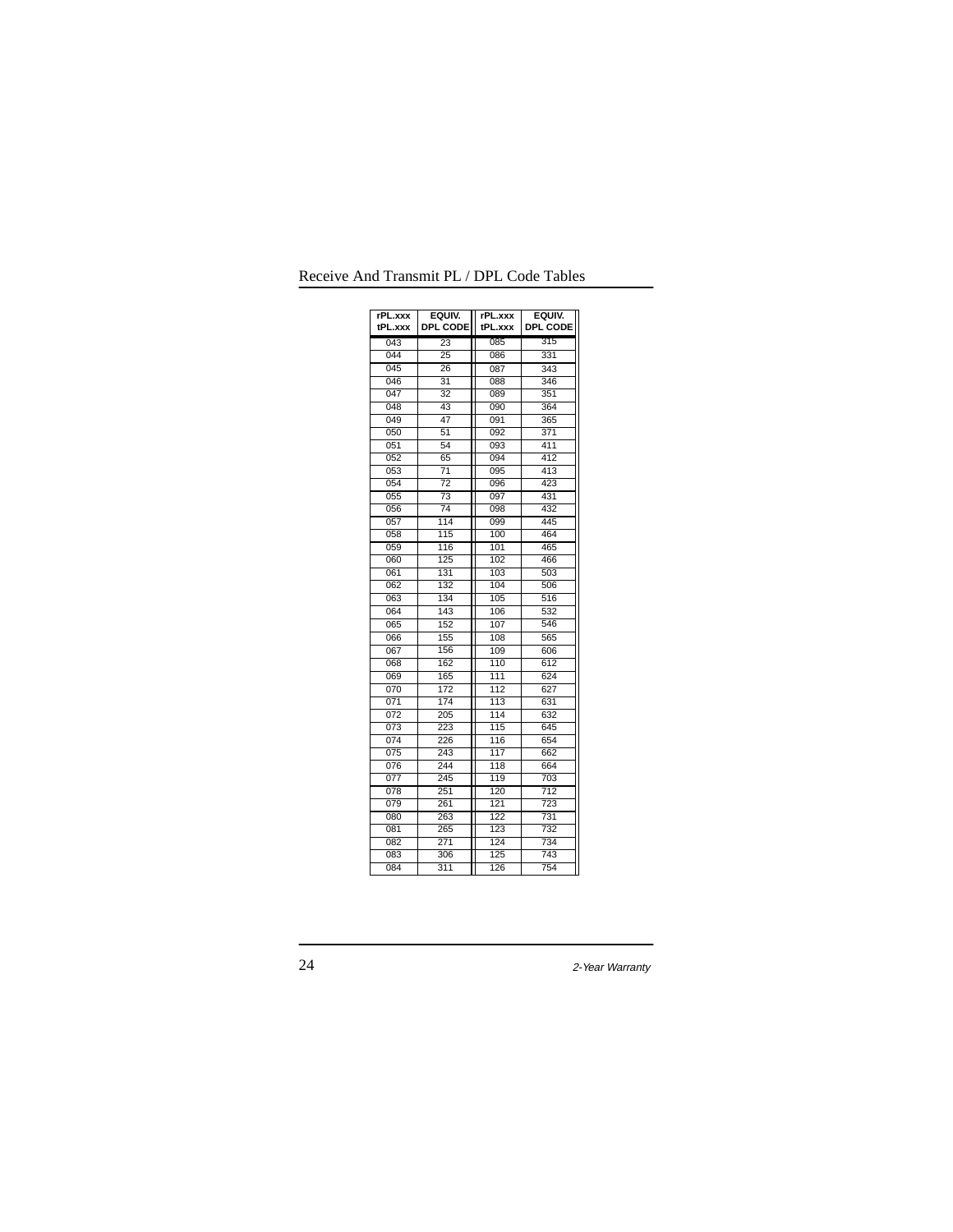# **MHz Mode Operations**

In the MHz mode the radio displays the selected receive frequency by its MHz designation. You can scroll through all legitimate frequencies from the lowest end to the highest end of the band.

#### **Selecting MHz Mode**

If the *LCD Screen (18)* is displaying a channel number, this means that the radio is currently operating in Memory mode. To operate in MHz mode:

• Press . **MODE**

# **Selecting the Frequency Step Size**

Frequency step size determines the incremental steps the receiver takes when you rotate the Selector Knob (2), or when the radio is scanning the frequency band.

#### **NOTE**

The available frequency step sizes are 5, 10, 12.5, 15, 20, and 25 kHz.

# **IMPORTANT**

The selected frequency step size is retained even if you turn off the radio.

To select the frequency step size:

**O** Press and hold  $\overline{\mathbb{C}}$  until the LCD Screen (18) indi-Press and hold  $\frac{\frac{10W}{\text{STEP}}}{{\text{STEP}}}$  until the LCD Screen (18) ind<br>cates the current frequency step size, in this case 12.5 kHz.

 $\mathcal{L}_5$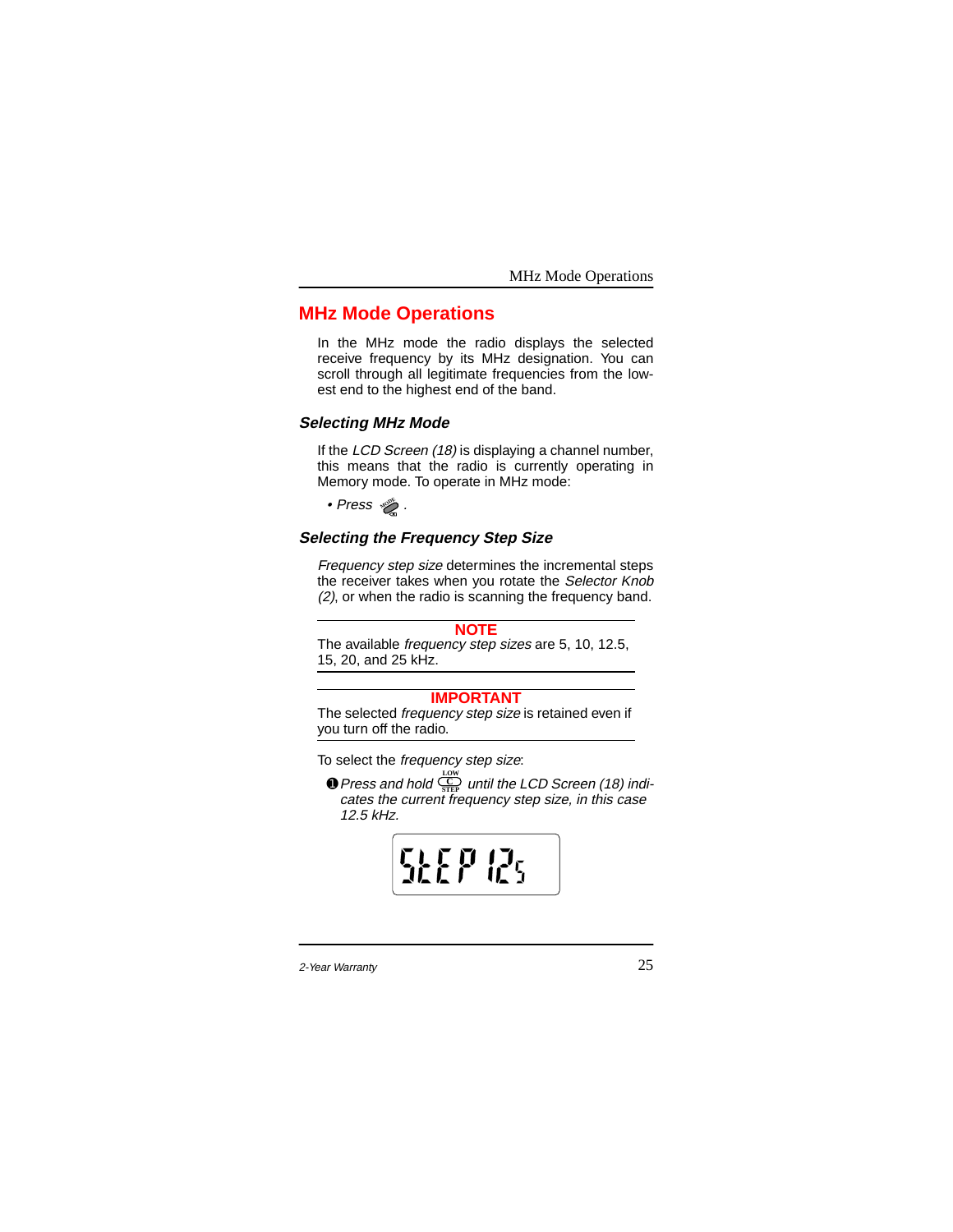- ➋Rotate the Selector Knob (2) to the desired frequency step size.
- ➌ Momentarily press Toggle Light / Enter and Parameter Transfer Button  $\overline{(4)}$  (or any button) to save this frequency step size and return to normal operation.

# **IMPORTANT**

The radio automatically save and return to normal operation after about 5 seconds of inactivity.

#### **NOTE**

The user-defined TX frequency may be changed automatically without indication depending on the change in the frequency step size selected (see **"Selecting The TX Offset"** on page 28).

### **Selecting A Receive Frequency**

The various ways of selecting a receive frequency are as follows:

**(i) Through The** Numeric Keypad (19)

In MHz mode:

• Enter the desired frequency

#### **NOTE**

If the radio is left idle for more than 5 seconds, it will revert back to the original frequency. When all the 6 digits are entered, the receiver will tune itself to that frequency.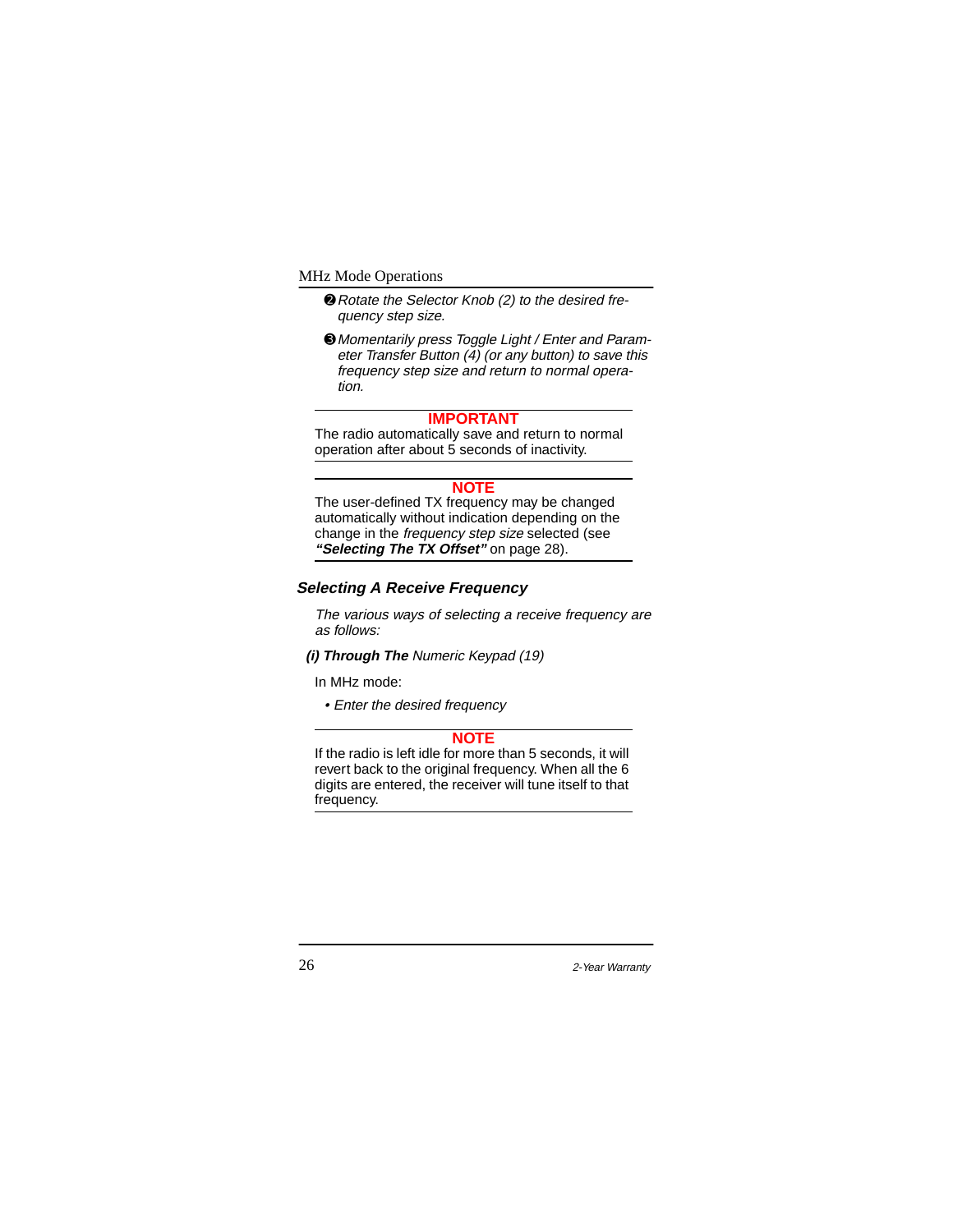#### **NOTE**

If an invalid number is pressed, the valid number nearest to this number is shown. This ensures that selected frequency is within the allowed frequency band. Please also note that valid frequencies are also dependent on the frequency step size (see **"Selecting the Frequency Step Size"** on page 25). Only valid numbers are displayed.

# **(ii) Through The** Selector Knob (2)

In MHz mode:

- Rotate the Selector Knob (2) to the desired frequency.
- **(iii) Through** Numeric Keypad (19) **and** Selector Knob (2) **combination**

In MHz mode:

- ➊Enter the first few digits of the desired frequency through the Numeric Keypad (19).
- ➋Press Toggle Light / Enter and Parameter Transfer Button (4) to commit the partially entered frequency.

# **NOTE**

Unentered digits are coerced to the nearest valid frequency.

➌Rotate the Selector Knob (2) until the desired frequency is displayed.

# **NOTE**

The frequency increments, or decrements, according to the selected frequency step size.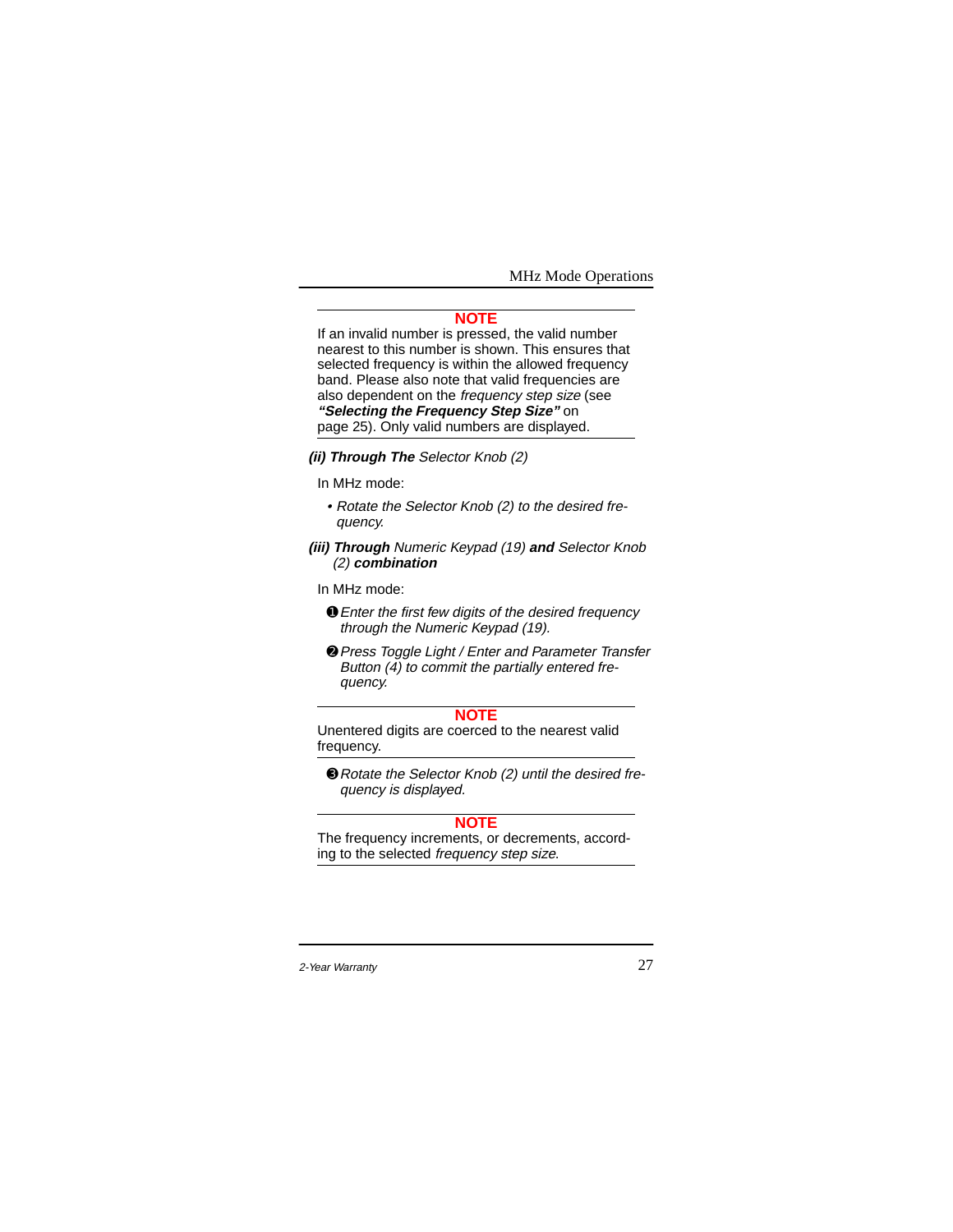# **Selecting The TX Offset**

For the AP 73, the transmit frequency can be the same as the receive frequency (no offset), or having a standard positive or negative offset, or it can be a userdefined TX frequency.

**O** Press  $\gg$  momentarily to toggle between no offset, standard positive, negative offset, or userdefined TX frequency (refer to the table below).

| Indication(s) | Offset Mode                     |
|---------------|---------------------------------|
| None          | No offset (simplex)             |
|               | <b>Standard Positive Offset</b> |
|               | <b>Standard Negative Offset</b> |
|               | User-defined TX Frequency       |

# **Programming A User-Defined TX Frequency**

➊Press and hold until the "**+ –**" indicators begin **OFS**to flash (takes about 3 seconds).

#### **NOTE**

The LCD Screen (18) displays the current userdefined TX frequency.

➋Enter the desired TX frequency via one of the following method:

**(i) Through The** Numeric Keypad (19)

➀Enter the desired TX frequency.

#### **NOTE**

To fill in trailing zeros, press Toggle Light / Enter and Parameter Transfer Button (4).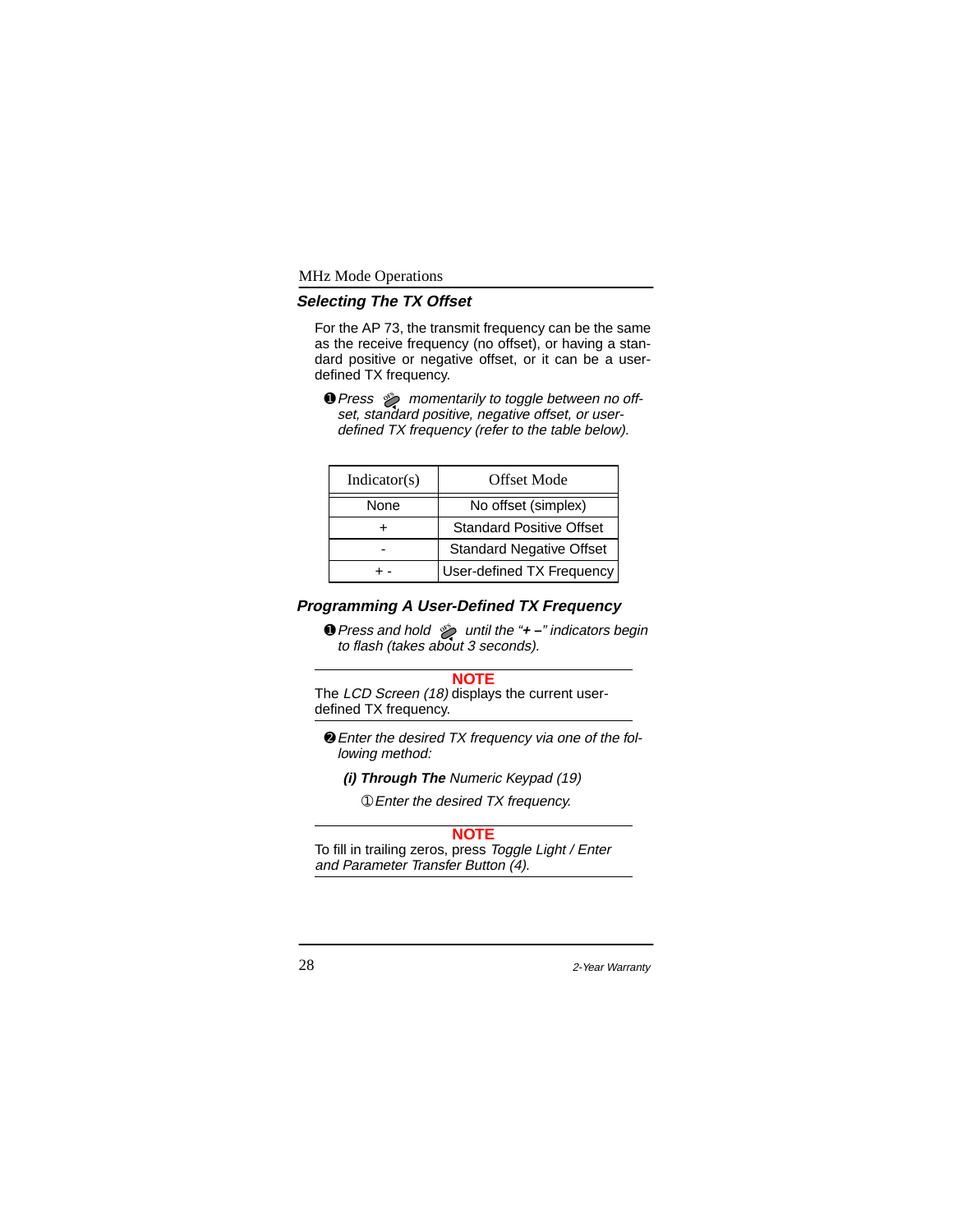#### MHz Mode Operations

- ➁Press the Toggle Light / Enter and Parameter Transfer Button (4) to accepts the TX frequency and return to normal operation.
- **(ii) Through The** Selector Knob (2)
	- ➀Rotate the Selector Knob (2) to the desired user-defined TX frequency.
	- ➁Press the Toggle Light / Enter and Parameter Transfer Button (4) to accepts the TX frequency and return to normal operation.
- **(iii) Through** Numeric Keypad (19) **and** Selector Knob (2) **combination**

#### In MHz mode:

- ➀Enter the first few digits of the desired TX frequency through the Numeric Keypad (19).
- ➁Press the Toggle Light / Enter and Parameter Transfer Button (4) to commit the partially entered TX frequency.

## **NOTE**

Unentered digits are coerced to the nearest valid frequency.

> ➂Rotate the Selector Knob (2) until the desired TX frequency is displayed.

### **NOTE**

The frequency increments, or decrements, according to the selected frequency step size.

> ➃Press the Toggle Light / Enter and Parameter Transfer Button (4) to commit this TX frequency.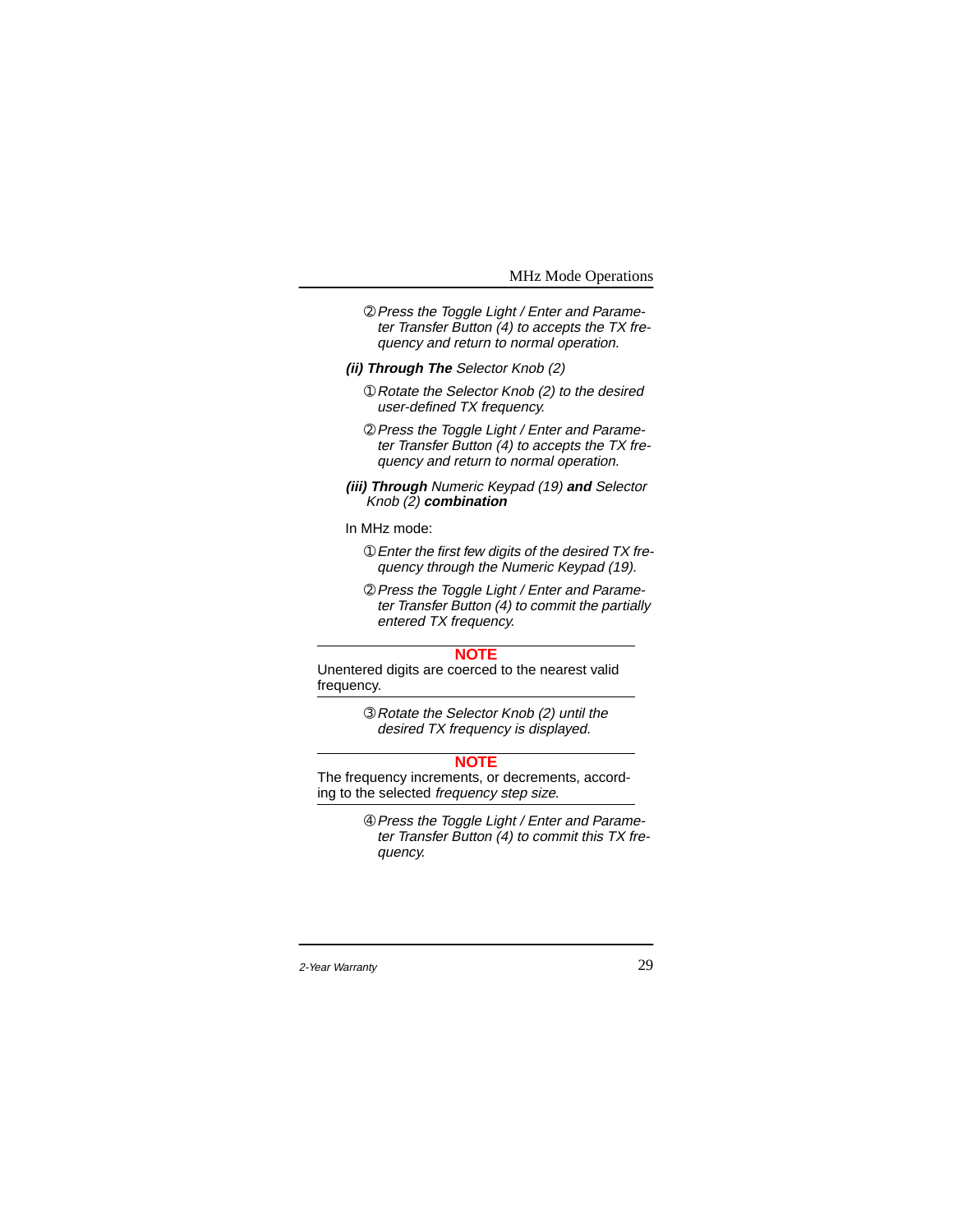MHz Mode Operations

#### **IMPORTANT**

The radio automatically exits this mode after 5 seconds of inactivity. Partially entered frequency is NOT stored.

#### **NOTE**

When receiving, the radio displays the selected RX frequency whereas when transmitting, it displays the selected TX frequency.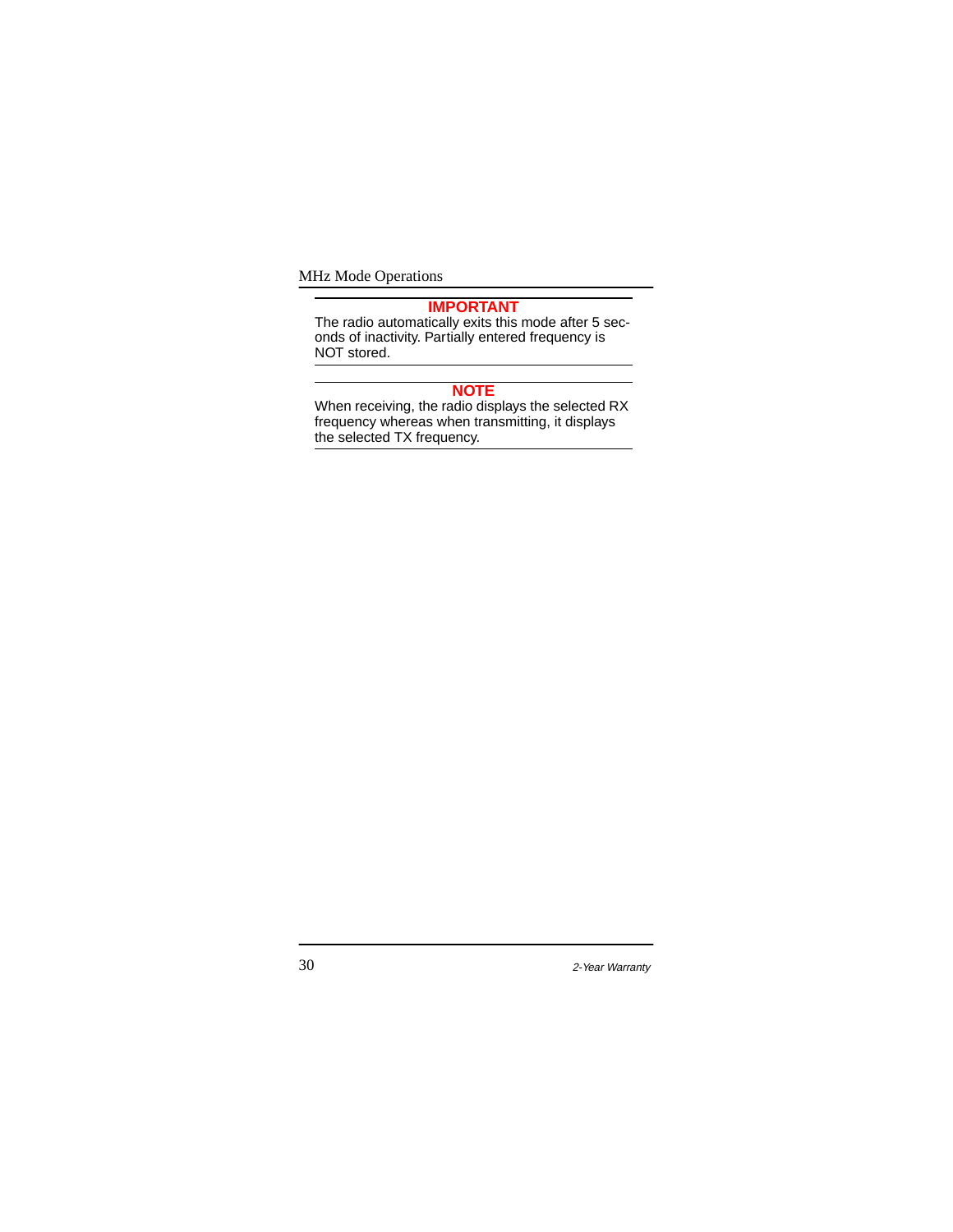Memory Mode Operations

# **Memory Mode Operations**

In the Memory mode, the radio operates on the selected memory channel and the **LCD Screen (18)** displays  $\frac{1}{2}$  xxx (where xxx represents the selected channel number). For example, channel 08 is displayed as follows:



# **Selecting Memory Mode**

If the **LCD Screen (18)** is displaying a frequency number, this means that the radio is currently operating in MHz mode. To operate in Memory mode:

• Press . **MODE**

# **NOTE**

If none of the 20 memory channels has been programmed, an invalid keypress tone sounds and the radio remains in the MHz mode (see **"Programming A Memory Channel"** on page 32).

# **Selecting A Memory Channel**

• Rotate the **Selector Knob (2)** to the desired channel number.

# **NOTE**

The channel number increments, or decrements, according to the available programmed memory channels. Empty channels are NOT displayed.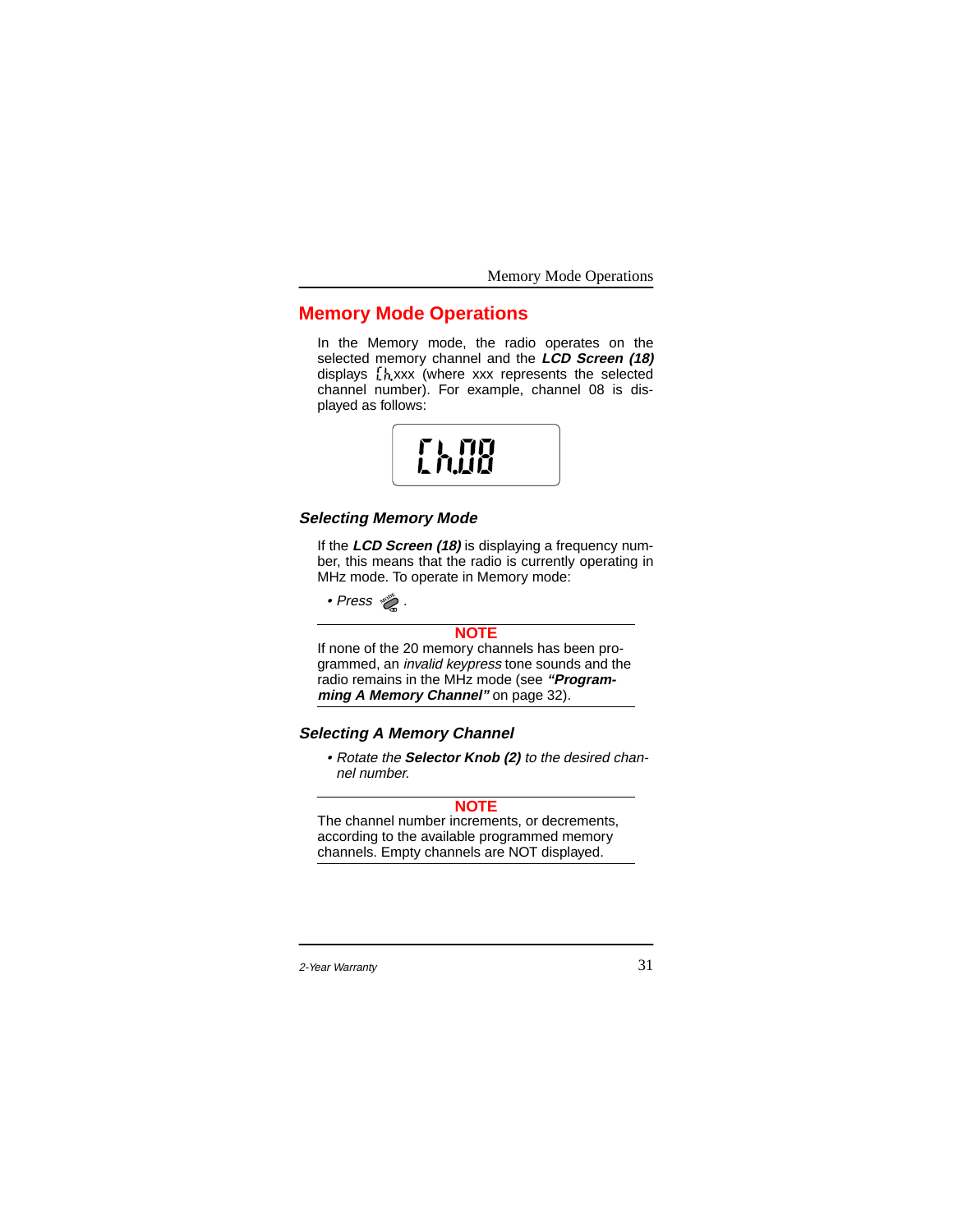Memory Mode Operations

# **Programming A Memory Channel**

There are 20 memory channels available. Each memory channel consists of a receive / transmit frequency pair, the type of TX offset and the offset frequency.

#### **NOTE**

Channels 19 and 20 are normally used to store the frequency limits for Programmable Band Scan operation (see **"Programmable Band Scan"** on page 34).

In MHz mode:

- ➊Select the desired frequency, type of TX offset and offset frequency (see **"MHz Mode Operations"** on page 25).
- ➋Press and hold the **Toggle Light / Enter and Parameter Transfer Button (4)** until the **LCD Screen (18)** shows  $\frac{1}{2}$ , xxx (where xxx is the last channel selected in Memory mode).



The channel number flashes if it is unprogrammed, and lights continuously if it is programmed.

- ➌Use the **Selector Knob (2)** to select the desired channel number.
- ➍ Press the **Toggle Light / Enter and Parameter Transfer Button (4)** again to program the selected memory channel.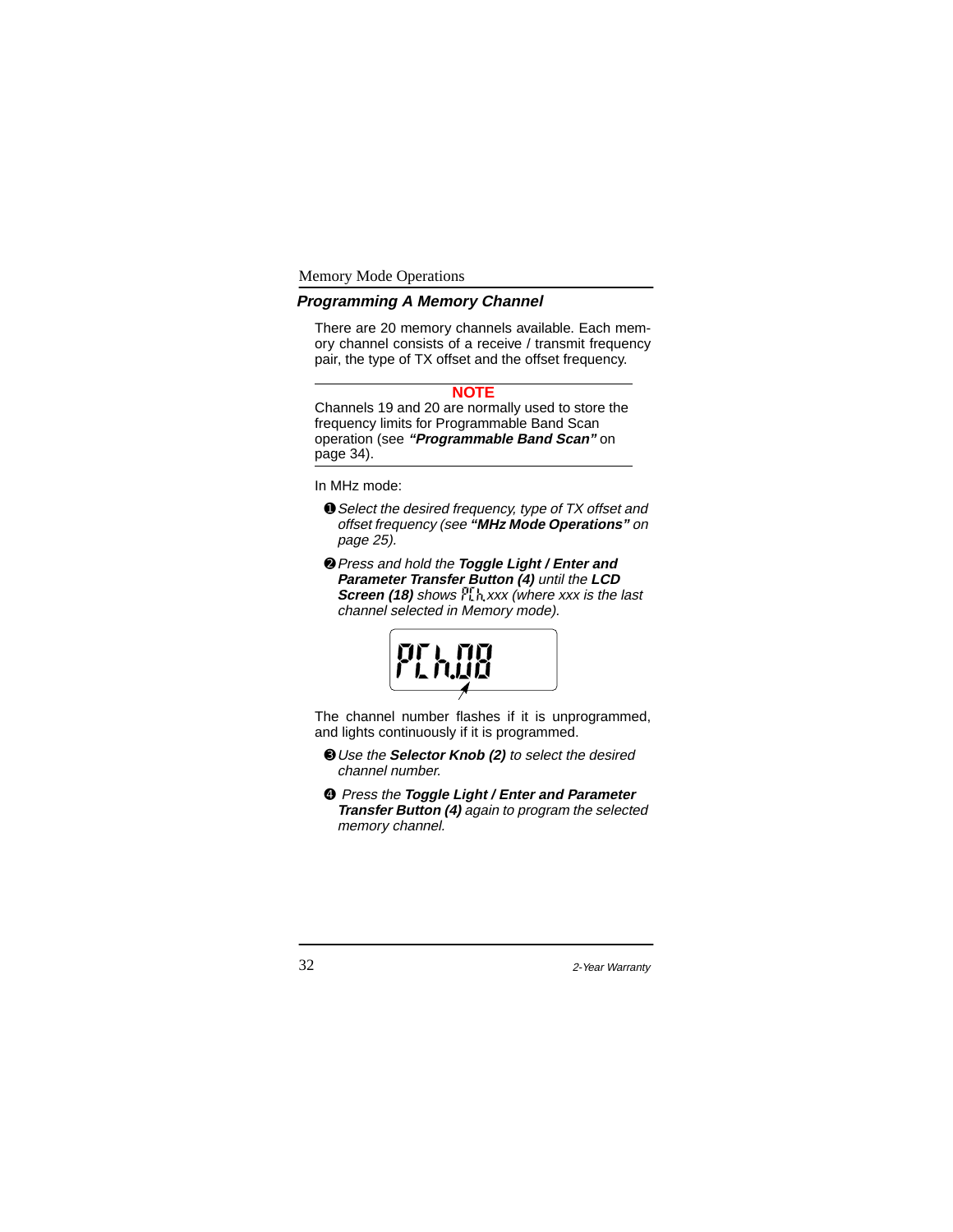Memory Mode Operations

# **NOTE**

The radio remains in MHz mode after successful programming of the channel.

## **CAUTION**

If the selected memory channel was already programmed (channel number lit continuously), the new frequency information overwrites the previous information.

# **Loading A Memory Channel**

The data of a memory channel (receive and transmit frequencies, TX offset type and offset frequency) can be copied over into the MHz mode.

This allows you to tune the radio in the MHz mode from the point specified by the memory channel data.

In Memory mode:

- ➊Rotate the **Selector Knob (2)** to the desired memory channel number.
- ➋Press and hold **Toggle Light / Enter and Parameter Transfer Button (4)** for about 3 seconds.

### **NOTE**

A valid keypress tone sounds when the memory channel data has been successfully copied over to the MHz mode.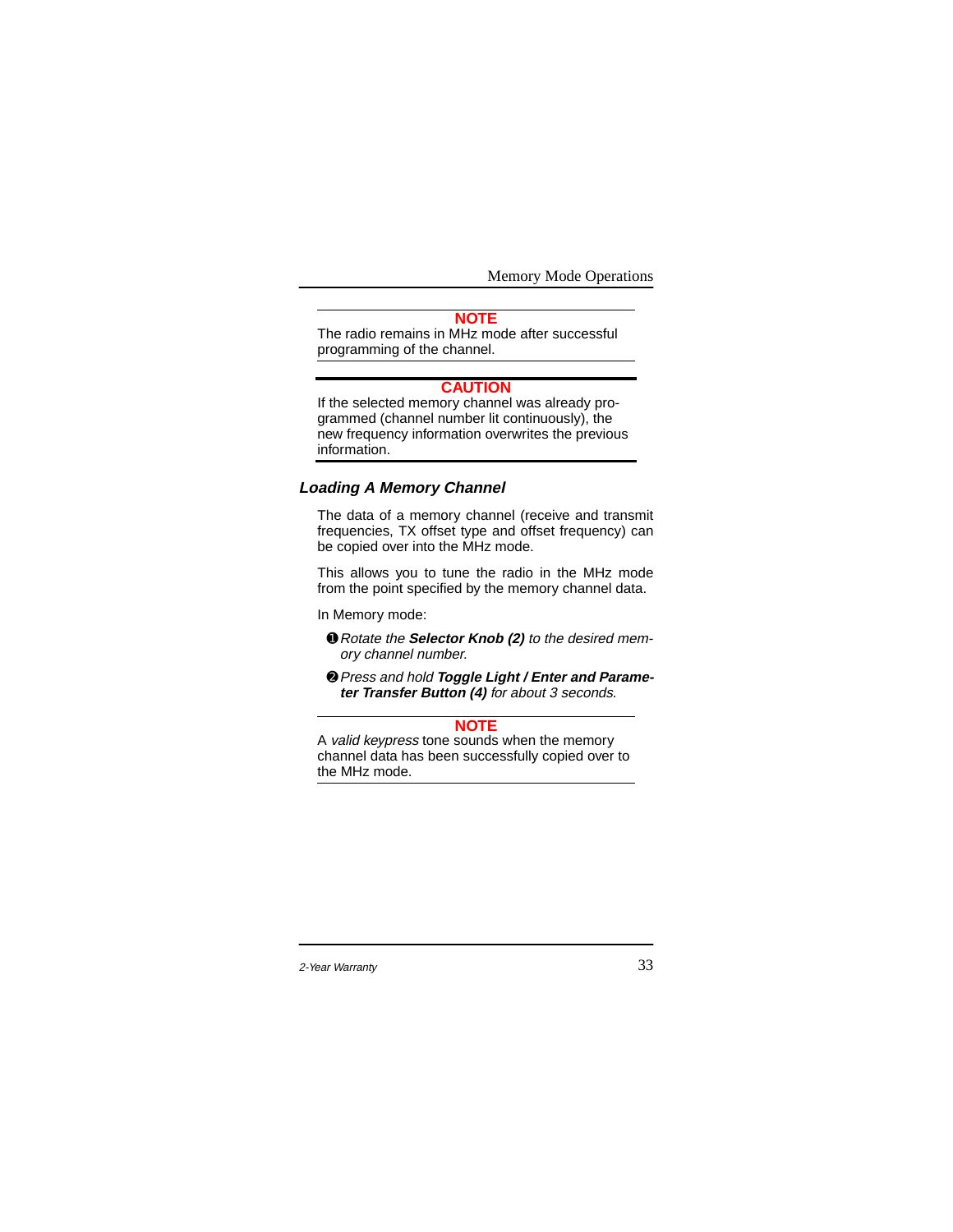# **Scan Operations**

Scan operation tells the radio to monitor a number of frequencies or channels. When there are some activities at a particular frequency or channel, the radio stops scanning and changes to that frequency or channel.

Scan modes supported by the radio are:

- (i) Programmable Band scan (MHz mode)
- (ii) Memory Channel scan (Memory mode)

#### **NOTE**

Each frequency or channel is given the same priority i.e. non-priority scan.

# **IMPORTANT**

The radio will not recall the scan state if it is powered off while scanning.

#### **Programmable Band Scan**

In the MHz mode, the radio scans over a preprogrammed range of frequencies usually specified in memory channels 19 and 20.

#### **NOTE**

User can specify the frequency range for scanning by programming the frequency limit into memory channel 19 (usually the lower limit) and memory channel 20 (usually the upper limit) (see **"Programming A Memory Channel"** on page 32).

# **Scanning A Frequency Range**

In MHz mode: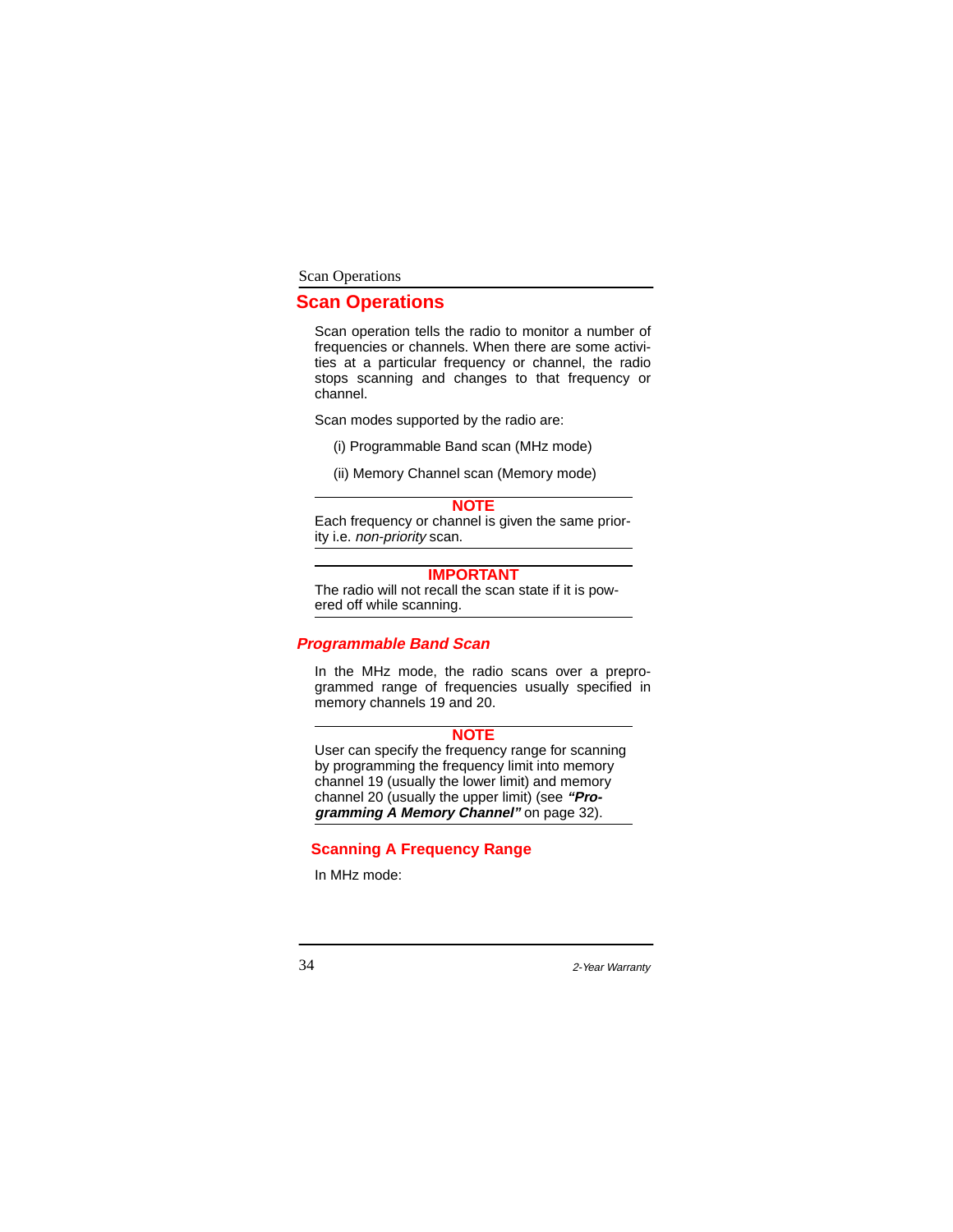$\bullet$  Press  $\frac{\overline{\text{CD}}}{\text{ADEL}}$  to begin scanning the preprogrammed frequency range.

# **NOTE**

The frequency range is scanned according to the frequencies specified in channels 19 and 20, and the selected frequency step size. If the operating frequency before scanning starts is within the scan range, the radio starts scanning from that frequency, otherwise, it starts from the frequency specified by memory channel 19 (or the lowest frequency in the band if channel 19 is blank).

# **NOTE**

When the '**SCAN**' indicator flashes, scanning is in progress and the currently scanned frequency is displayed.

To change the scan direction:

• Rotate the Selector Knob (2) anti-clockwise.

## **NOTE**

If activity is detected, the radio stops scanning and stays on the active frequency. The '**SCAN**' indicator remains on, and you will hear the conversation, provided the PL/DPL code (if required) is correct.

# **IMPORTANT**

Radio resumes scanning after approximate 5 seconds (even if activity is still received). If received activity ceases, the radio resumes scanning after another 7 seconds, unless receive activity resumes.

 $\bullet$  Press  $\frac{\text{SCAN}}{\text{N-DEL}}$  to stop scanning.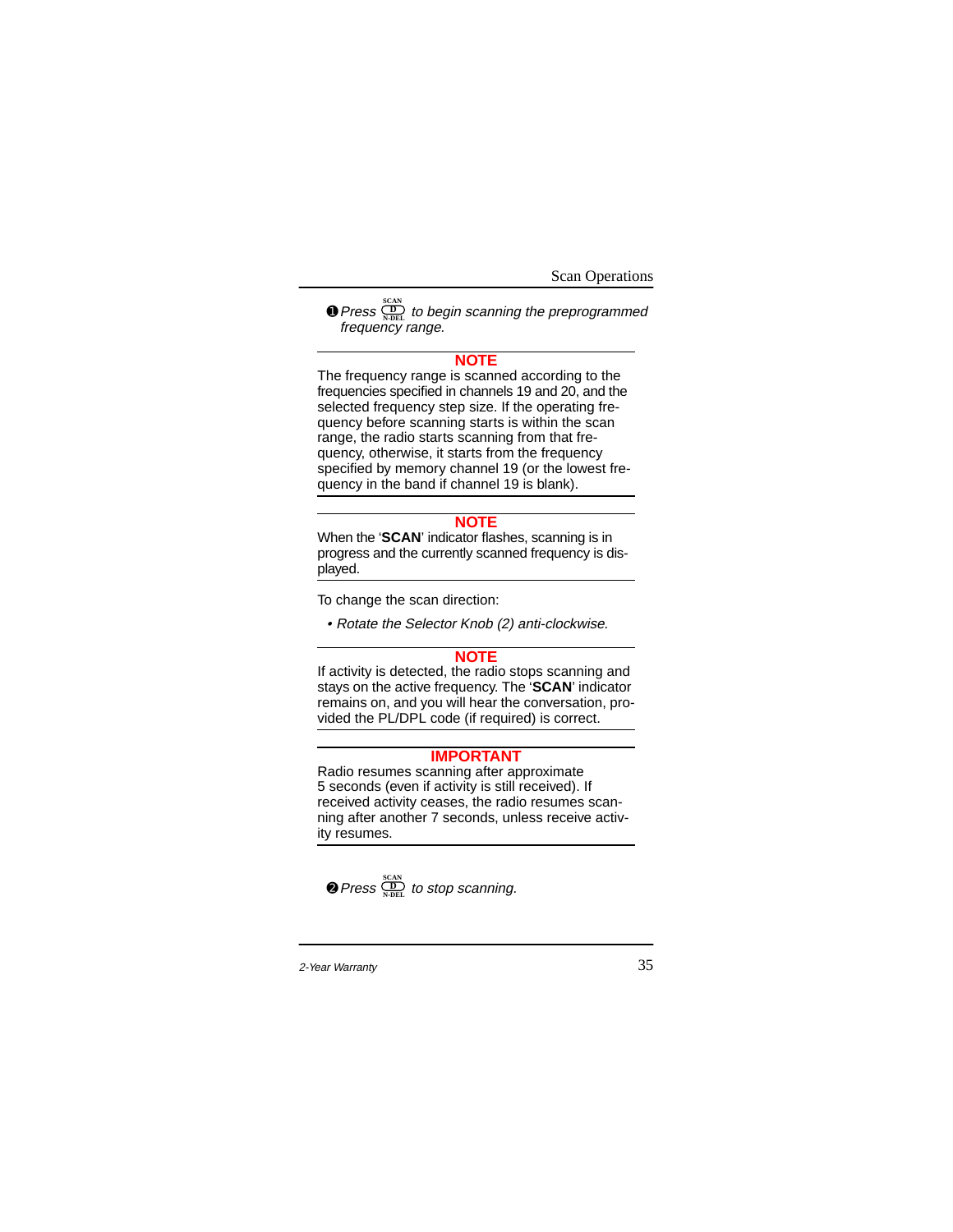# **NOTE**

Pressing Push-To-Talk (PTT) Button (6), a digit on the numeric keypad,  $\bigoplus$  or  $\bigoplus$  also ends the scanning.

#### **NOTE**

The '**SCAN**' indicator turns off when scanning is terminated and the radio displays the frequency where scanning stopped.

# **IMPORTANT**

If both memory channels are left blank (unprogrammed), the radio scans the entire frequency band. If channel 19 is programmed but channel 20 is blank, the upper frequency limit becomes the highest frequency in the band. If channel 20 is programmed but channel 19 is blank, the lower frequency limit becomes the lowest frequency in the band. If the frequency stored in channel 19 is lower than that stored in channel 20, then scan proceeds in an incrementing order otherwise, scan proceeds in a decrementing order.

# **Transmitting During Band Scanning**

When the scan is locked at a frequency:

• Press Push-To-Talk (PTT) Button (6).

#### **IMPORTANT**

As soon as Push-To-Talk (PTT) Button (6) is pressed, the radio exits band scanning and transmits the TX frequency which corresponds to the active RX frequency, plus or minus any selected TX offset. If the user-defined mode is selected ('**+**' and '**–**' indicators both on), the radio transmits the userdefined TX frequency.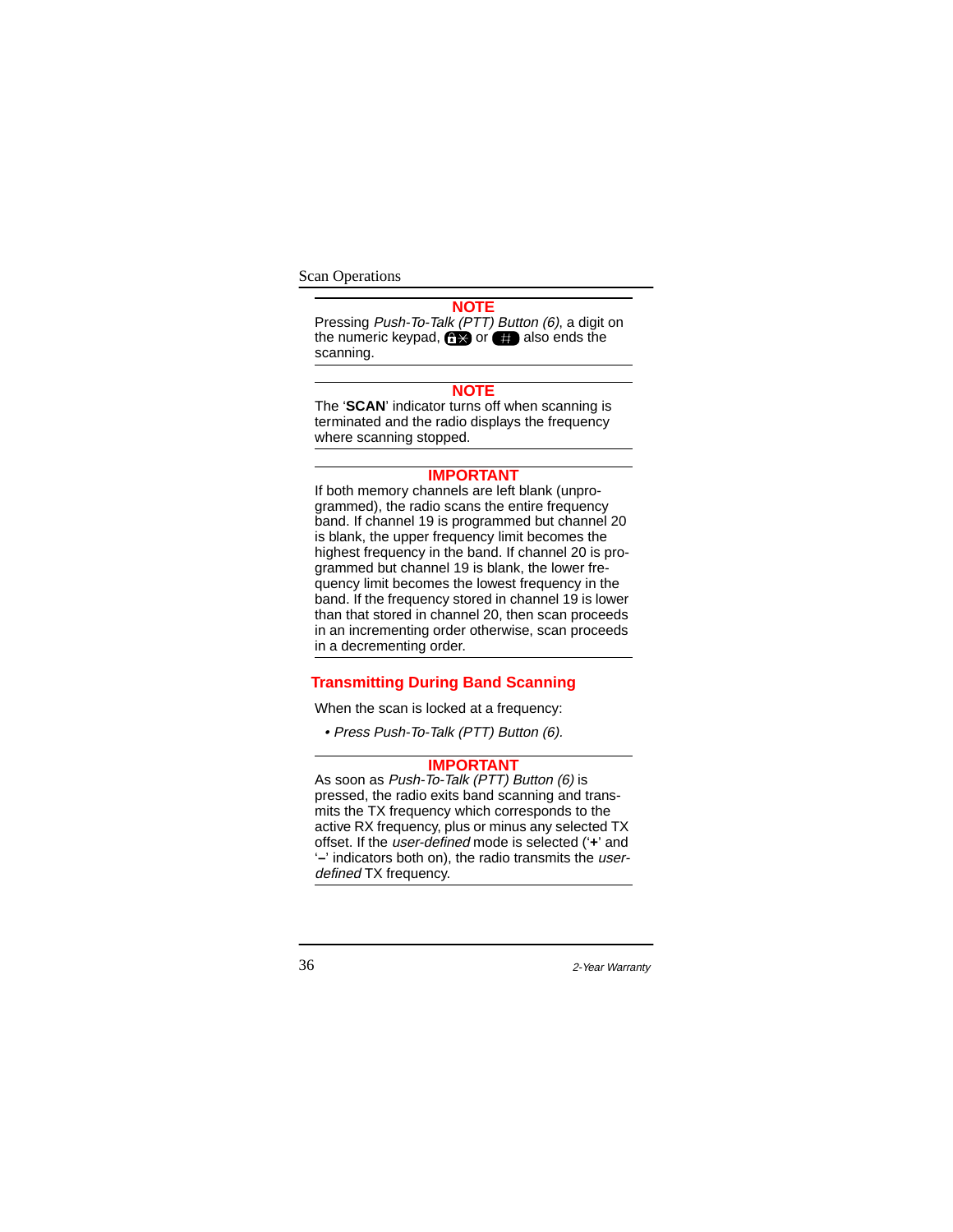# **Memory Channel Scan**

In the Memory mode, the radio scans all programmed memory channels that are also in the channel scan list.

#### **NOTE**

The scan list is edited using the Special Programming mode (see **"Special Programming Mode (SPM)"** on page 46).

#### **NOTE**

Channels may be temporarily removed from the scan list using a Nuisance Channel Delete feature (see **"Nuisance Channel Delete"** on page 38).

## **Scanning Memory Channels**

In Memory mode,

 $\bullet$  Press  $\frac{\sum\limits_{N-DEL}^{SCAN}}{N-DEL}$  to begin channel scanning.

#### **NOTE**

When the '**SCAN'** indicator flashes, scanning is in progress and the Home Channel (the active channel

before  $\overline{\mathcal{Q}}$  was pressed) is displayed until activity is before  $\frac{\sum\limits_{N-\text{DEL}}^{\text{SCAN}}}{{N-\text{DEL}}}$  was pressed) is a<br>**received on another channel.** 

The channels are scanned in an increasing order (from lowest to highest). To scan in a decreasing order:

• Rotate the Selector Knob (2) anti-clockwise.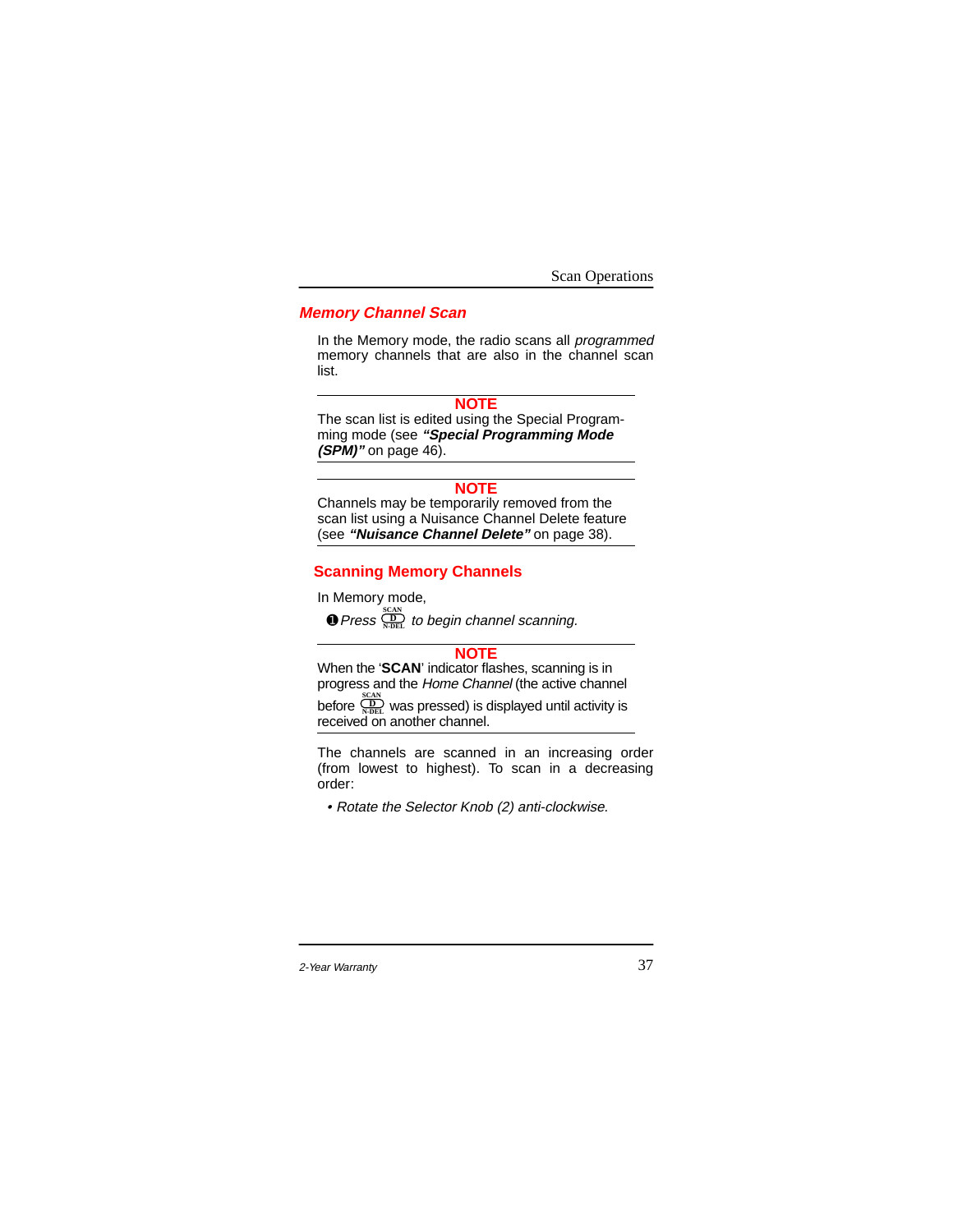#### **NOTE**

The radio scans through all channels in the preprogrammed scan list. If activity is detected, the radio stops scanning and stays on the active channel. The '**SCAN**' indicator remains on, and you will hear the conversation, provided the PL/DPL code (if required) is correct. In Carrier squelch and Coded squelch modes, when activity is over and a 7-second "hang time" has expired, the display reverts to the Home Channel and scanning resumes.

To stop scanning:

 $\bullet$  Press  $\frac{\text{scan}}{\text{N-DEL}}$ .

# **Transmitting During Channel Scanning**

When the scan is locked at a channel:

• Press Push-To-Talk (PTT) Button (6) to talk, release to listen.

# **IMPORTANT**

The radio transmits on the current active TX frequency. But, if Push-To-Talk (PTT) Button (6) is pressed before the scan is locked at any channel, the Home Channel TX frequency is used.

# **Nuisance Channel Delete**

When the radio is scanning, it would stop at any channel within the scan list that has activity. A channel that generates unwanted signals continuously is called a **Nuisance Channel**. To temporarily remove the channel from the scan list:

• Press and hold  $\overset{\text{\tiny{(1)}}}{\dots}$  for about 3 seconds while scan press and hold  $\frac{\sum\limits_{N-DEL}^{SCAN}}{N-DEL}$  for about 3 s<br>locks on the **Nuisance Channel**.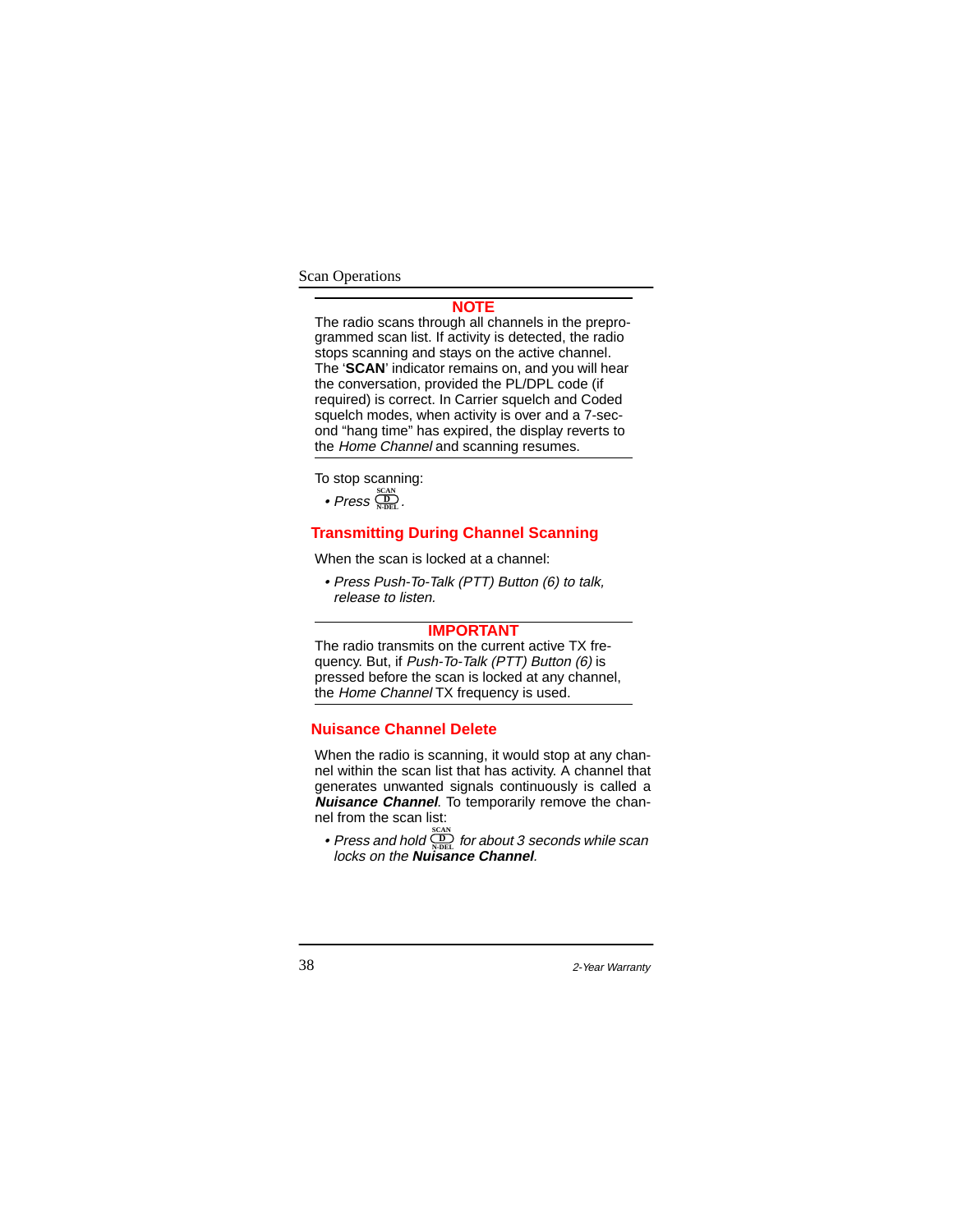#### **NOTE**

Two medium-pitched "beeps" are sounded indicating the radio has temporary removed the **Nuisance Channel** from its scan list.

#### **IMPORTANT**

To add a deleted nuisance channel back into the scan list, exit and reenter the scan function or restart the radio.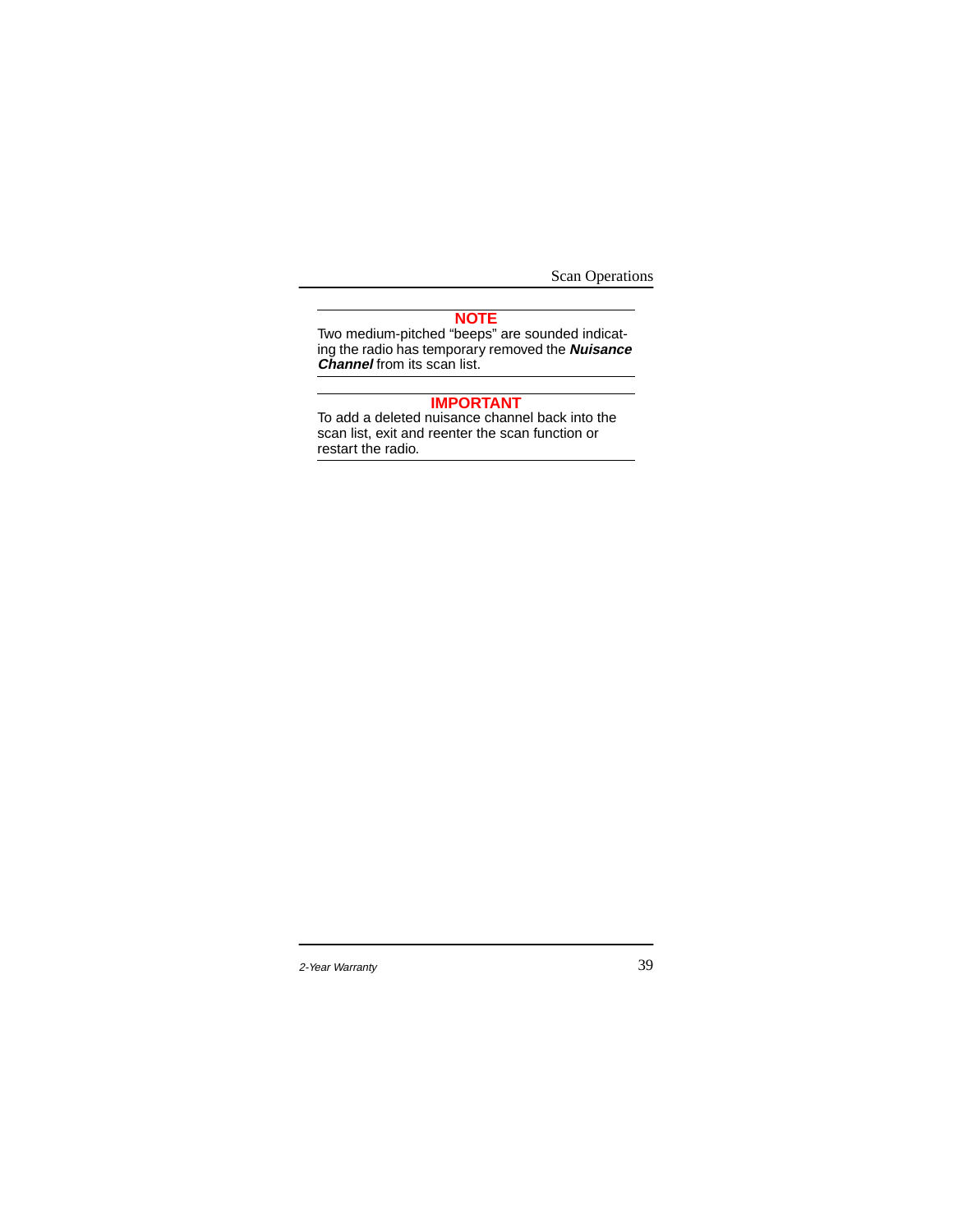# **DTMF Telephone Interconnect**

Dual Tone Multiple Frequency (DTMF) tones are encoded by the radio to dial into (**access**) the landline telephone network and return (**deaccess)** to conventional radio operation.

Once the telephone network has been accessed, phone numbers can be dialled either manually or from memory. The keypad provides support for DTMF digits **0** to **9**, and the characters **A**, **B**, **C**, **D**, ∗ and **#**.

#### **NOTE**

The radio is capable of storing a maximum of 9 preprogrammed phone numbers (up to 12 digits each).

## **Placing a Telephone Call**

To place a call:

- ➊Press and hold the Push-To-Talk (PTT) Button (6).
- ➋Dial the access code manually using the DTMF keys or press  $\gg$  then  $\bigoplus$  to send the preprogrammed access code.
- ➌Release the **Push-To-Talk (PTT) Button (6)** and wait for a dial tone.
- ➍Press and hold the Push-To-Talk (PTT) Button (6) and either manually dial the telephone number or press  $\gg$  and the phone number location that stores the preprogrammed telephone number.
- ➎Press the **Push-To-Talk (PTT) Button (6)** to talk; release to listen.

# **NOTE**

If you press a phone number location which has not been programmed, the radio will sound an Invalid Button Press tone and no further action is taken.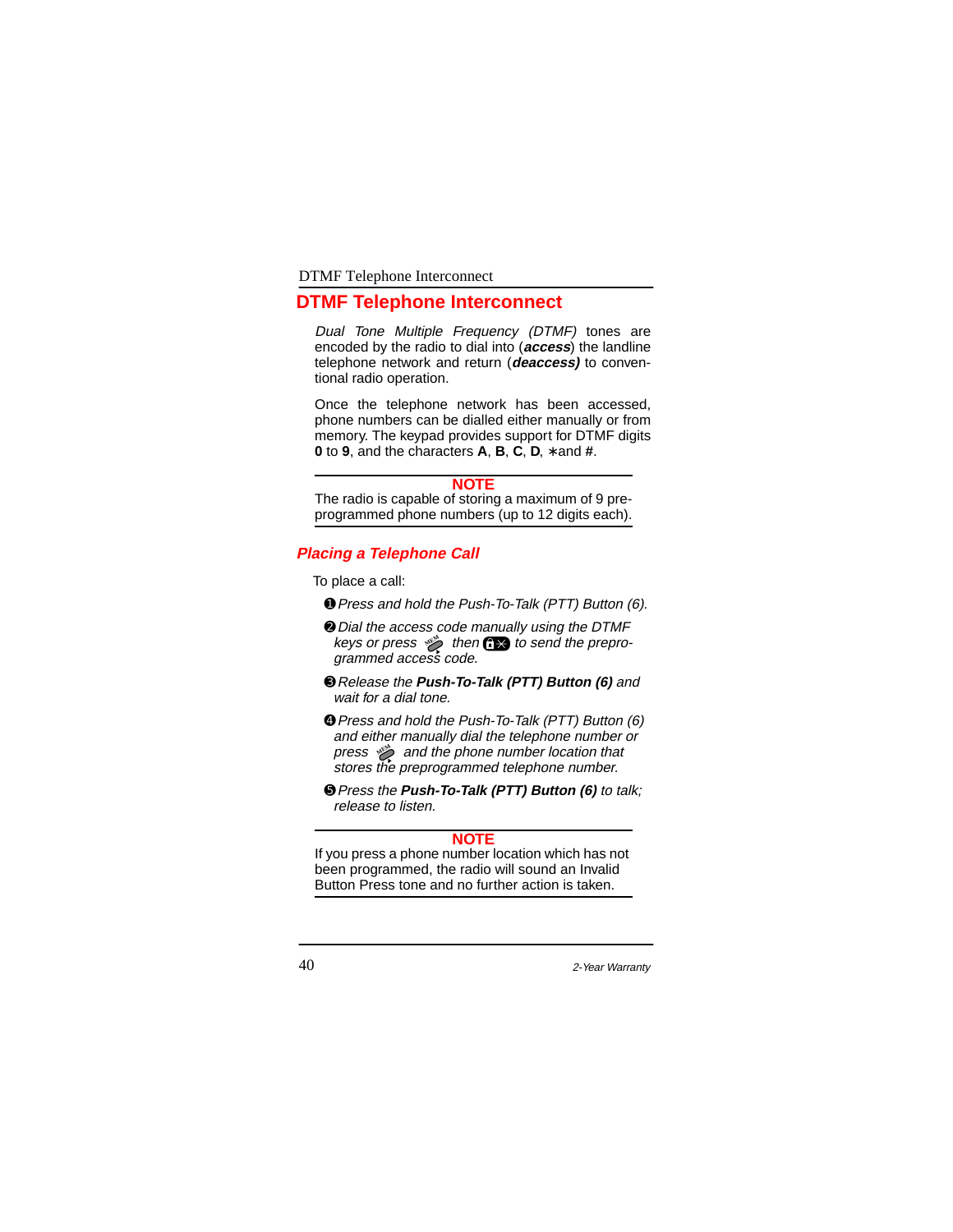To hang up:

- ➊Press and hold the Push-To-Talk (PTT) Button (6).
- ➋ Manually dial the deaccess code or press **MEM** then  $\leftarrow$  to send the preprogrammed deaccess code.

#### **Last Number Redial**

Manually dialled phone numbers (up to 16 digits long) are stored in numeric location '**0**' for quick redial capabilities.They are sent exactly as preprogrammed telephone numbers are. After you receive a dial tone:

• Press and hold **Push-To-Talk (PTT) Button (6)**, then press  $\gg$  and  $\bullet$ .

## **NOTE**

Last Number Redial only stores manually dialled numbers and NOT preprogrammed telephone numbers. The number set is stored in phone location 0 until the radio is turned off or until another DTMF sequence is manually dialled.

#### **NOTE**

If you attempt to perform a last number redial where no manual numbers have yet been dialled since radio power-up, the radio will sound an *Invalid But*ton Press tone.

### **Storing a Phone Number**

A maximum of 9 telephone numbers (up to 12 digits each) can be stored into the radio memory. Each phone number is stored and recalled via a unique number on the keypad in the range of **1** to **9**. The following procedure can also be used to store the access / deaccess codes (up to 8 digits each):

<sup>2-</sup>Year Warranty 2018 12:38 12:38 12:38 12:38 12:39 12:39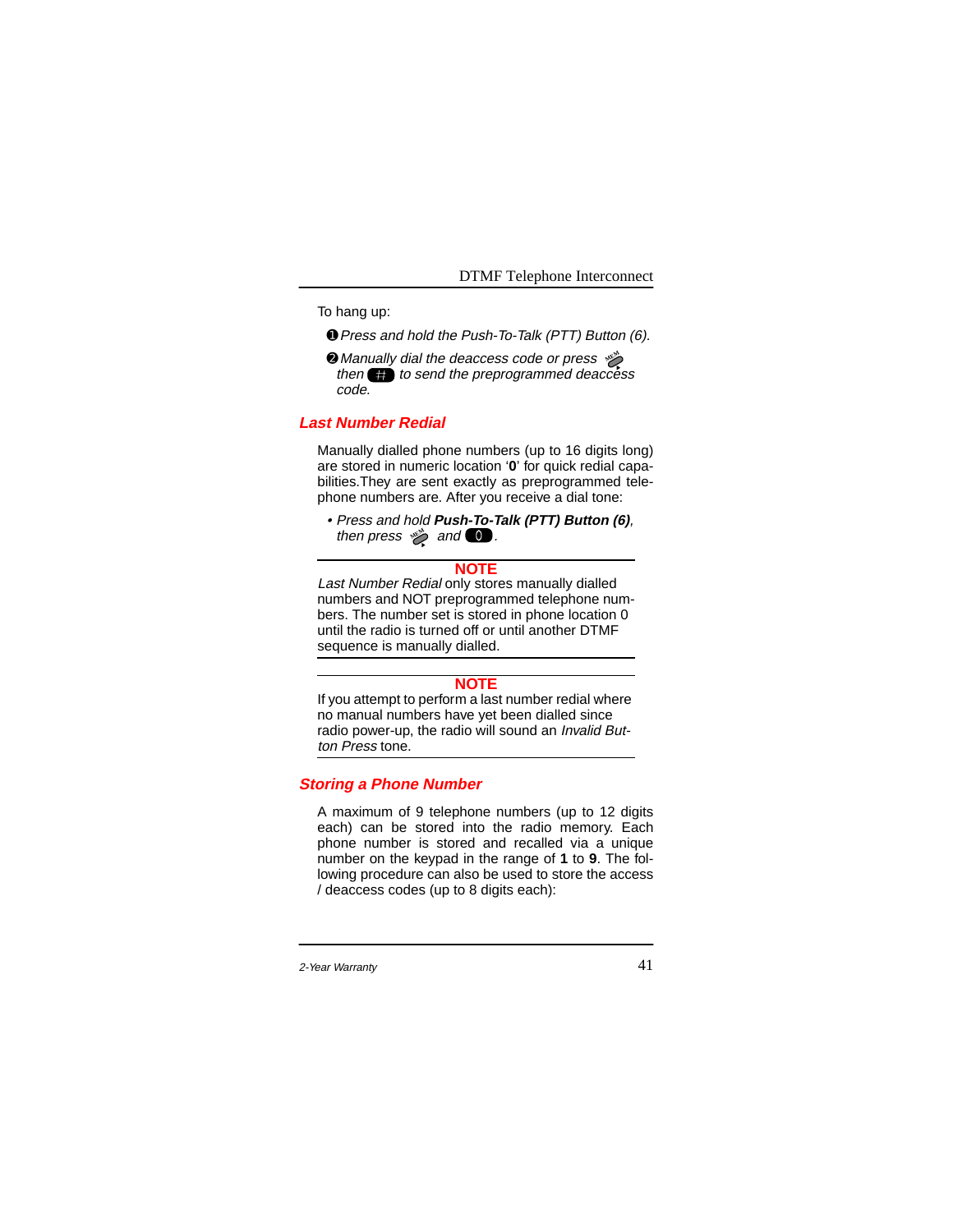**O** Press and hold  $\gg$  until you hear a second Valid Button Press tone (takes about 2 seconds).



- ➋Enter a phone number location (in the range of **<sup>1</sup>** to **9**) to store a phone number or press  $\left(\frac{1}{2}\right)$  to store the access code or  $\bullet$  to store the deacess code.
- ➌Enter the phone number (up to 12 digits long), or access / deaccess code (up to 8 digits long).

#### **NOTE**

Valid digits are DTMF digits **0** to **9**, the characters **A**, **B**, **C**, **D**, ∗ and **#**, and pause digits.

### **NOTE**

Pause digit  $($  $\rightarrow$   $($  $\rightarrow$   $($  $\rightarrow$   $)$ )causes the radio to wait in between transmission of the digits programmed before and after it. One or more pause digits can be entered between successive digits of the phone number (or access / deaccess code). When a pause digit is successfully entered, two beeps are heard; the display changes from '**A**' to '**-**'. Pause digits placed at the end of a phone number are not remembered by the radio.

#### **NOTE**

If you make a mistake, press  $\gg$  to scroll the cursor to the left and erase the incorrect entry. To view a numeric sequence of more than 6 digits, press for scroll the cursor to the left or right. **MODE**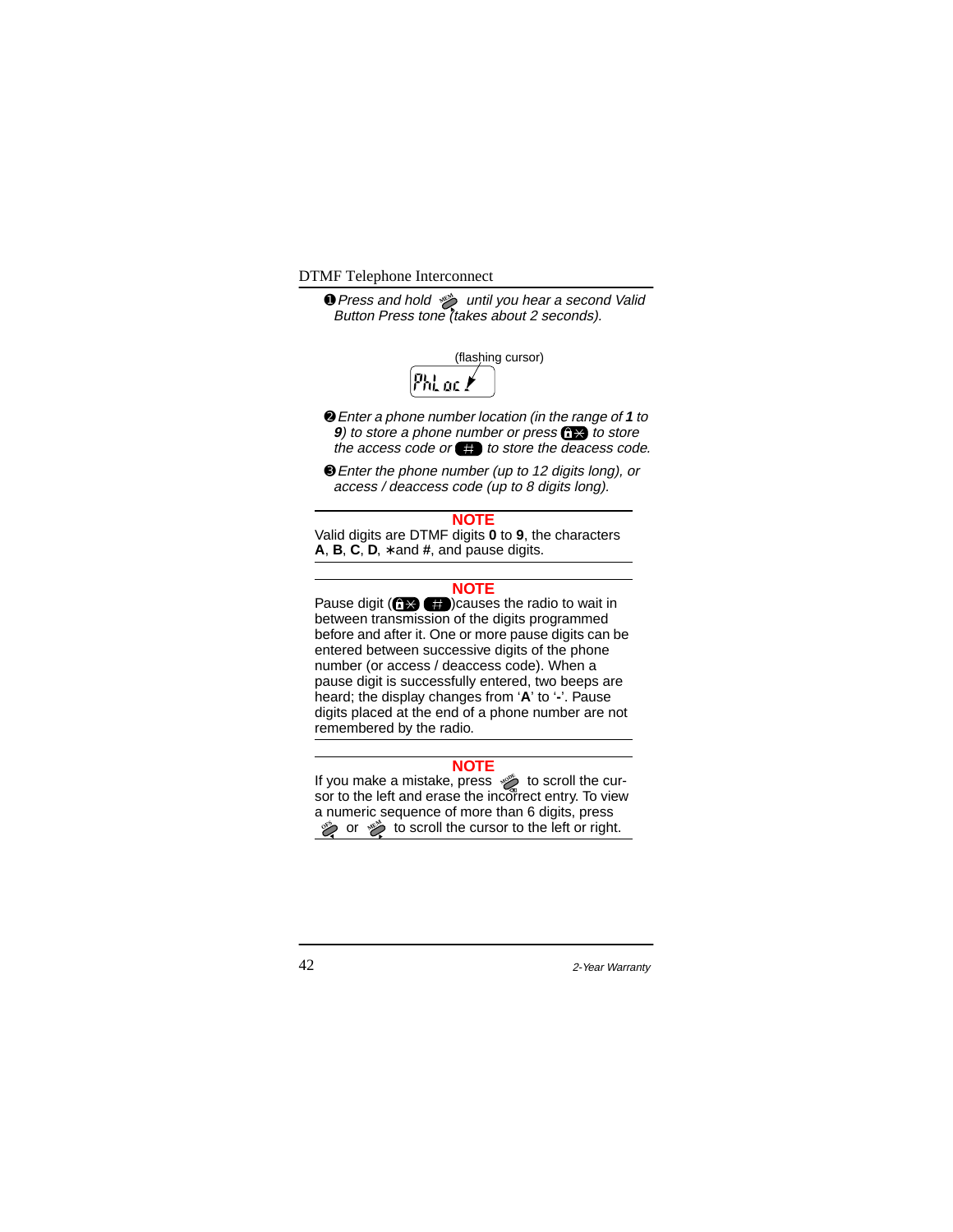#### **NOTE**

All undefined digits are represented by underscores on the **LCD Screen (18)**. A flashing '\_' indicates the position for the next number entry. If you reach the maximum number of entries, the cursor position is under the last digit. An Invalid Button Press tone will sound if you attempt to enter more than the maximum number of digits.

➍Press the **Toggle Light / Enter and Parameter Transfer Button (4)** to store the phone number (or access / deaccess code) into the designated location and return to normal operation.

# **Displaying a Stored Phone Number**

- **O** Press  $\gg$  momentarily in the receive mode. A Valid Button Press tone is heard.
- ➋Enter a one-digit phone number location (in the range of **1** to **9**) to view the stored phone number or press  $f(x)$  to view the access code or  $f(x)$  to view the deaccess code or  $\bullet$  to review the last number dialled.

### **NOTE**

If the keypad entry is valid, the **LCD Screen (18)** displays the first 6 digits of the stored phone number or code. For number sequences more than 6 digits, after 2 seconds the number begins autoscrolling to the left in 1 second increments until the last digit is displayed. If the selected phone location is empty, an Invalid Button Press tone is heard.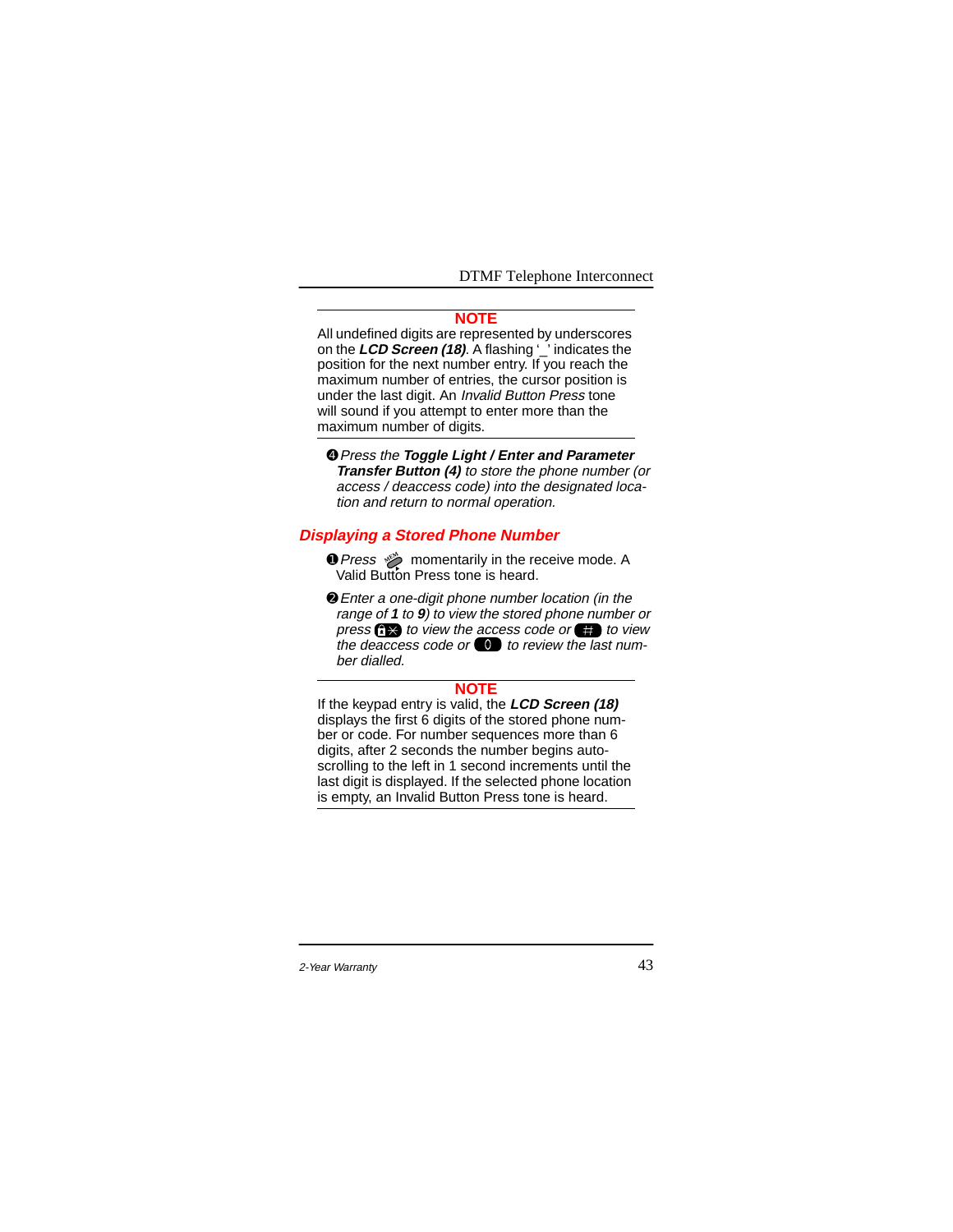Voice Selective Call (Optional)

# **Voice Selective Call (Optional)**

To support Voice Selective Call (SelCall) operation, the radio must be equipped with an optional DTMF Decode board.

# **NOTE**

For more information about the availability of this option, contact your dealer.

If your radio is equipped with the Voice Selective Call option, your radio can be called individually by another user, or as part of a small group.

# **Receiving a Voice Selective Call**

When the radio decodes a Voice Selective Call, the LCD Screen (18) indicates the type of SelCall message being received:

| Group Call [ F F F F F |                    |
|------------------------|--------------------|
|                        | ALL Call FILL FILL |

#### **NOTE**

The radio will give an alert tone when it successfully decodes a Voice Selective Call. If either Selective Call Tone Status or Alert Tone Volume is set to '**OFF**' (see page 53 and 55 ), no tone is heard.

For an Individual Call, the radio automatically transmits an Acknowledgement message back to the calling radio, if an Acknowledgement ID has been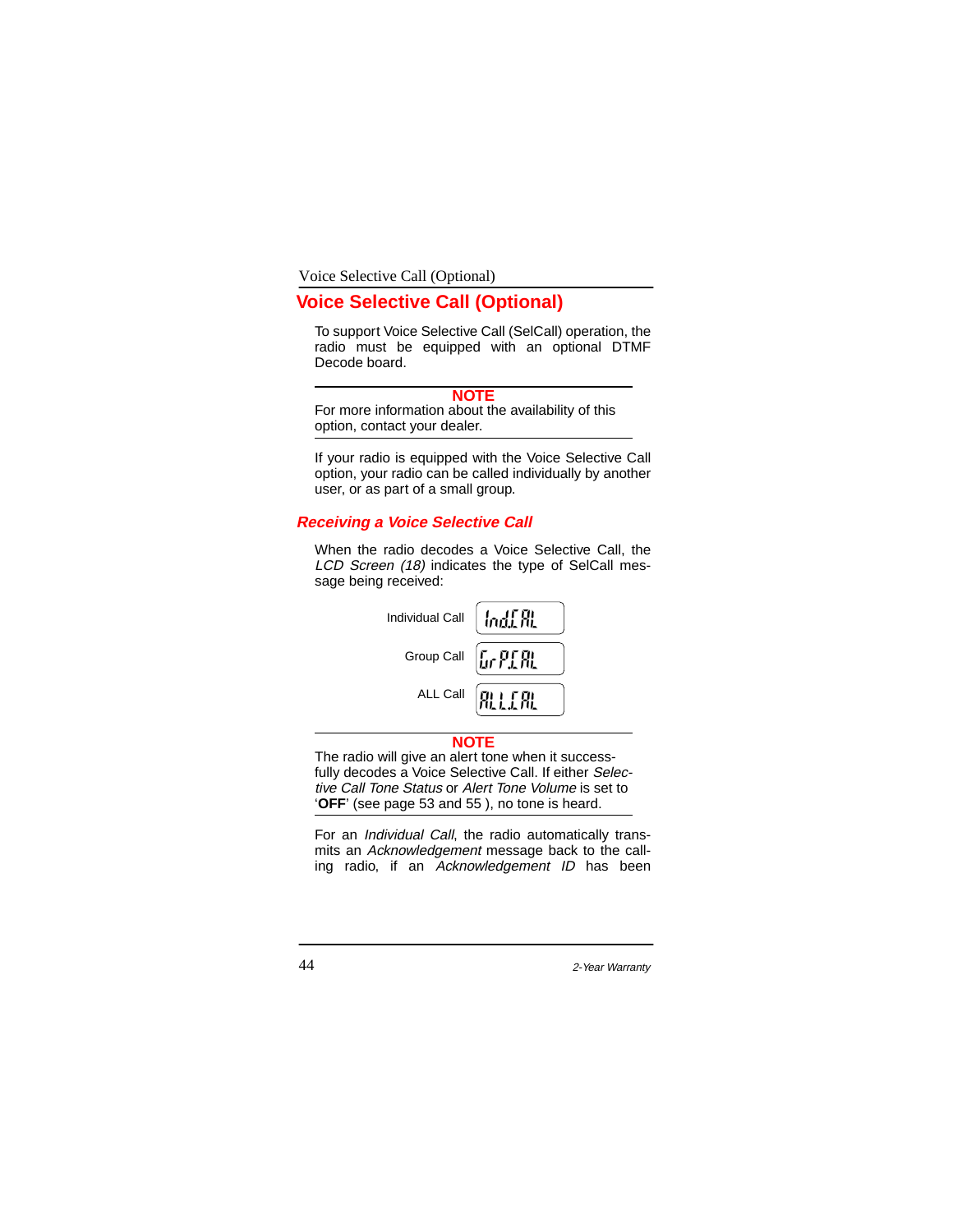Voice Selective Call (Optional)

programmed (see **"Edit Selective Call IDs"** on page 52).

When the radio decodes a Voice Selective Call, it enters the carrier squelch mode for a period of time. If there is no receive activity, the radio resumes the selected squelch mode and the LCD Screen (18) reverts to the appropriate receive mode display.

# **IMPORTANT**

If the Selector Knob (2) is rotated or any buttons pressed while the SelCall signal is in progress, the SelCall message disappears and the Selective Call is lost.

# **Sending a Voice Selective Call**

➊Press and hold the Push-To-Talk (PTT) Button (6).

➋Dial the required Selective Call ID.

➌Release the Push-To-Talk (PTT) Button (6).

#### **NOTE**

For an Individual Call, the radio indicates that the call was received by generating two short ringing tones.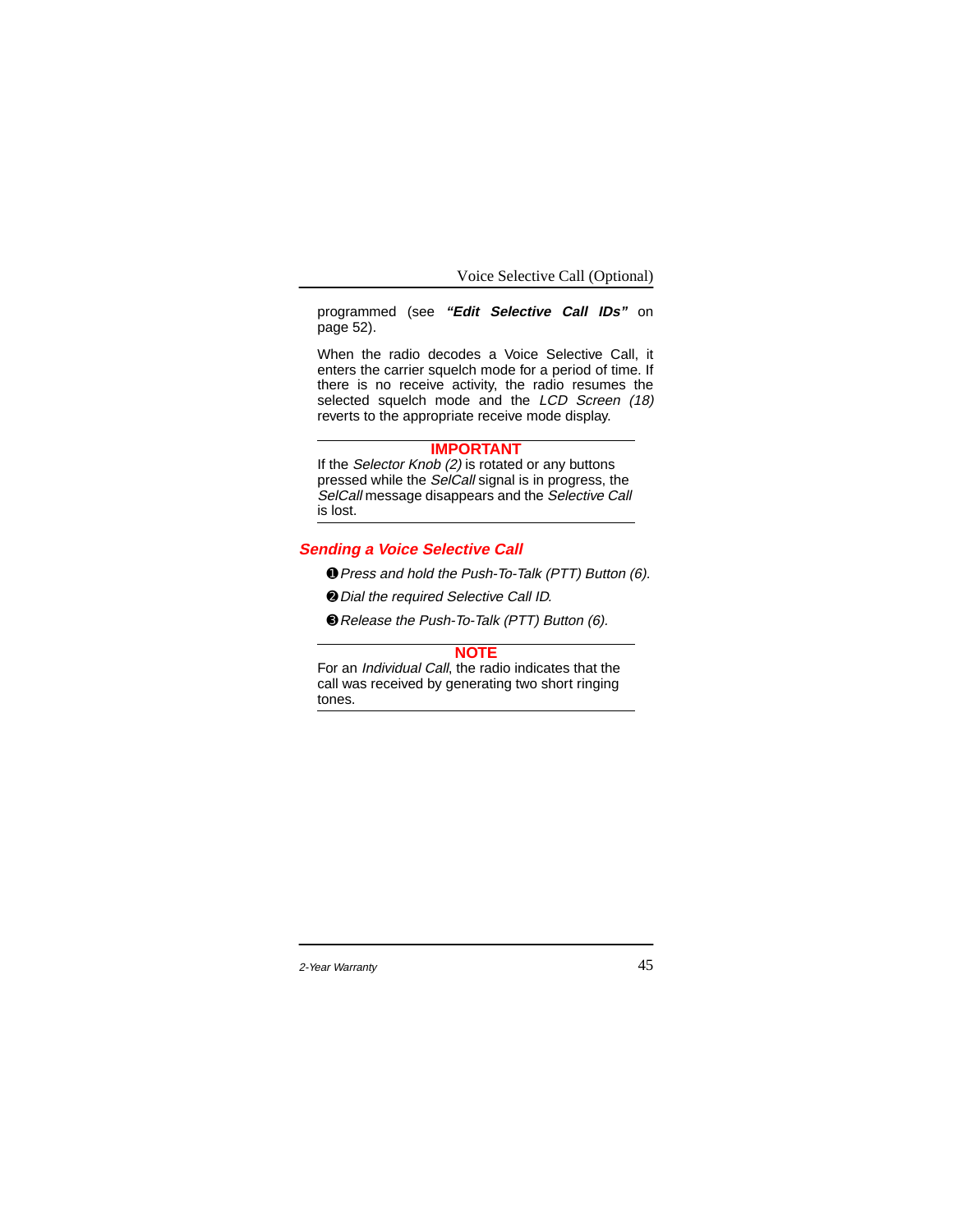# **Special Programming Mode (SPM)**

The Special Programming mode (SPM) allows you to edit all user-modifiable parameters within your radio, such as the Channel Scan list, Phone Access / Deaccess codes, and Alert Tone Settings. Certain parameters (such as the Selective Call Tone Status) are only accessible with the installation of an option board. Upon entry to the Special Programming mode, the radio initiates the SPM Browse menu which provides you with a menu of available parameters and their current settings.

# **Entering SPM**

- ➊Turn the radio off (if it is on).
- **<sup>2</sup>** Turn the radio on while holding  $\gg$  . Keep holding this button until a SPM start-up tone sounds.

#### **NOTE**

At power-up, all display segments light up for about 2 seconds. If successful, the LCD Screen (18) displays  $\ln n!$  if .

# **NOTE**

If the battery level is low, the display indicates r 門島盟 and the '**BATT'** indicator flashes. The radio also sounds a Low Battery alert tone. Turn off the radio and replace or recharge the battery.

# **Exiting SPM**

• Turn off the radio to exit SPM.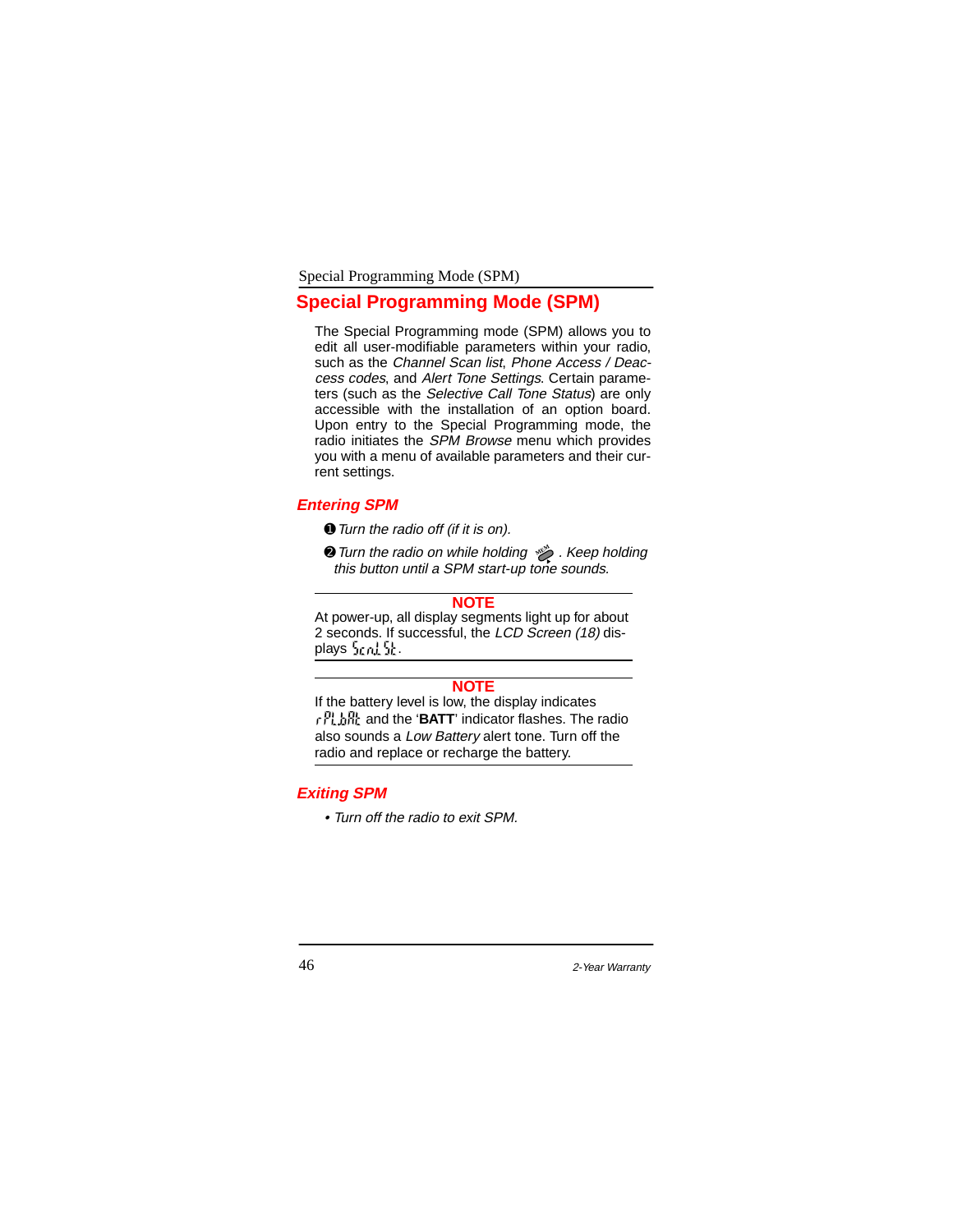# **SPM Browse Menu**

(Anti-Clockwise Rotation) (Clockwise "Beep" Rotation) Re - Rub/Re - 5PE/ Re - 85b **FIRST ITEM** Send St Set Accessory Option Edit Channel Scan List ţ  $E$ r R $E$ hm 最・作成/疑・限示 Erase Single Channel Set Battery Type 4 Pholice 65-0FF/65-flor/ 65-Enh. Edit Phone Access Code Set Battery Saver Status  $\ddot{\mathbf{r}}$  $Pnormal R$  $\frac{\displaystyle 1}{\displaystyle \mathcal{R} \varepsilon \cdot \mathcal{Q} \mathcal{F} \varepsilon'/\mathcal{R} \varepsilon \cdot \mathcal{G} \alpha}$ Edit Phone Deaccess Code ÷ Alert Tone Volume 咒层员  $\begin{matrix} &\texttt{\textbf{t}}\\ \texttt{St}\cdot\texttt{On}/\texttt{St}\cdot\texttt{OFF} \end{matrix}$ Edit PTT ID  $\ddagger$ Set Sidetone Status $\pmb{\ddagger}$ § Edit Acknowledment ID  $5c \cdot 00/5c \cdot 009$ <sup>§</sup>Set SelCall Tone Status Ind, Id § Edit Individual Call ID xxx†  $\ddagger$ Edit Time Out Timer § Edit Group Call ID 肌点圈 § Edit All Call ID § Only displays with option board configured.

 $^{\dagger}$ xxx represents  $\left\{ \left| \left| \cdot \right|, \cdot \left| \right| \right|, \cdot \left| \right| \right\}$  ,...,  $\left| \cdot \right| \right\}$ .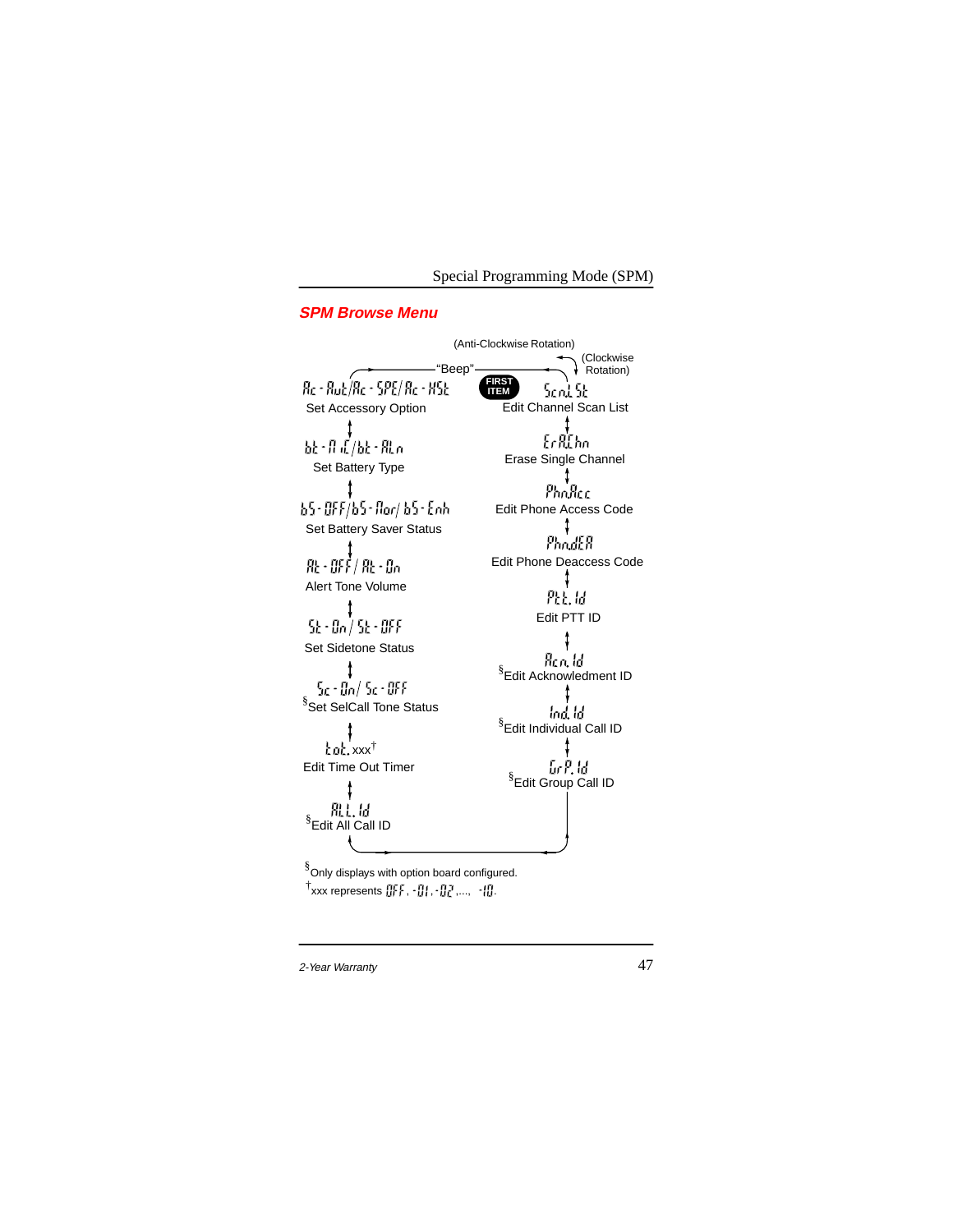### **Editing SPM Parameters**

## **Editing the Channel Scan List**

- **O** In SPM, rotate the Selector Knob (2) to select the Edit Channel Scan List (in milit) menu item.
- **Q** Use  $\gg$  or  $\gg$  to scroll through the channels (01 to **20**).

#### **NOTE**

The channel scan list does not wrap around to the opposite end of the list. Instead, an Invalid Button Press tone sounds when you have reached the upper or lower limit of the list.

#### **NOTE**

A flashing channel number indicates that the channel is excluded from the scan list.

➌Press the Toggle Light / Enter and Parameter Transfer Button (4) to toggle the status of a channel i.e. being included or excluded from the scan list.

#### **NOTE**

A Valid Button Press tone sounds when the new setting is stored.

➍To exit this menu, select another menu item by turning the Selector Knob (2).

## **Erase a Single Channel from Memory**

- **O** In SPM, rotate the Selector Knob (2) to the Erase Single Channel  $(\frac{1}{k} r \frac{N}{k} \cdot \frac{1}{k+1})$  menu.
- **O** Use  $\gg$  or  $\gg$  to scroll through the channels (01 to **20**).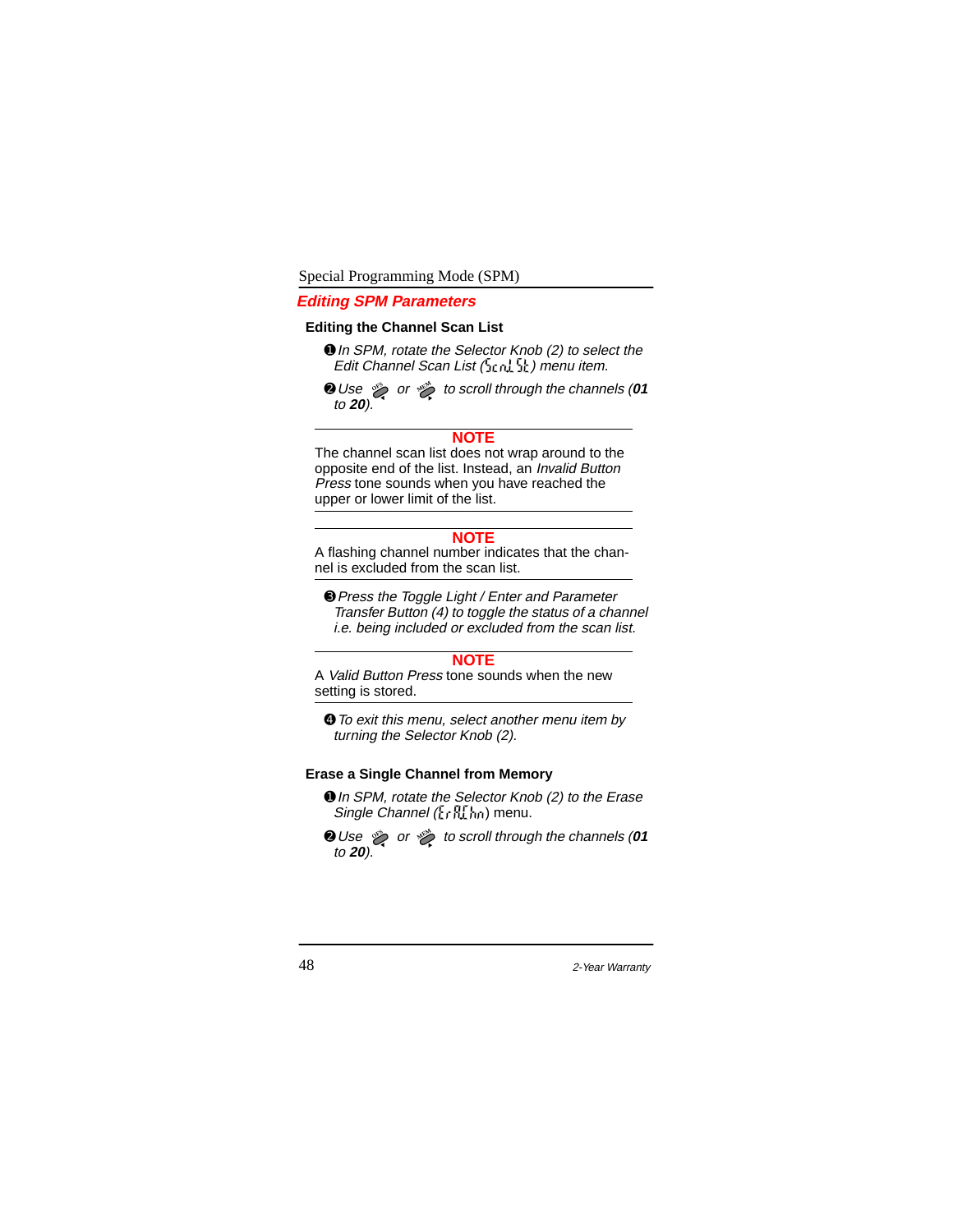### **NOTE**

A flashing channel number indicates that the channel is unprogrammed (erased).

➌Press Toggle Light / Enter and Parameter Transfer Button (4) to erase a programmed channel (nonflashing channel numbers).

### **NOTE**

A valid keypress tone sounds when the channel has successfully erased. Pressing Toggle Light / Enter and Parameter Transfer Button (4) on an unprogrammed channel results in an invalid keypress tone and the keypress is ignored.

➍To exit this menu, select another menu item by turning the Selector Knob (2).

#### **Editing the Phone Access / Deaccess Codes**

➊In SPM, rotate the Selector Knob (2) to the Edit Phone Access (*Phonec*) or Edit Phone Deaccess  $(P_{\text{bnd}}f_{\text{c}}R)$  menu.

**Q** Press  $\gg$  or  $\gg$  to enter the edit mode.

#### **NOTE**

The LCD Screen (18) displays the current access / deaccess code. For a code which exceeds the 6 digit display length, the rightmost digit flashes to indicate that more digits exist on the right.

➌Enter the new access / deaccess code (up to 8 digits) using any of the numeric keys, A, B, C, D,\* and #.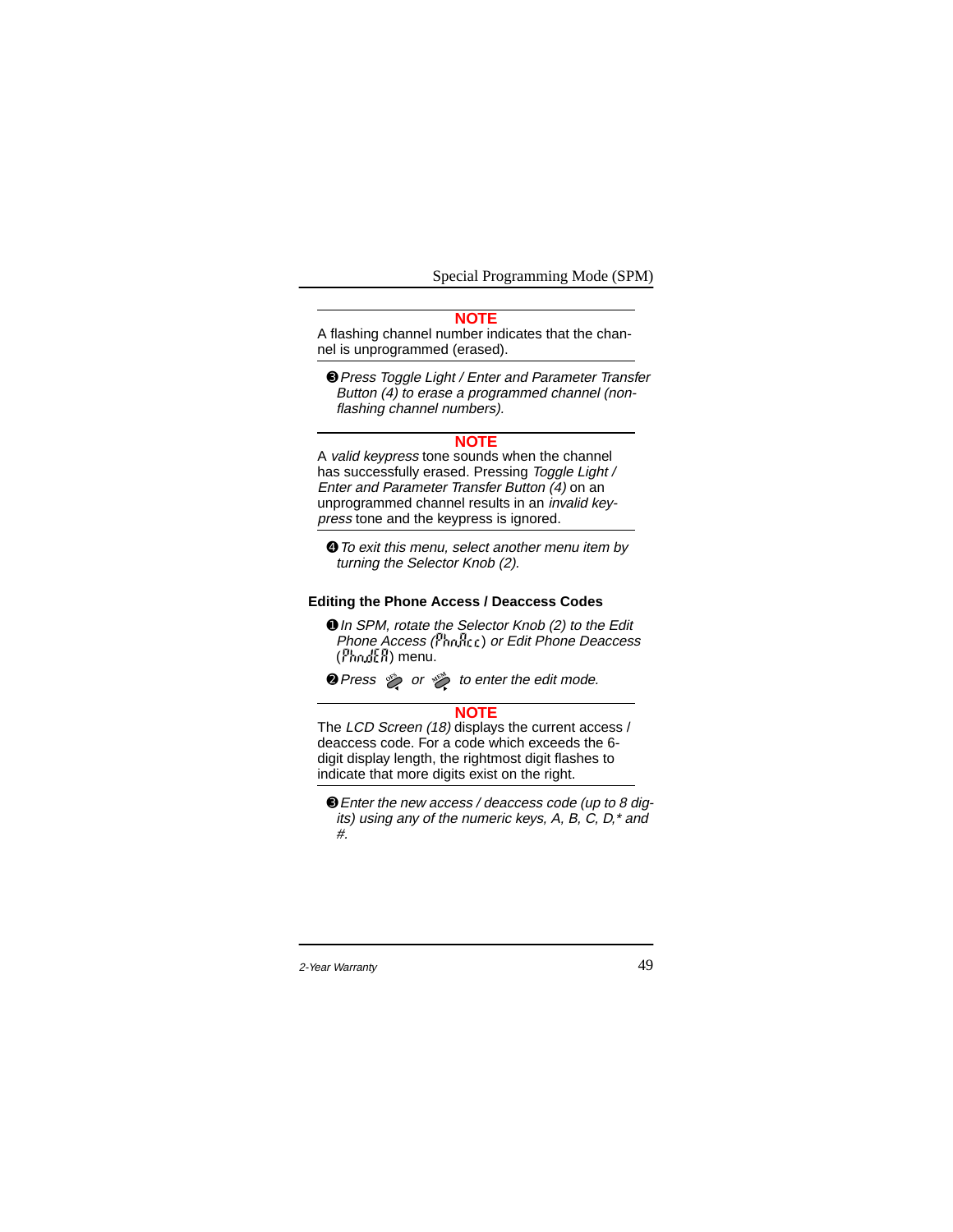#### **NOTE**

The LCD Screen (18) shows the new digits as they are being entered. When the cursor is flashing under a digit, the maximum number has been or  $\gg$  or  $\gg$  to scroll through the existto erase unwanted digits.

# **NOTE**

Pause digit  $($ <sup>2</sup> $($ <sup>3</sup> $($ <sup>3</sup> $)$ causes the radio to wait in between transmission of the digits programmed before and after it. One or more pause digits can be entered between successive digits of the phone access / deaccess codes. When a pause digit is successfully keyed, two beeps are heard; the display changes from '**A**' to '**-**'. Pause digits placed at the end of a phone number are not remembered by the radio.

➍Press the Toggle Light / Enter and Parameter Transfer Button (4) to store the new code and return to SPM Browse Menu.

#### **NOTE**

A Valid Button Press tone sounds when the new setting is stored.

➎To abort data entry, select another menu item by turning the Selector Knob (2) or wait until the edit mode time-out (after 5 seconds of inactivity).

# **Edit PTT ID**

- **O** In SPM, rotate the Selector Knob (2) to the PTT ID  $(F_k, k)$  menu.
- or  $\gg$  to enter the edit mode.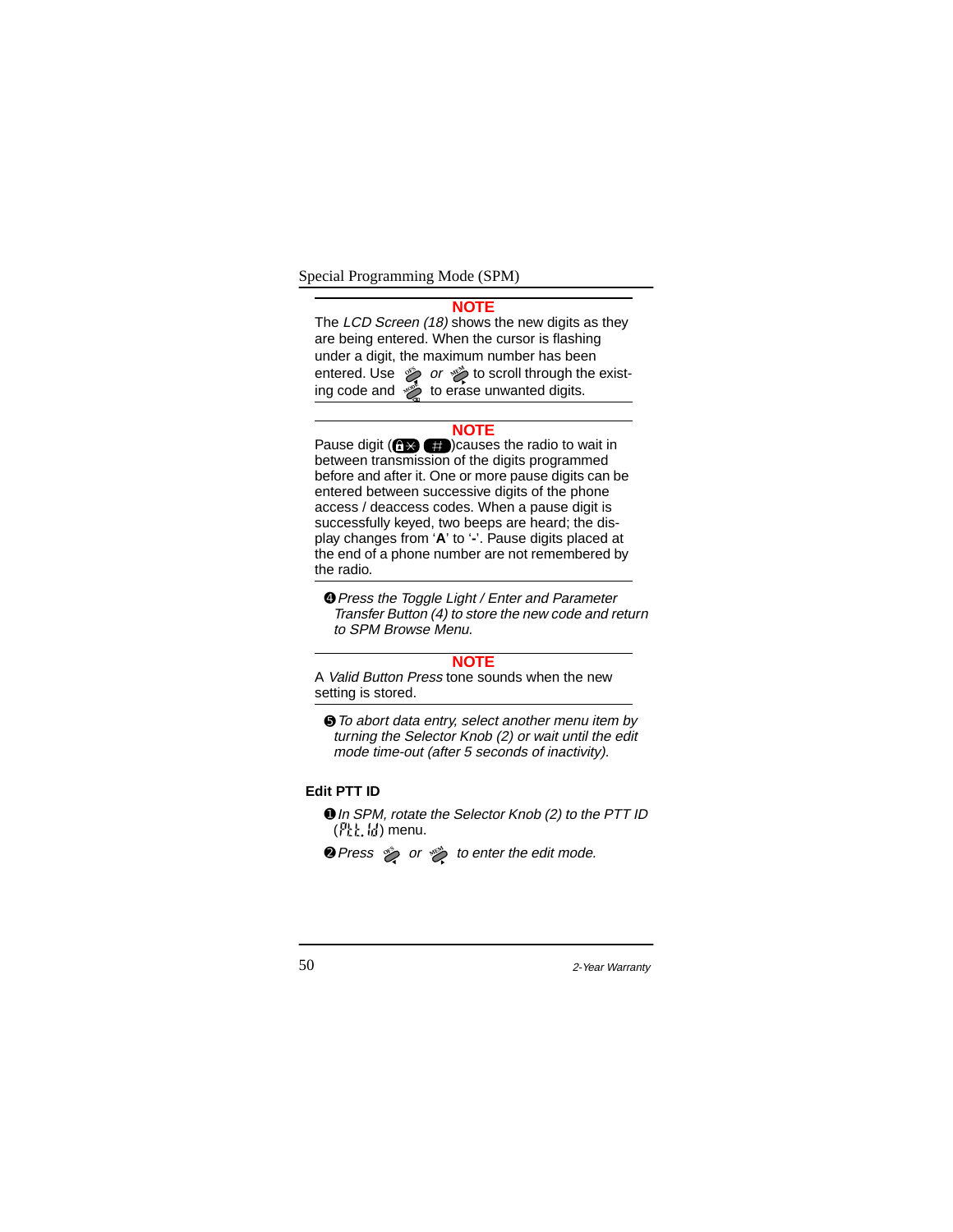#### **NOTE**

The LCD Screen (18) displays the current programmed PTT ID. For an PTT ID which exceeds the 6-digit display length, the rightmost digit flashes to indicate that more digits exist on the right.

➌Enter the new PTT ID (up to 8 digits) using any of the numeric keys, A, B, C, D,\* and #.

#### **NOTE**

The LCD Screen (18) shows the new digits as they are being entered. When the cursor is flashing under a digit, the maximum number has been or  $\gg$  to scroll through the existto erase unwanted digits.

#### **NOTE**

Pause digit  $($   $)$   $($   $)$   $($   $)$   $)$   $($   $)$   $)$   $($   $)$   $)$   $($   $)$   $)$   $($   $)$   $)$   $($   $)$   $)$   $($   $)$   $)$   $($   $)$   $($   $)$   $)$   $($   $)$   $($   $)$   $($   $)$   $($   $)$   $($   $)$   $($   $)$   $($   $)$   $($   $)$   $($   $)$   $($   $)$   $($   $)$  between transmission of the digits programmed before and after it. One or more pause digits can be entered between successive digits of the phone access / deaccess codes. When a pause digit is successfully keyed, two beeps are heard; the display changes from '**A**' to '**-**'. Pause digits placed at the end of a phone number are not remembered by the radio.

➍Press the Toggle Light / Enter and Parameter Transfer Button (4) to store the new PTT ID and return to SPM Browse Menu.

## **NOTE**

A Valid Button Press tone sounds when the new setting is stored.

➎To abort data entry, select another menu item by turning the Selector Knob (2) or wait until the edit mode time-out (after 5 seconds of inactivity).

<sup>2-</sup>Year Warranty 51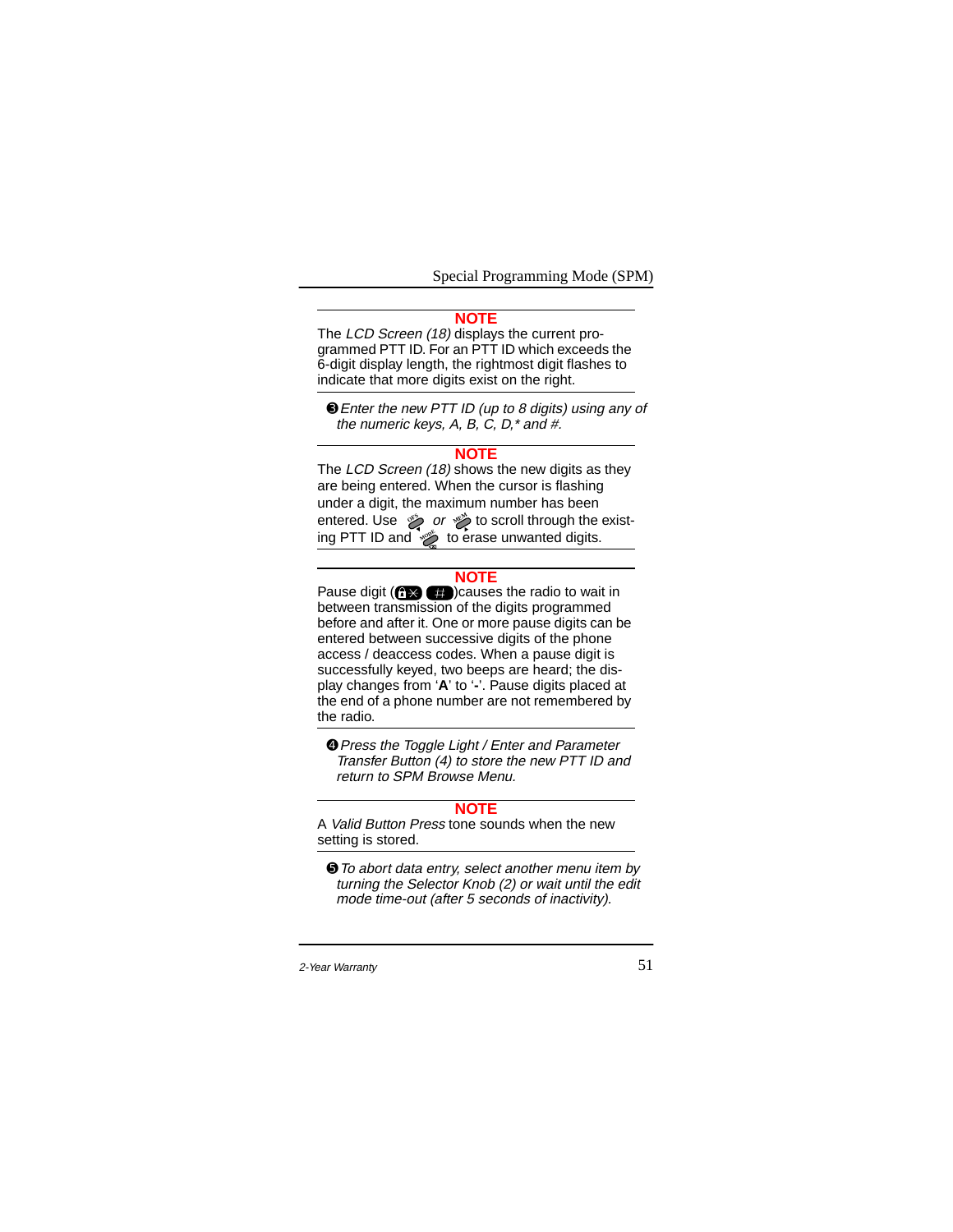**Edit Selective Call IDs**

# **NOTE**

The radio must be equipped with a option DTMF Decode board to support the Selective Call Operation.

**O** In SPM, rotate the Selector Knob (2) to the Acknowledgment ID ( $h(n, h_n)$ ) or Individual Call ID ( $\langle \phi_d, \phi \rangle$ ) or *Group Call ID* ( $\langle \phi_f, \phi \rangle$ ) or *All Call ID*  $(R, \mathbb{R})$  menu.

**Q** Press  $\gg$  or  $\gg$  to enter the edit mode.

### **NOTE**

The LCD Screen (18) displays the current programmed ID number. For an ID which exceeds the 6-digit display length, the rightmost digit flashes to indicate that more digits exist on the right.

➌Enter the new number (up to 8 digits) using any of the numeric keys, A, B, C, D,\* and #.

## **NOTE**

The LCD Screen (18) shows the new digits as they are being entered. When the cursor is flashing under a digit, the maximum number has been or  $\gg$  to scroll through the existing ID and  $\gg$  to erase unwanted digits. **OFS** OF JEM **MODE**

#### **NOTE**

Pause digit CANNOT be entered with Selective Call ID therefore a '\*' must not be followed immediately by a '#'.

➍Press the Toggle Light / Enter and Parameter Transfer Button (4) to store the new ID and return to SPM Browse Menu.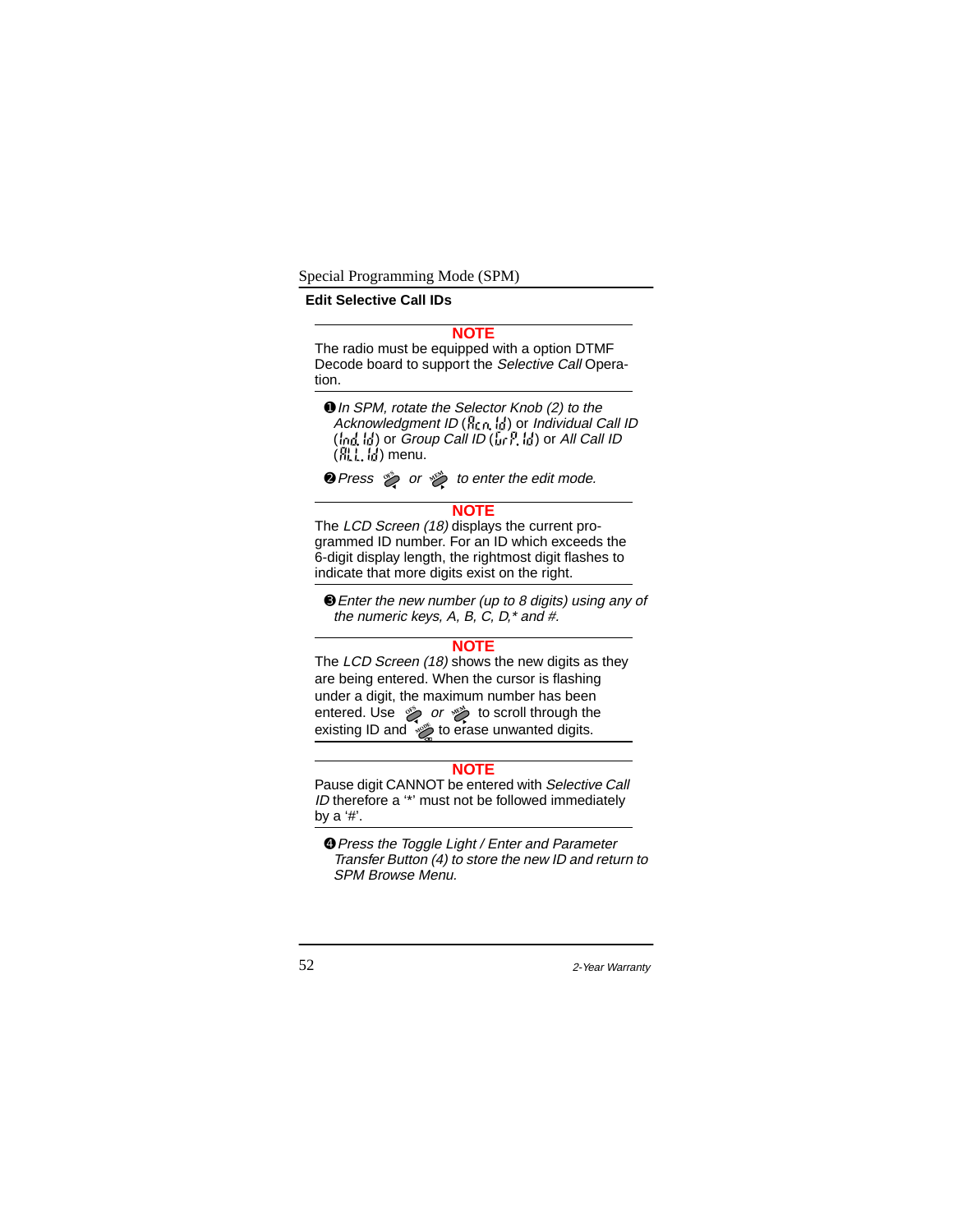## **NOTE**

A Valid Button Press tone sounds when the new setting is stored.

➎To abort data entry, select another menu item by turning the Selector Knob (2) or wait until the edit mode time-out (after 5 seconds of inactivity).

### **Editing Time Out Timer**

➊In SPM, rotate the Selector Knob (2) to the Edit Time Out Timer  $\left(\frac{1}{k} \frac{1}{k} \right)$  xxx) menu.

## **NOTE**

xxx represents one of  $\left\| \cdot \right\|$  ,  $\cdot$  ,  $\left\| \cdot \right\|$  ,  $\cdot$  , ,....,  $\cdot$  ,  $\left\| \right\|$  . The default display of  $\tt int.$  If I shows the time-out timer setting of one minute. If the display shows  $\text{rank} \mathbb{H}$ , this indicates that the time-out timer is disabled. This means that there is no limit on the transmit time.

or  $\gg$  to change the current status.

## **CAUTION**

The new setting is stored immediately.

➌To exit this menu, select another menu item by turning the Selector Knob (2).

### **Setting the Selective Call Tone Status**

# **NOTE**

The radio must be equipped with a DTMF Decode board top support the Selective Call Tone Status operation.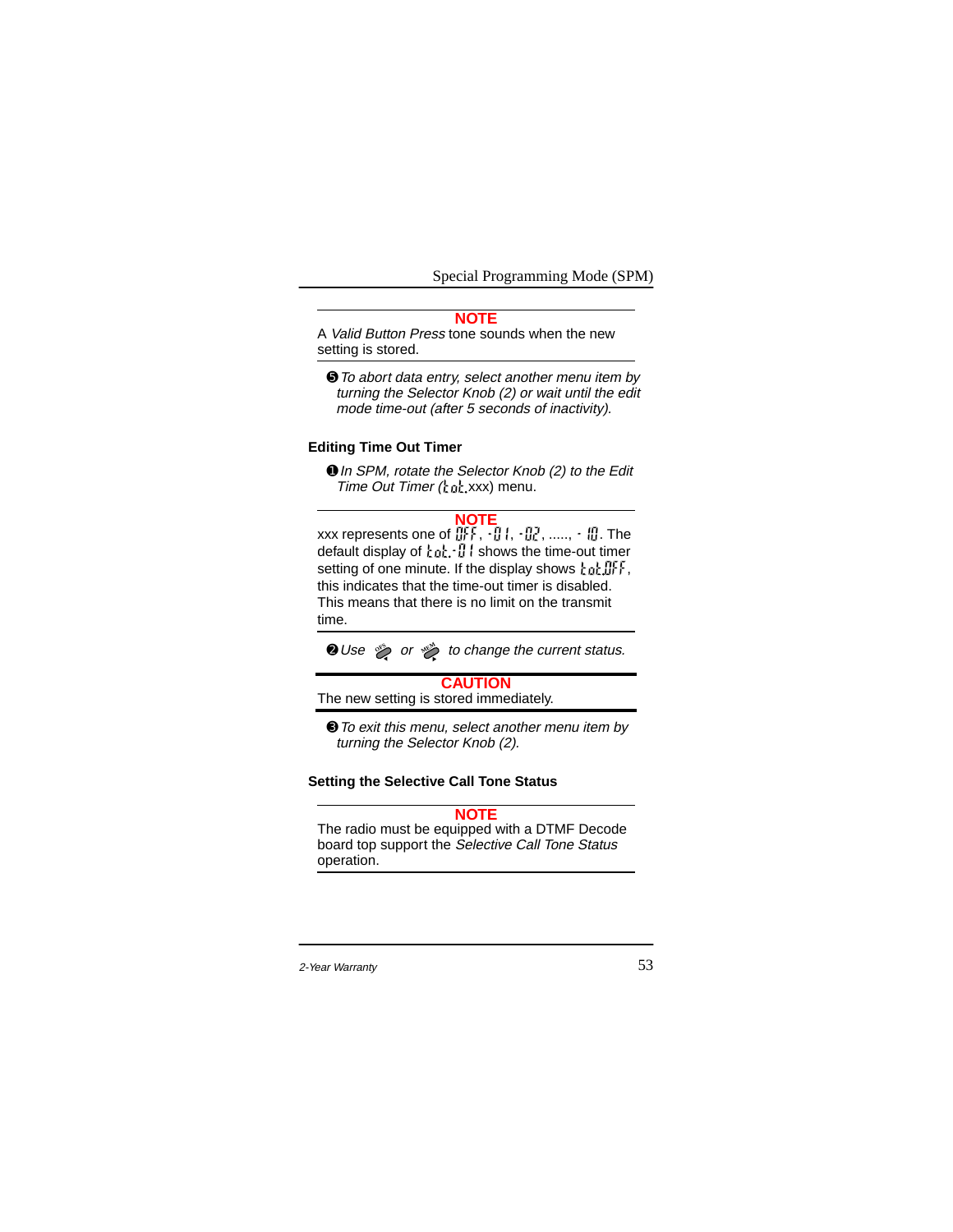Selective Call alert tones give an audible indication of receipt of a **Voice Selective Call** (SelCall). If disabled, the alert tones do not sound when Voice Selective Call messages are received by the radio.

#### **NOTE**

Setting the Alert Tone Volume to off disables all tones regardless of the setting of this parameter (see **"Setting the Alert Tone Volume"** on page 55).

- **O** In SPM, rotate the Selector Knob (2) to the Set SelCall Tone Status  $(\frac{r}{2})$   $\frac{1}{2}$  or  $\frac{r}{2}$   $\frac{1}{2}$   $\frac{1}{r}$  menu.
- ➋Use or to toggle between On and Off. **OFS MEM**

# **CAUTION**

The new setting is stored immediately.

➌To exit this menu, select another menu item by turning the Selector Knob (2).

# **Setting the Sidetones Status**

If transmit sidetones is disabled, DTMF sidetones such as phone number and PTT ID sidetones are not heard during transmission.

- ➊In SPM, rotate the Selector Knob (2) to the Set Sidetones Status ( or ) menu.
- or  $\gg$  to toggle between On and Off.

# **CAUTION**

The new setting is stored immediately.

➌To exit this menu, select another menu item by turning the Selector Knob (2).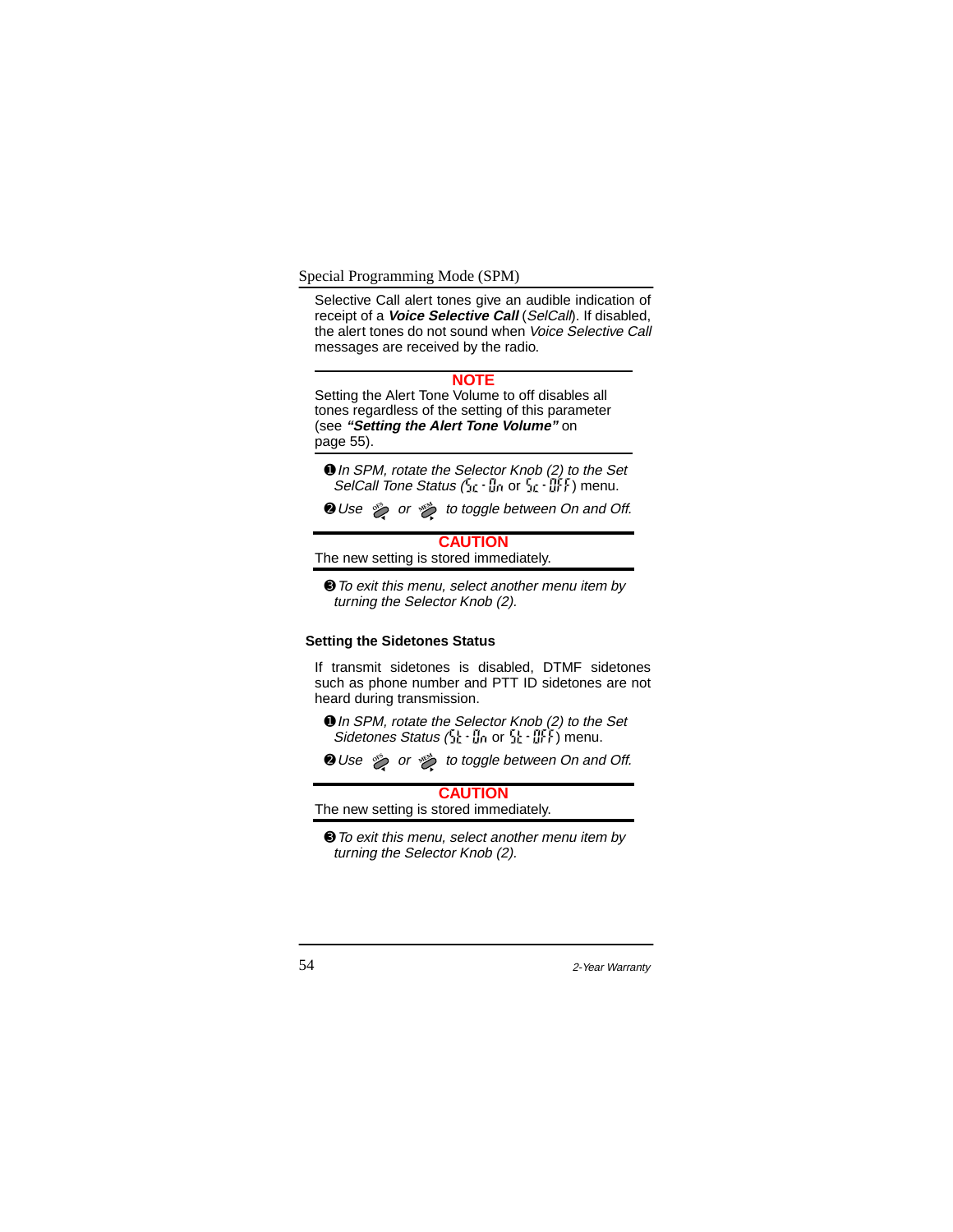### **Setting the Alert Tone Volume**

**O** In SPM, rotate the Selector Knob (2) to the Alert Tone Volume  $(\mathbb{R} \cdot \mathbb{R})$  or  $\mathbb{R} \cdot \mathbb{R}$  or  $\mathbb{R}$ .

or  $\gg$  to toggle between On and Off.

#### **NOTE**

When  $\frac{m}{m} \cdot \frac{m}{m}$  is chosen, the alert tone volume follows the volume control setting (see **"Adjusting the Volume"** on page 14).

#### **CAUTION**

The new setting is stored immediately.

➌To exit this menu, select another menu item by turning the Selector Knob (2).

### **Setting the Battery Saver Status**

When enabled, the Battery Saver feature increases the amount of time between battery replacement or charging. Battery power is conserved by turning off the receiver circuitry, except for periodic checks for carrier activity.

- ➊In SPM, rotate the Selector Knob (2) to the Set Battery Saver Status  $\left(\frac{1}{2}\right) \cdot \frac{11}{2}$ . Off, or  $\frac{1}{2} \cdot \frac{1}{2}$  or -Normal, or  $\frac{1}{2}$   $\frac{1}{2}$   $\frac{1}{2}$   $\frac{1}{2}$   $\frac{1}{2}$  = Enhanced) menu.
- or  $\gg$  to scroll through the three options.

**CAUTION** The new setting is stored immediately.

➌To exit this menu, select another menu item by turning the Selector Knob (2).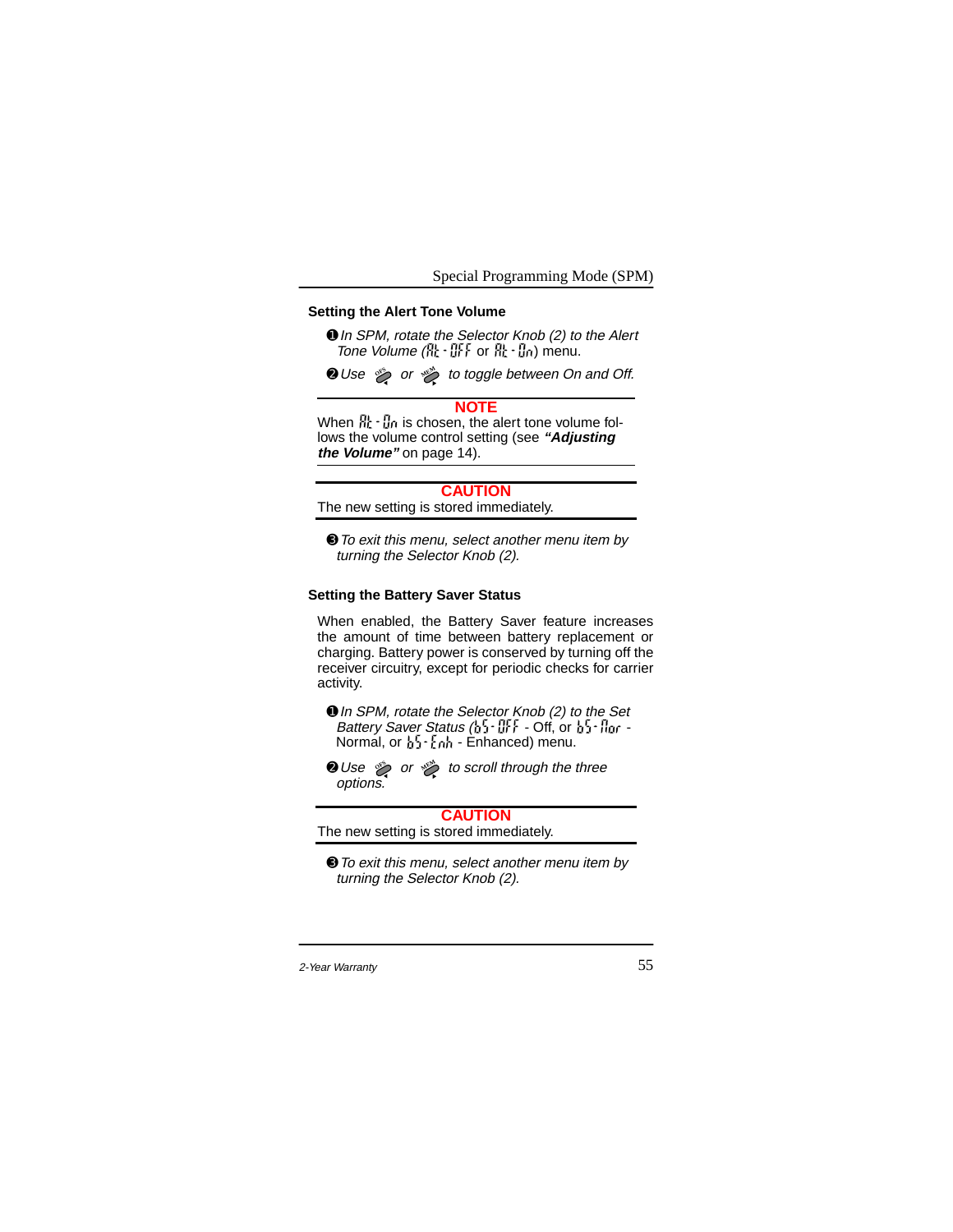#### **NOTE**

The Battery Saver feature is not active during channel scanning, when the Push-To-Talk (PTT) Button  $(6)$ is pressed, or when the radio is receiving a signal.

### **Setting the Battery Type**

**O** In SPM, rotate the Selector Knob (2) to the Set Battery Type  $\left(\frac{1}{2}\right)^{1-\frac{1}{2}}$  is - Alkaline (standard battery) or  $h: H_0$  - NiCd (rechargeable battery)) menu.

or  $\gg$  to scroll through the options.

# **CAUTION**

The new setting is stored immediately.

➌To exit this menu, select another menu item by turning the Selector Knob (2).

#### **IMPORTANT**

The Battery Type must be correctly set for **Low Battery Alert** to perform accurately.

#### **Setting the Accessory Sense Option**

This menu item determines the type of accessory in use by the radio (if any), such as a headset, earpiece, or speaker microphone. There are three options available: Autosense, Headset Only and Speaker Microphone Only.

- **O** In SPM, rotate the Selector Knob (2) to the Set Accessory Option ( $\frac{1}{10}$  -  $\frac{1}{100}$  - Autosense or  $\frac{1}{10}$  -  $\frac{1}{10}$ ) - Speaker Microphone Only or  $R_1 \cdot R_2$ . Headset Only) menu.
- **Q** Use  $\gg$  or  $\gg$  to scroll through the three options.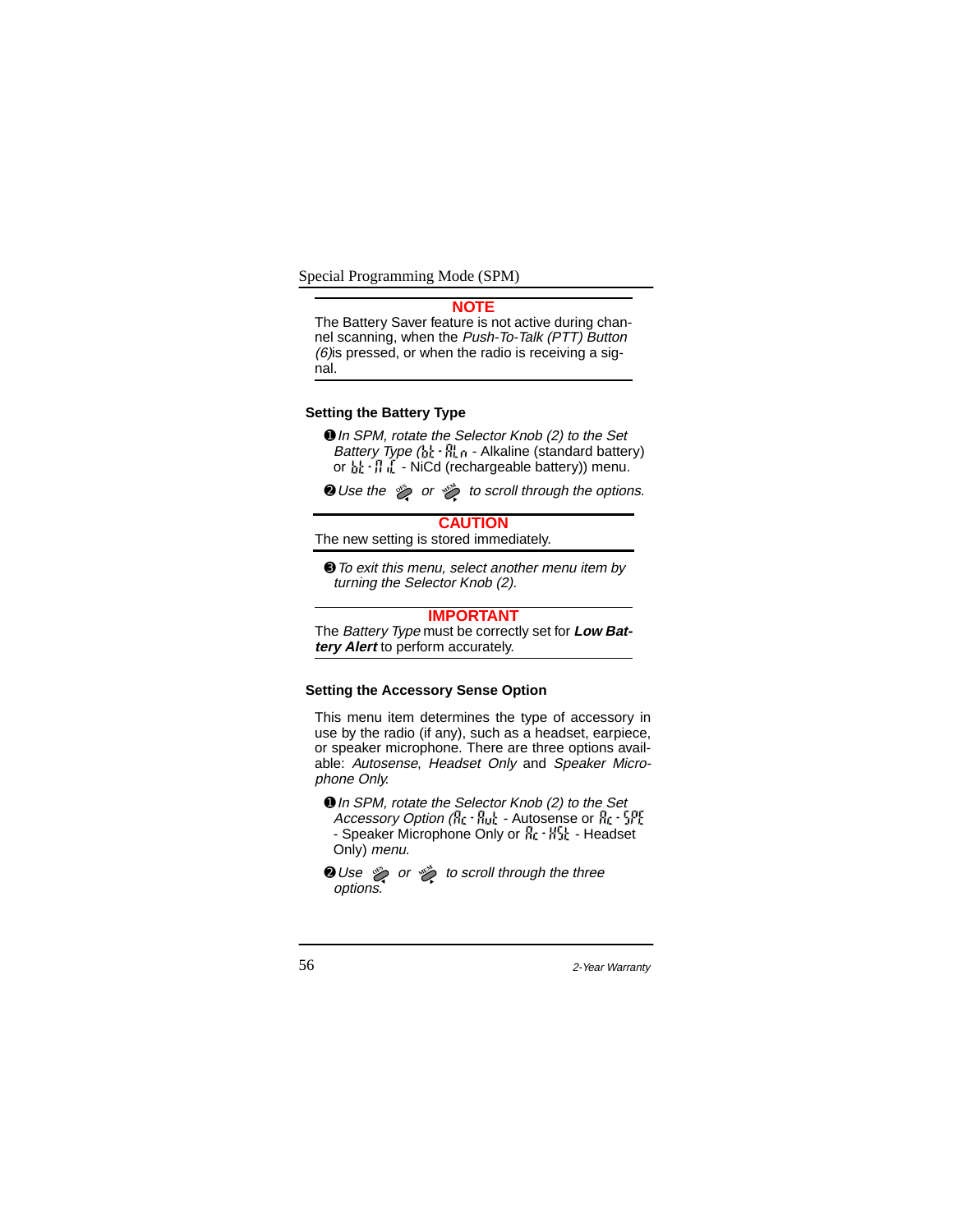# **CAUTION** The new setting is stored immediately.

➌To exit this menu, select another menu item by turning the Selector Knob (2).

#### **NOTE**

When Autosense is selected, the radio checks the accessory jack to see what type of accessory is connected. When Headset Only is selected, the radio supports only an earpiece or headset, and all external PTT inputs are ignored. When Speaker Microphone Only is selected, the radio assumes that an accessory with an external PTT switch will be used to transmit voice. The radio's internal microphone will not transmit voice whenever an accessory is connected.

### **IMPORTANT**

The radio should be turned off when an audio accessory with a microphone is connected to the radio. This is to ensure the proper operation of the Push-To-Talk (PTT) Button (6).

# **Factory Reset Feature**

This feature is intended to allow the user to erase certain programmable parameters and restore the radio to the factory default settings. The radio, upon factory reset, clears all memory channels stored in the nonvolatile memory area, clears all phone number storage locations, and restores the default settings to the different user-modifiable parameters (coded squelch type, squelch level, channel-step size, etc.).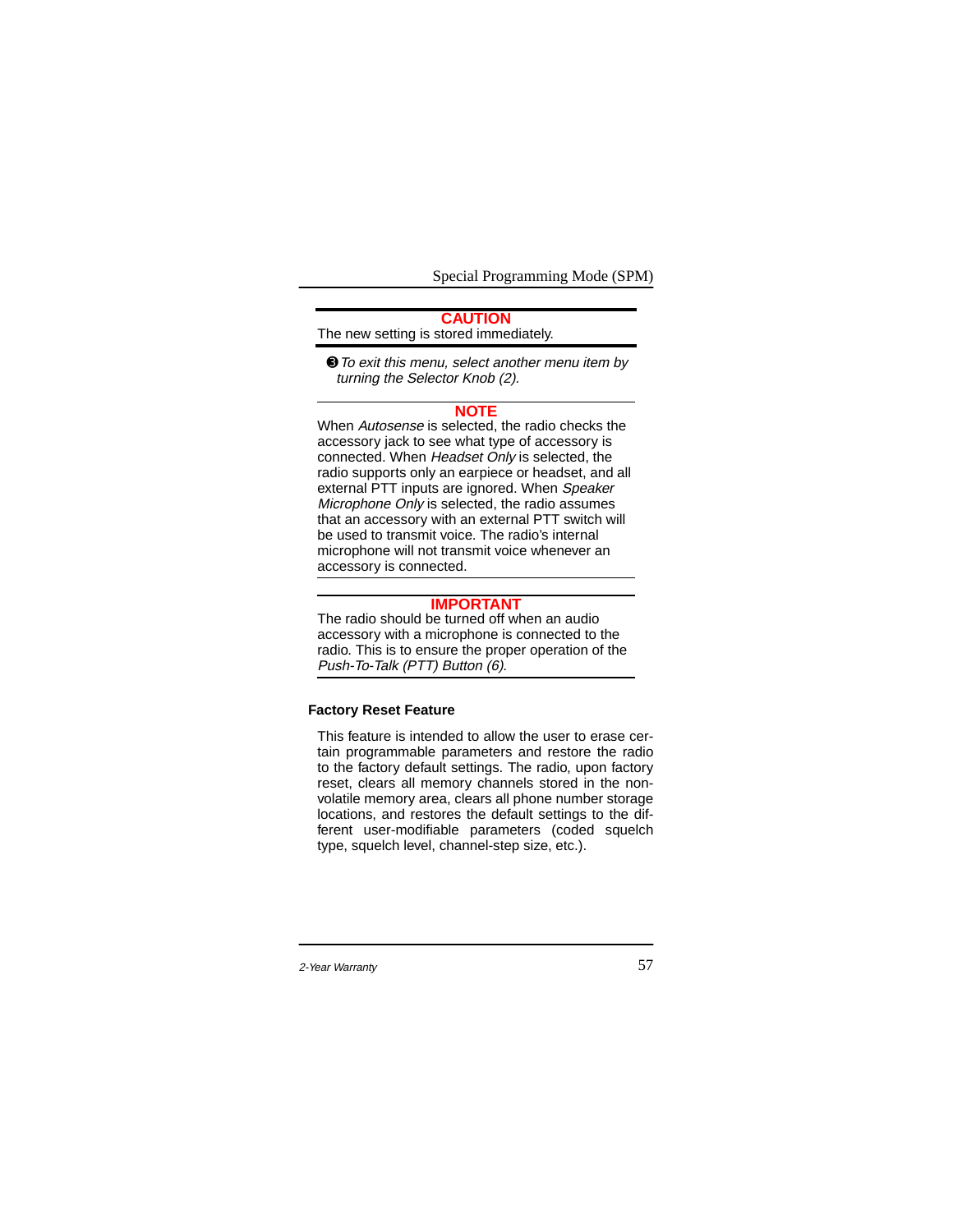#### **NOTE**

The Factory Reset feature does not clear the IDs or access / deaccess codes.

**O** In SPM, press and hold Push-To-Talk (PTT) But $tan(6)$  while keying  $\bullet$ ,  $\bullet$ ,  $\bullet$ ,  $\bullet$ ,  $\bullet$ ,  $\bullet$  in sequence.

#### **NOTE**

As the sequence is entered, the LCD Screen (18) (which is initially cleared) displays an  $\mu$  for each digit entered.

# **NOTE**

Any incorrect digit entered results in an invalid keypress tone, the LCD Screen (18) is cleared again and the you must reenter the sequence, starting with the first digit. Once the sequence has been entered successfully, the LCD Screen (18) displays  $\{rRSE\}$ , indicating that the reset procedure is ready to be activated.

➋Press Toggle Light / Enter and Parameter Transfer Button (4) to confirm the reset process (pressing any other key or releasing Push-To-Talk (PTT) Button (6) cancels the process and returns the radio to the SPM Browse menu).

### **NOTE**

The display blanks when the reset is in progress. When the process is successfully completed, it returns to SPM Browse Menu.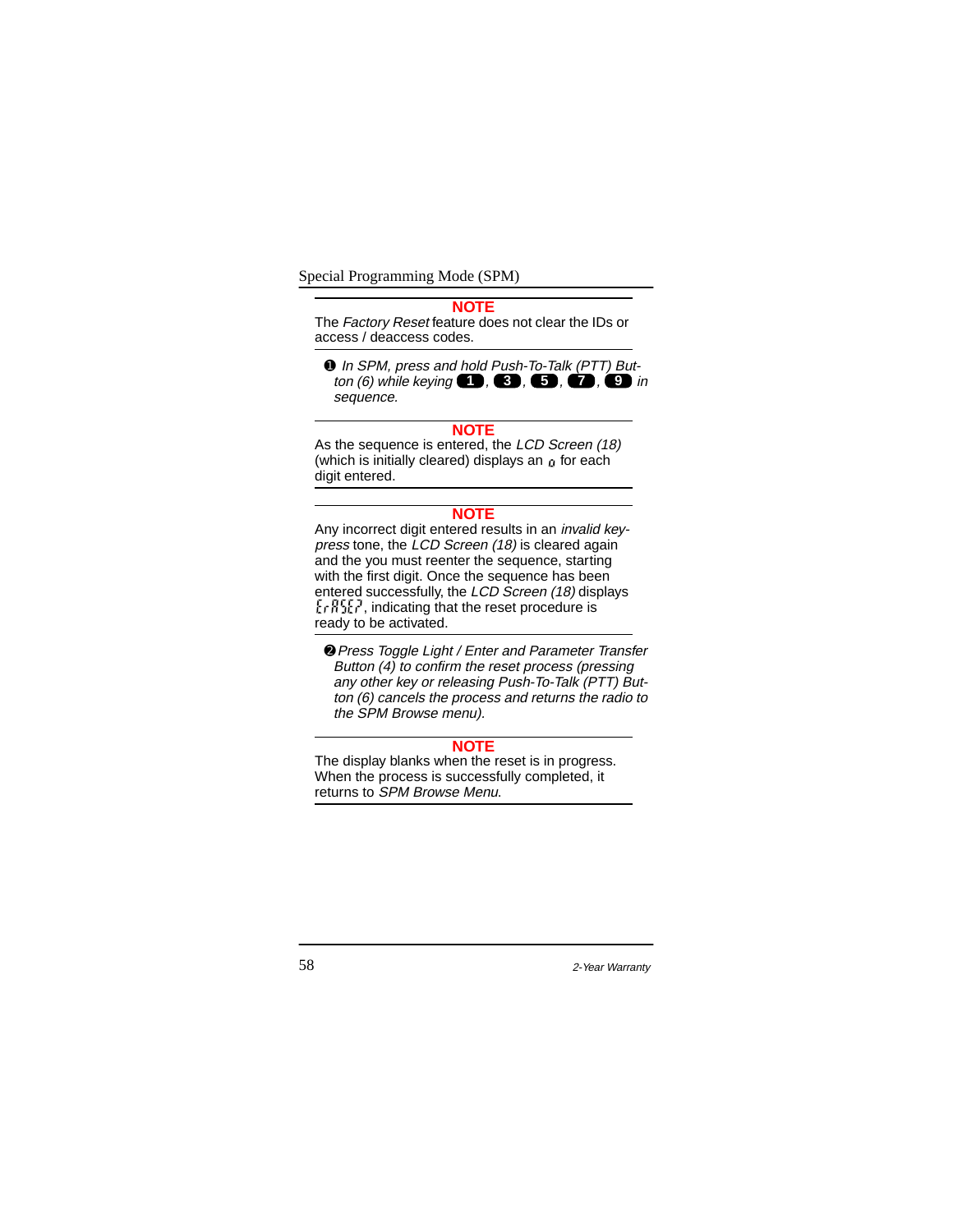LCD Segments and Indicators

# **LCD Segments and Indicators**

| тх            | <b>I</b> OW | <b>CTCSS</b>                                       | <b>BATT</b> |
|---------------|-------------|----------------------------------------------------|-------------|
|               |             |                                                    |             |
|               |             | רוחות חוזות, scan<br>תומות תומות ל <sup>SAVE</sup> | <b>SAVE</b> |
| <b>SIGNAI</b> |             |                                                    |             |

# **Indicators**

**TX** - Lights up when radio is transmitting.

**LOW** - Lights up when radio is in low transmit power mode.

**CTCSS** - Lights up continuously for Coded Squelch mode; Off for Carrier Squelch mode; Flashes for Signalling Squelch mode (if available).

**SCAN** - Flashes when radio is scanning; Lights up continuously when scan is suspended.

**BATT** - Flashes when battery voltage is low.

**SAVE** - Flashes quickly when Normal Battery Saver mode is enabled; Flashes slowly when Enhanced Battery Saver mode is enabled; Nothing displayed when Battery Saver is disabled.

**+/-** - Plus sign (+) lights up for positive standard TX offset; Minus sign (-) lights up for negative standard TX offset; Both On indicates user-programmed TX frequency; Both Off indicates no TX offset.

## **Indicators with Segments**

**SIGNAL** - uses six bar segments to indicate the relative receive (Rx) signal strength. **SIGNAL** lights up upon receiving a Rx signal strength greater than 10 dB SINAD. As the signal strength increases, additional bar segments light up, starting from the left-most bar segment.

<sup>2-</sup>Year Warranty 59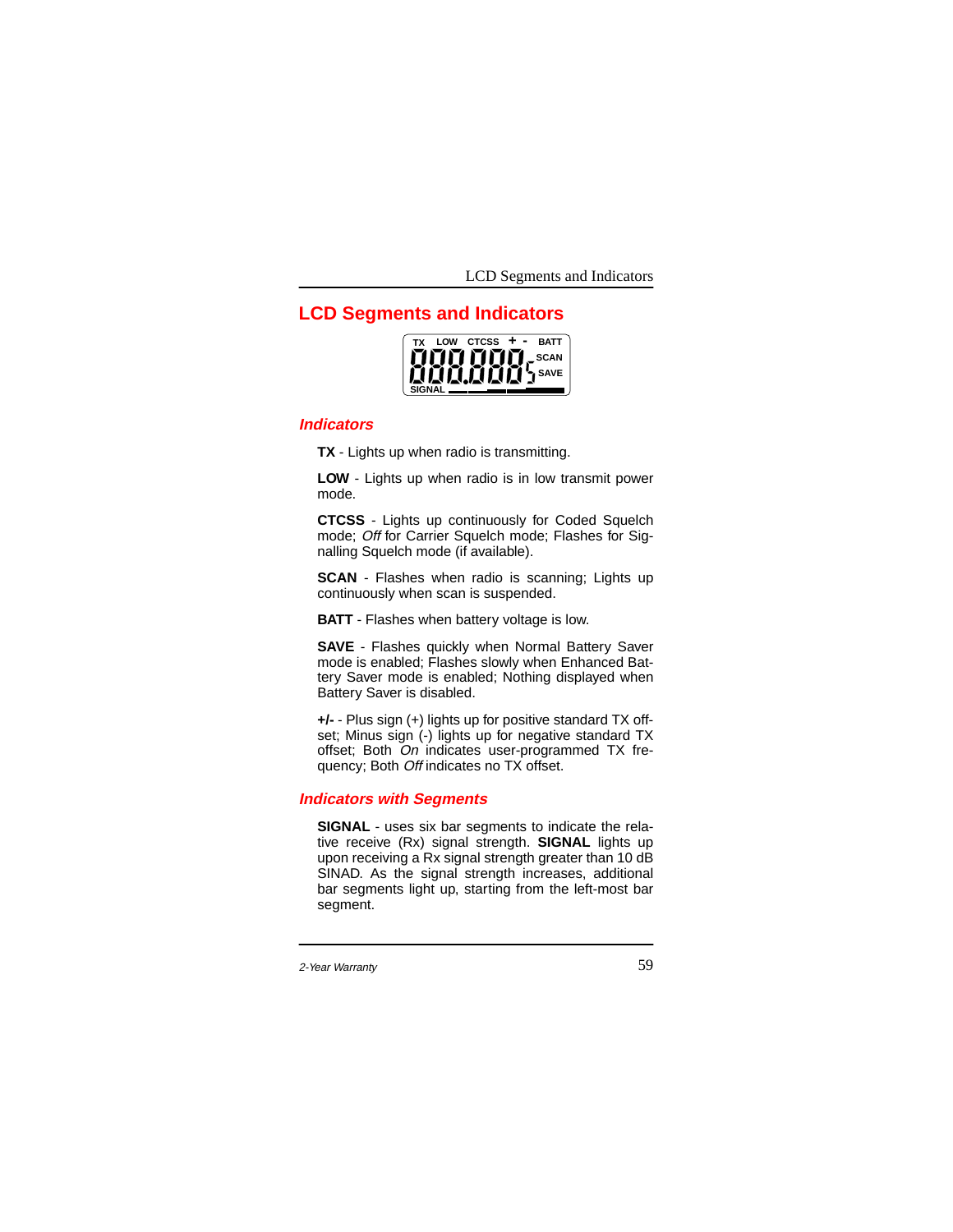Alert Tone Indicators

# **Alert Tone Indicators**

## **Successful Power-Up**

A short, high-pitched tone when the radio is turned on indicates that the radio has passed its power-up selftest and is ready for use.

# **Unsuccessful Power-Up**

A short, low-pitched tone immediately following the Successful Power-Up tone indicates that the radio has detected an error and has failed to power-up properly.

# **Valid Button Press**

A short, high-pitched tone indicates that the last button pressed was valid.

# **Invalid Button Press**

A short, low-pitched tone indicates that the last button pressed was invalid.

# **Low Battery**

Three low-pitched tones indicate a low battery condition.

# **DTMF Sidetones**

Each DTMF tone is heard as it is transmitted.

# **Time-Out Timer Alert**

A low-pitched continuous tone indicates that your present transmission has been disabled.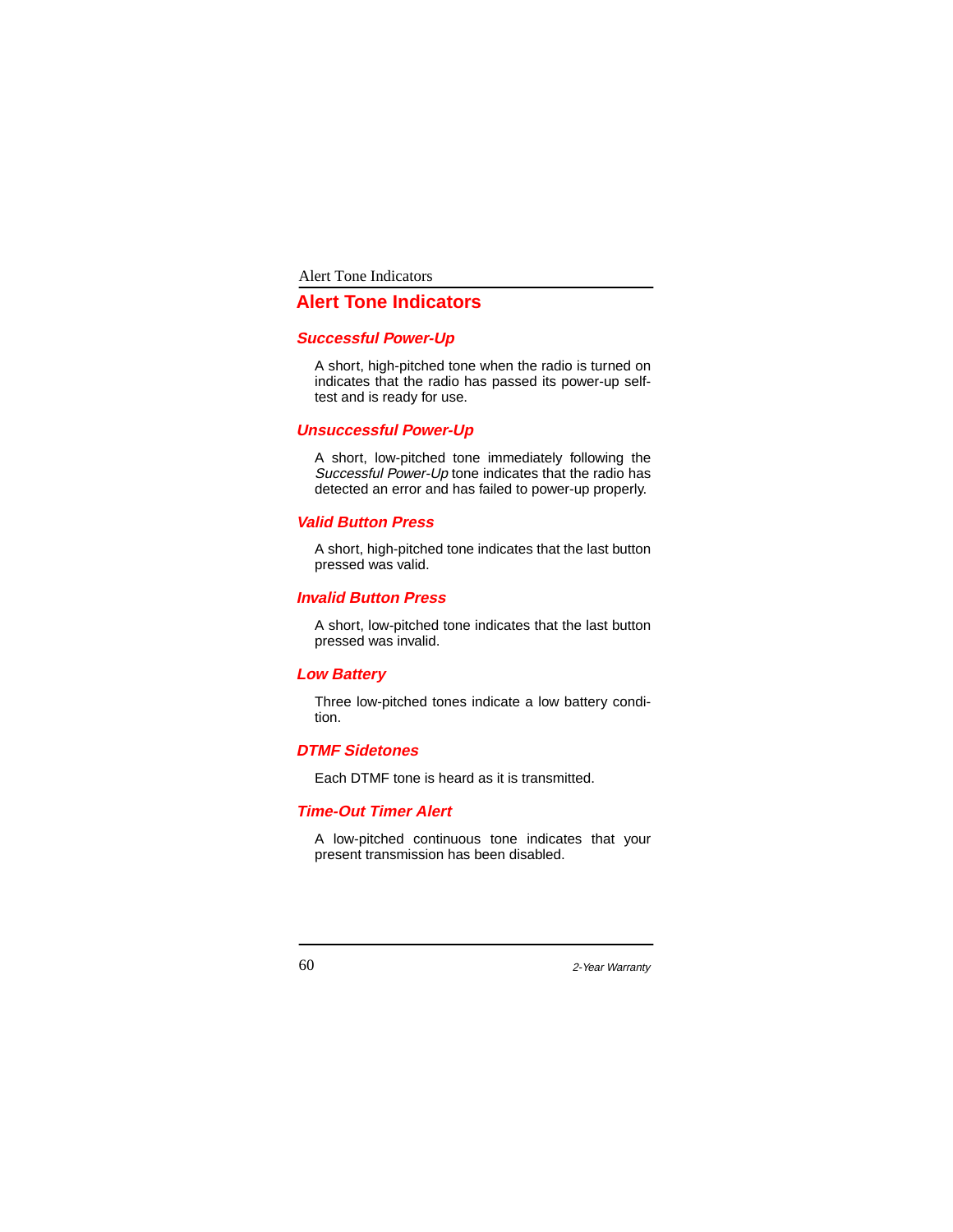Alert Tone Indicators

# **Individual Selective Call Decode**

Two short ringing tones indicate that an Individual Selective Call has been decoded by the radio. The radio automatically sends an Acknowledgment ID.

# **Acknowledgment ID Decode**

A short ringing tone indicates that a correct Acknowledgment ID has been decoded by the radio.

# **Group and All Call Selective Call Decode**

Two medium-pitched tones indicate that a Group or All Call Selective Call has been decoded by the radio.

# **Nuisance Channel Delete**

During channel scanning, two medium-pitched tones indicate that an unwanted channel has been temporarily deleted from the scan list.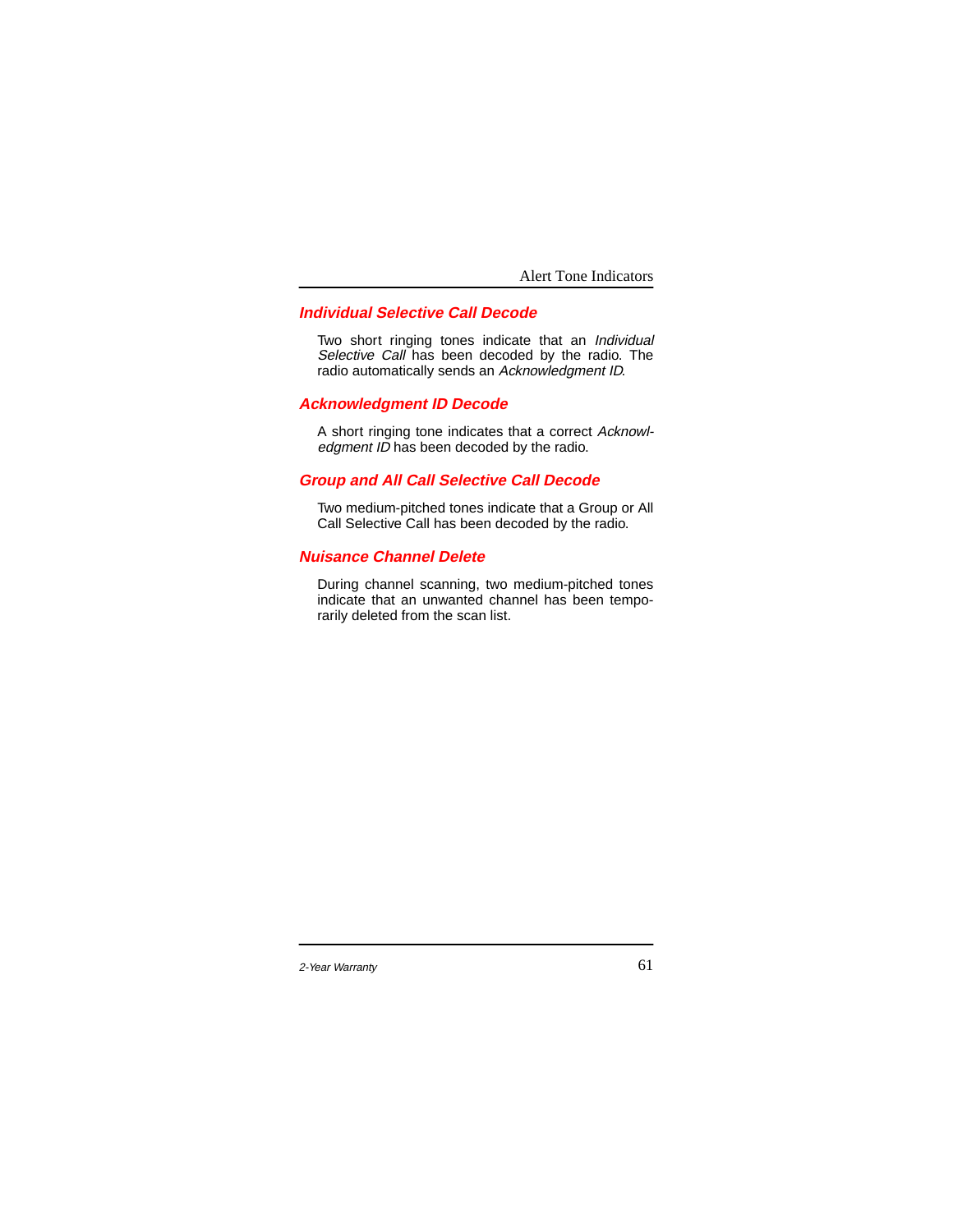Information For Safe, Efficient Operation

# **Information For Safe, Efficient Operation**

# **Exposure To Radio Frequency Energy**

In August 1996 the Federal Communications Commission (FCC) adopted updated RF energy exposure guidelines for wireless products regulated by the FCC. Those guidelines are consistent with the safety standards\* previously set by both U.S. and international standards bodies. The design of your Motorola twoway radio complies with the FCC guidelines and these standards.

\*American National Standards Institute (C95.1 - 1992);

\*National Council on Radiation Protection and Measurements (NCRP-1986);

\*International Commission on Non-Ionizing Radiation Protection (ICNRP- 1986)

To assure optimal radio performance and to insure that exposure to RF energy is within the guidelines in the above standards, the following operating procedures should be observed:

### **For Portable Two-way Radios:**

- For hand held operation, the radio should be held in a vertical position with the microphone one to two inches (2.5 to 5 cm) away from the mouth, and the antenna should be kept one to two inches (2.5 to 5 cm) from the head or body when transmitting.
- For body worn operation, the antenna should be kept at least one inch (2.5 cm) from the body when transmitting.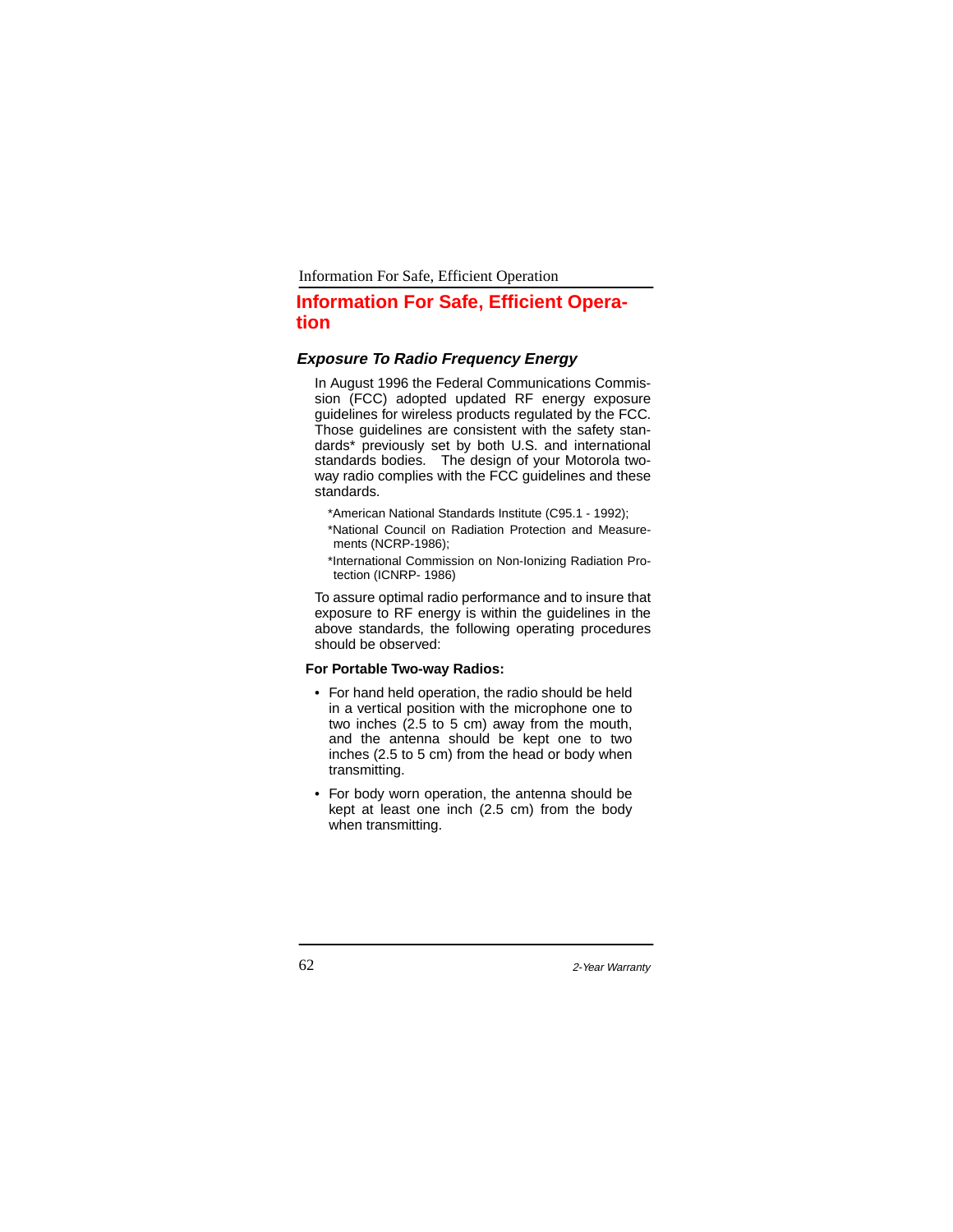#### Information For Safe, Efficient Operation

# **Electromagnetic Interference/compatibility**

Nearly every electronic device is susceptible to electromagnetic interference (EMI) if inadequately shielded, designed or otherwise configured for electromagnetic compatibility.

- Turn your radio OFF in any facilities where posted notices instruct you to do so. Hospitals or health care facilities may be using equipment that could be sensitive to external RF energy.
- Turn your radio off when on board aircraft when instructed to do so. Any use of the radio must be in accordance with Federal Aviation Administration (FAA) and FCC regulations or crew instructions.

#### **CAUTION**

- Do not use the radio with a damaged antenna. If a damaged antenna comes into contact with the skin, a minor burn may result.
- All batteries can cause property damage, injury or burns if a conductive material such as jewelry, keys or beaded chains touches exposed terminals. The material may complete an electrical circuit (short circuit) and become quite hot. Exercise care in handling any charged battery, particularly when placing it inside a pocket, purse or other container with metal objects.

### **Potentially Explosive Atmospheres**

Areas with potentially explosive atmospheres are often, but not always, clearly marked. They include fuelling areas such as below deck on boats, fuel or chemical transfer or storage facilities; areas where the air contains chemicals or particles, such as grain, dust, or metal powders; and any other area where you

<sup>2-</sup>Year Warranty 63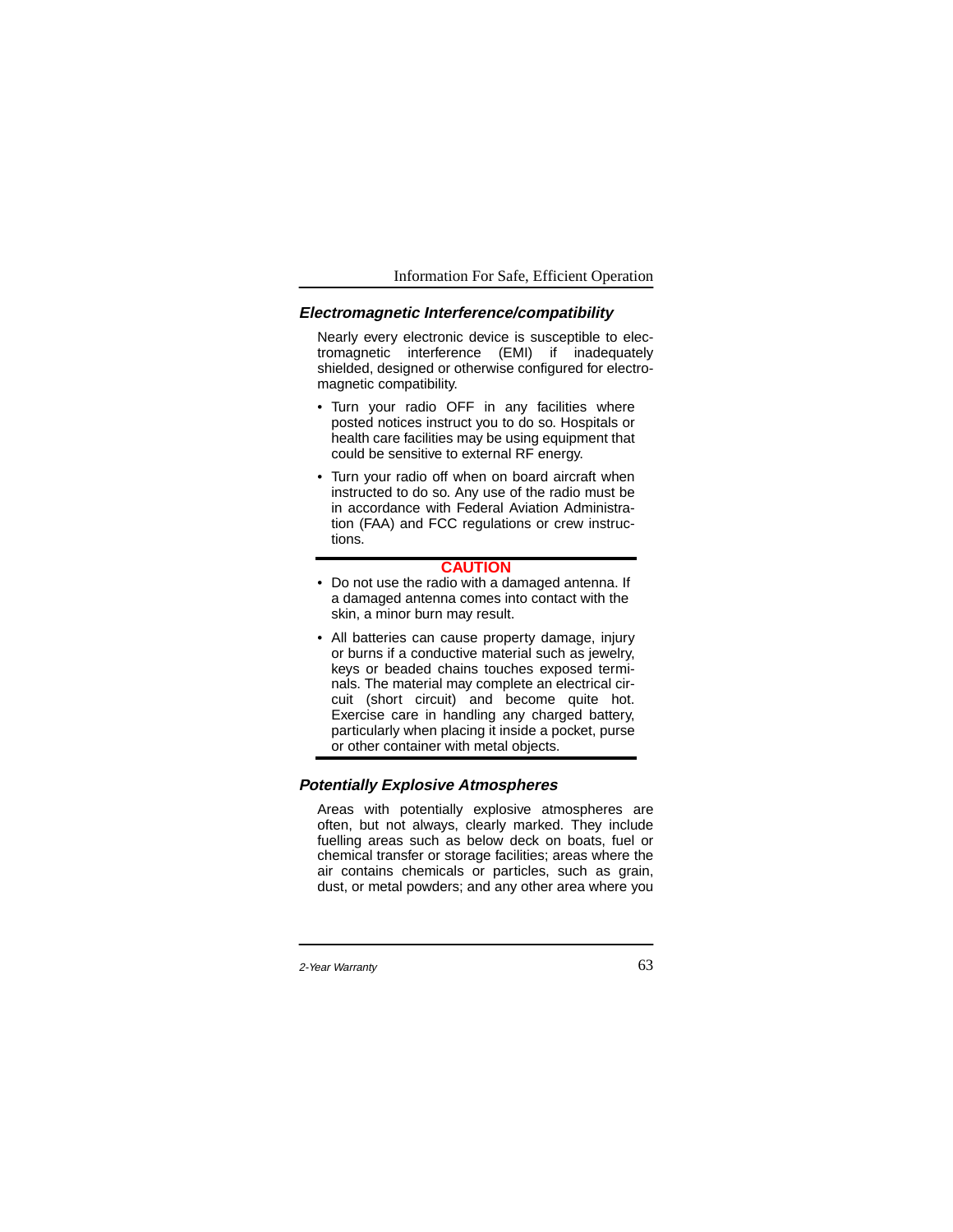Information For Safe, Efficient Operation

would normally be advised to turn off your vehicle engine.

#### **WARNING**

- Turn your radio OFF when in any area with a potentially explosive atmosphere, unless it is a type especially qualified for such use (for example, FMRC Approved). Sparks in such areas could cause an explosion or fire resulting in bodily injury or even death.
- Do not replace or charge batteries in a hazardous atmosphere. Contact sparking may occur while installing or removing batteries and cause an explosion.

# **Blasting Caps And Areas**

# **WARNING**

To avoid possible interference with blasting operations, turn your radio OFF near electrical blasting caps or in a "blasting area" or in areas posted: "Turn off two-way radio". Obey all signs and instructions.

**For Vehicles With An Air Bag**

# **WARNING**

An air bag inflates with great force. Do not place objects, including portable or mobile two-way radios, in the area over the air bag or in the air bag deployment area. If improperly installed or placed wireless equipment is in the air bag deployment area and the air bag inflates, serious injury could result.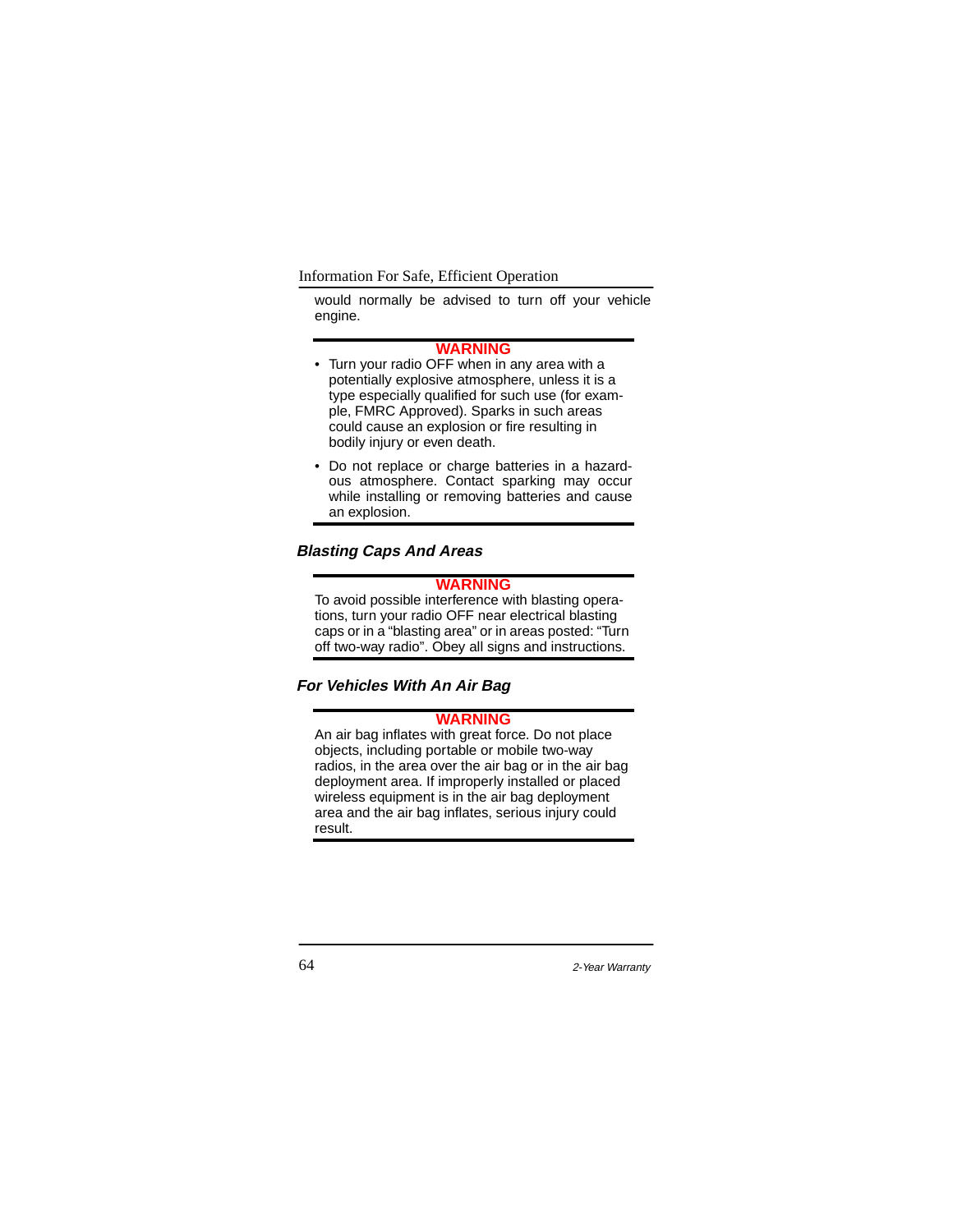Recycling / Disposal of NiCd Batteries

# **Recycling / Disposal of NiCd Batteries**

The U.S. Environmental Protection Agency (EPA) classifies used NiCd batteries as hazardous waste, unless certain exemptions apply.

At the end of your battery's useful life, it can be recycled. However, recycling facilities may not be available in all areas. Under various state or local laws, such batteries must be recycled or disposed of properly, and cannot be dumped in landfills or incinerators.

Motorola fully endorses and encourages the recycling of NiCd batteries. The following is a list of recycling facilities around the world, where you can ship your NiCd batteries post paid to be recycled:

## **United States**

INMETCO P.O. Box 720 245 Porteville Road Ellwood City, PA 16117 Tel:(412) 758-5515 Fax:(412) 758-9311

## **Europe**

S.N.A.M. Rue de la Garenne Z.I. Chesnes Tharabie -BP733 Saint Quentin Fallavier 38297 La Verpilliere Cedex, France Tel: 033-74-94-59-85 Fax: 033-74-94-13-18

### **Asia**

Hanil Metal Recycle Co. Ltd. 2404 Palryong-dong Changwon-Shi Kyongsangnam-Do, Korea Tel: 082-551-93-1911 Fax: 082-551-96-0050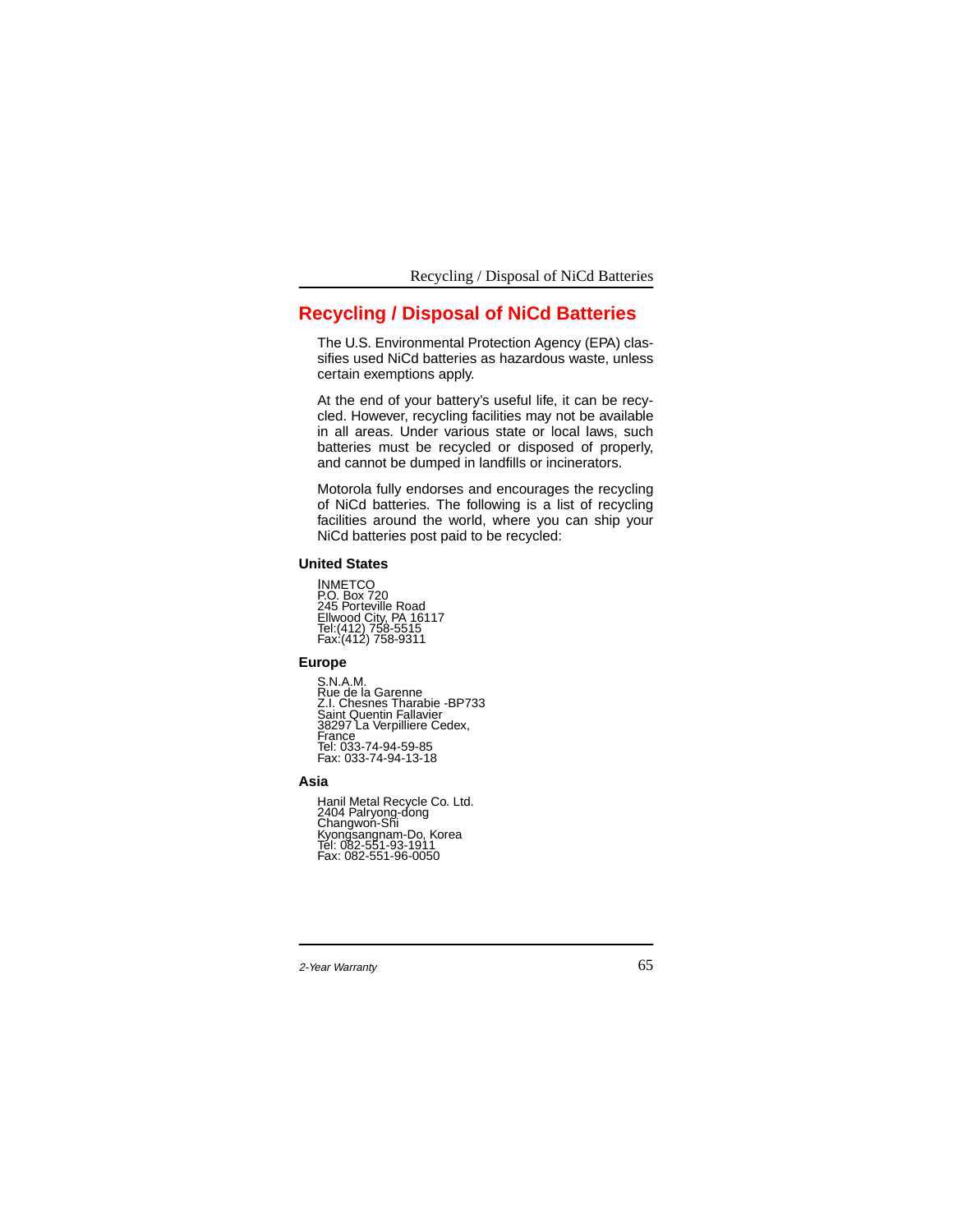Recycling / Disposal of NiCd Batteries

### **Japan**

Marubeni Co. Head Office/Attn. B6B2 4-2 Ohtemachi 1-Choma Ciyoda-Ku, Tokyo, Japan Nippon Recycle Ctr., Corp. 6-3-19, Nishitamma, Kita-Ku Osaka, 530, Japan Tel: 081-6-311-9071 Fax: 081-311-0949

You should consider the methods of collecting, labeling, and shipping used NiCd batteries. Consult your federal, state, or local EPA for specific legal requirements and for recycling options in your area.

Motorola, as a responsible corporate citizen, has always been concerned with the protection of the environment. Please feel free to call our toll-free number,1- 800-422-4210, for further battery information.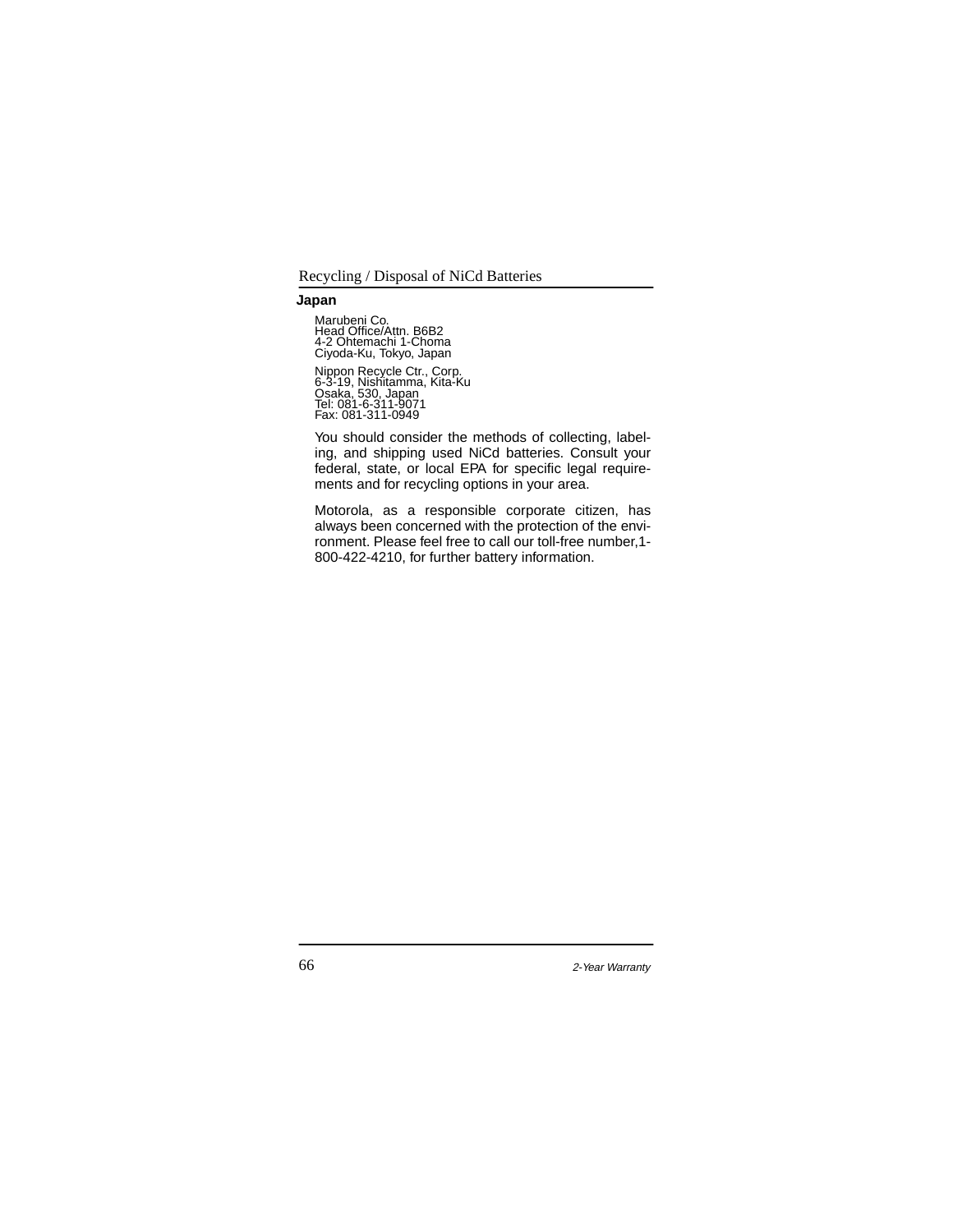Licensing & Service Information

# **Licensing & Service Information**

### **Licensing**

This radio operates on FM radio communication frequencies and is subject to the **rules and regulations of the local communications governing agencies**. These agencies may require that all operators using general mobile radio frequencies obtain a radio license before operating their equipment. To determine the specific requirements, contact your local communications governing agency. This agency can supply information required to properly obtain and complete the license application form and various operational issues.

#### **Service**

Because this unit contains a radio transmitter, most local governments prohibit anyone from making internal adjustments to the transmitter unless specifically licensed to do so by government regulations. If your radio fails to operate or any operational difficulties arise, contact your local Motorola dealer.

Proper repair and maintenance procedures assure efficient operation and long life for this radio.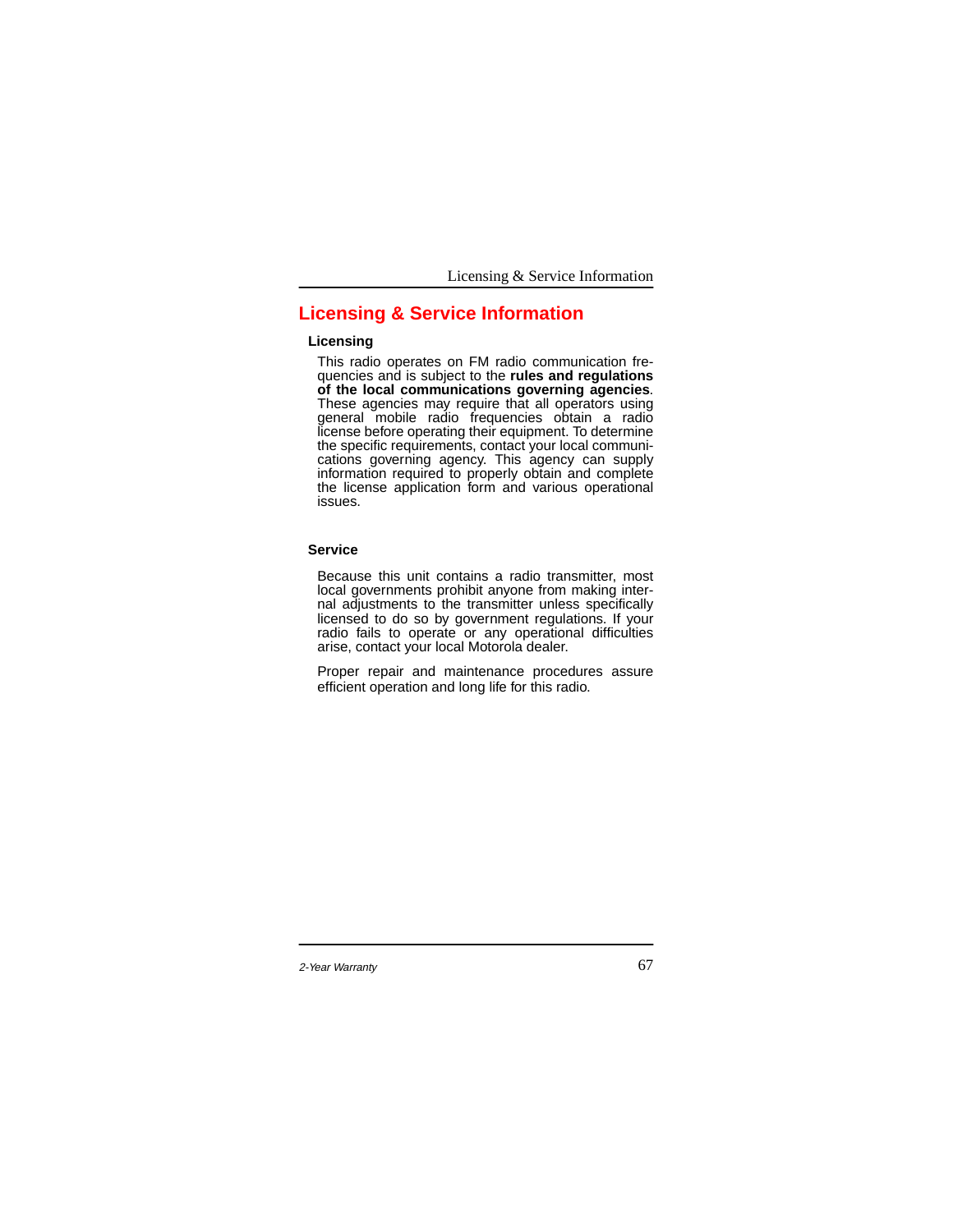# **Troubleshooting**

#### **Radio is dead.**

- Possible Problem (1): Batteries may be dead (alkaline) or not properly charged (NiCd).
- **Solution :If the display does not light, or the 'BATT' indicator flashes on and off, you should replace the alkaline batteries, or if you are using NiCd batteries, recharge them.**
- Possible Problem (2): Batteries may not be positioned correctly in the radio.
- **Solution :See "Installing and Removing Batteries" on page 8 for the appropriate battery installation instructions.**

**NiCd battery does not charge or last long enough.**

- Possible Problem (1): Battery may be incorrectly charged.
- **Solution :If you use a desktop charger, make sure the battery is positioned properly in the charger base. If you are using a wall charger, make sure that the LED on the charger glows red, indicating correct charging status. See "Charging with Wall Charger" on page 11 and "Charging with Desktop Charger" on page 12.**
- Possible Problem (2): Battery may not be fully charged.
- **Solution :Turn radio off while charging battery. Charging time will be doubled if the radio is turned on while charging.**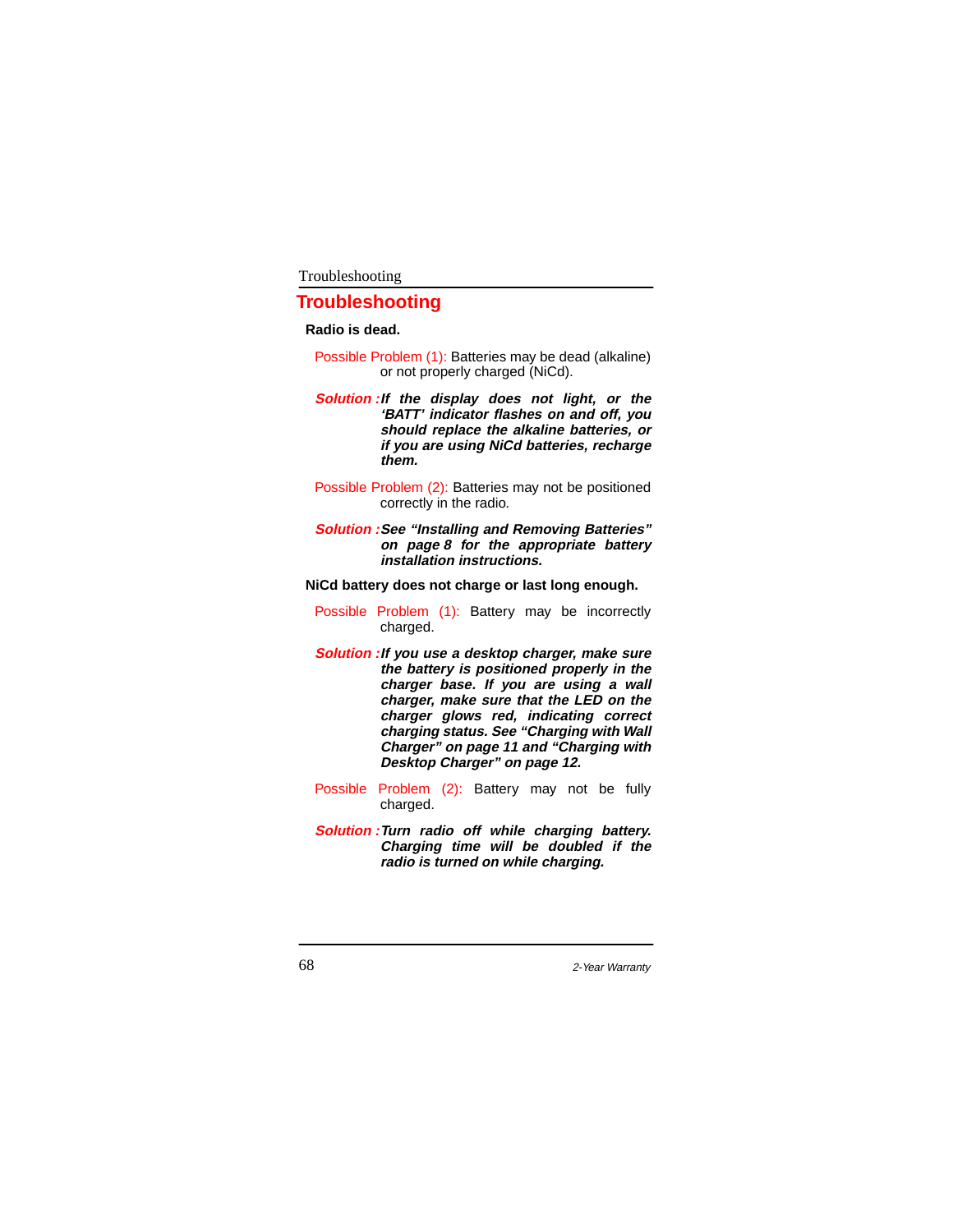Possible Problem (3): The battery life is based on a duty cycle where the radio is transmitting 5%, receiving 5%, and in standby mode 90% of the time. Usage that differs from this will change the typical battery life expectancy accordingly.

#### **Solution :If you use your radio for a longer period of time than the standard duty cycle, you may need to recharge your battery again.**

Possible Problem (4): Battery or charger contacts may be dirty.

**Solution :Clean battery and charger contacts often.**

**Alkaline Battery does not last long enough (<10 minutes).**

Possible Problem (1): Operating the radio at high power with alkaline batteries.

**Solution :When used with alkaline batteries, the radio should operate at low power unless absolutely necessary.**

#### **NOTE**

It is recommended to operate your radio in Low Power when using alkaline batteries. Using alkaline batteries in High Power might result a Low Battery Alert (3 low pitched tones) shortly after transmitting. This is NOT a malfunction. The alert sounds because alkaline batteries cannot maintain the power needed to transmit at High Power for a long interval. However, APC is immediately activated when this alert sounds. It automatically adjusts the radio's power requirements to maintain the radio's operation. Without APC, the radio would instead reset itself and refuse to transmit.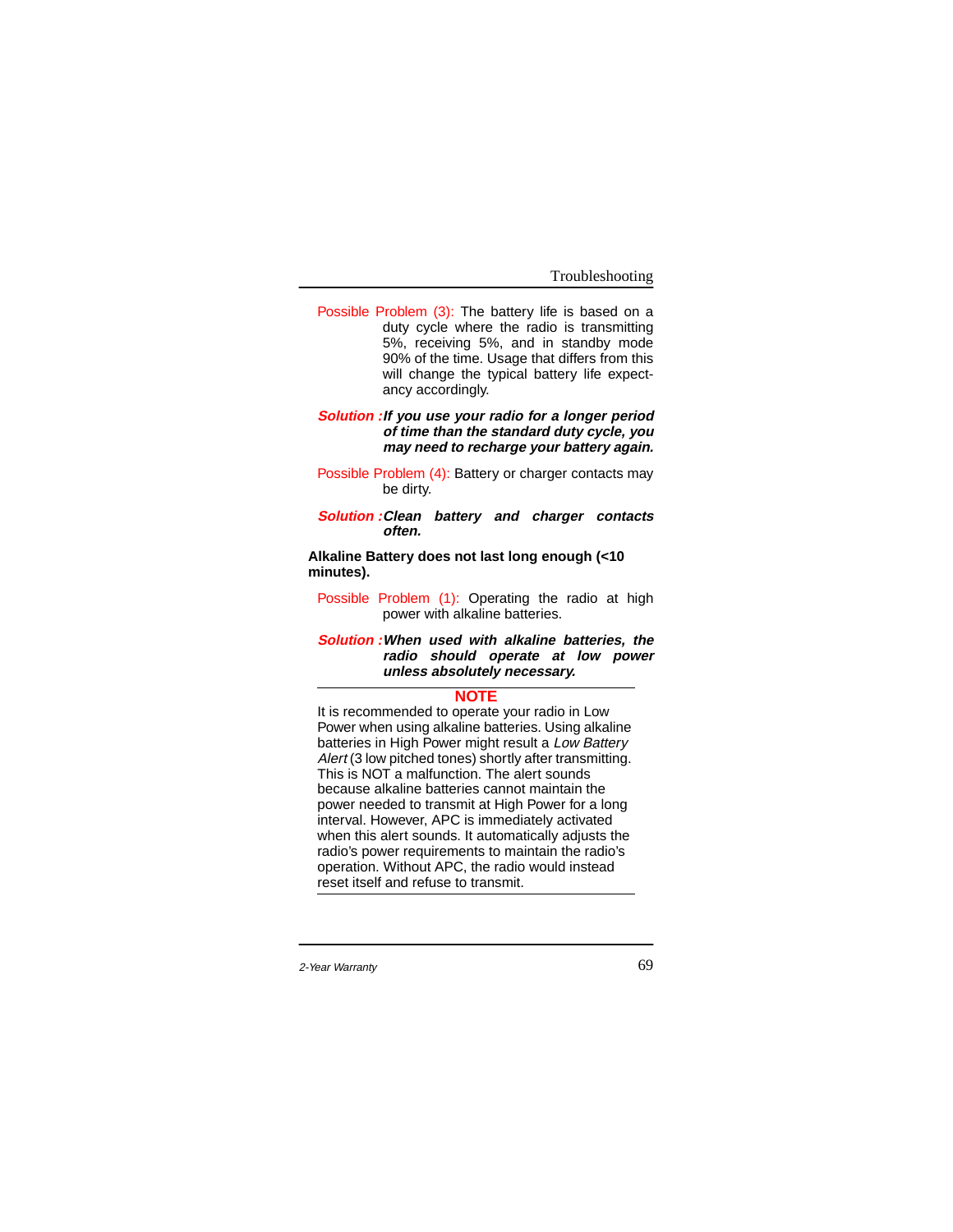## **Radio will not talk to other radios in system.**

Possible Problem (1): Radios may be on different frequencies, or having different Coded Squelch Codes.

#### **Solution :Verify that frequencies and Coded Squelch Codes are the same for all radios in your talk group.**

#### **Hearing other conversations or noise on your radio.**

Possible Problem (1): Users do not have exclusive use of frequencies. Frequencies must be shared using proper radio etiquette.

### **Solution :Use proper radio etiquette.**

#### **NOTE**

Coded squelch screens out other users' conversations on your radio, but other users who share your frequency may still hear your conversations.

## **Limited talk range.**

- Possible Problem (1): Using your radio in basements, steel structures, concrete buildings, automobiles, or heavy foliage decreases its range.
- **Solution :These are standard characteristics of transmitters. External magnetic mount antennas are recommended for best range when communicating in an automobile. If the radio supports the High/ Low Power Output option, check that the radio is not in Low Power Transmit Mode; the "LOW" indicator on the LCD lights in this mode.**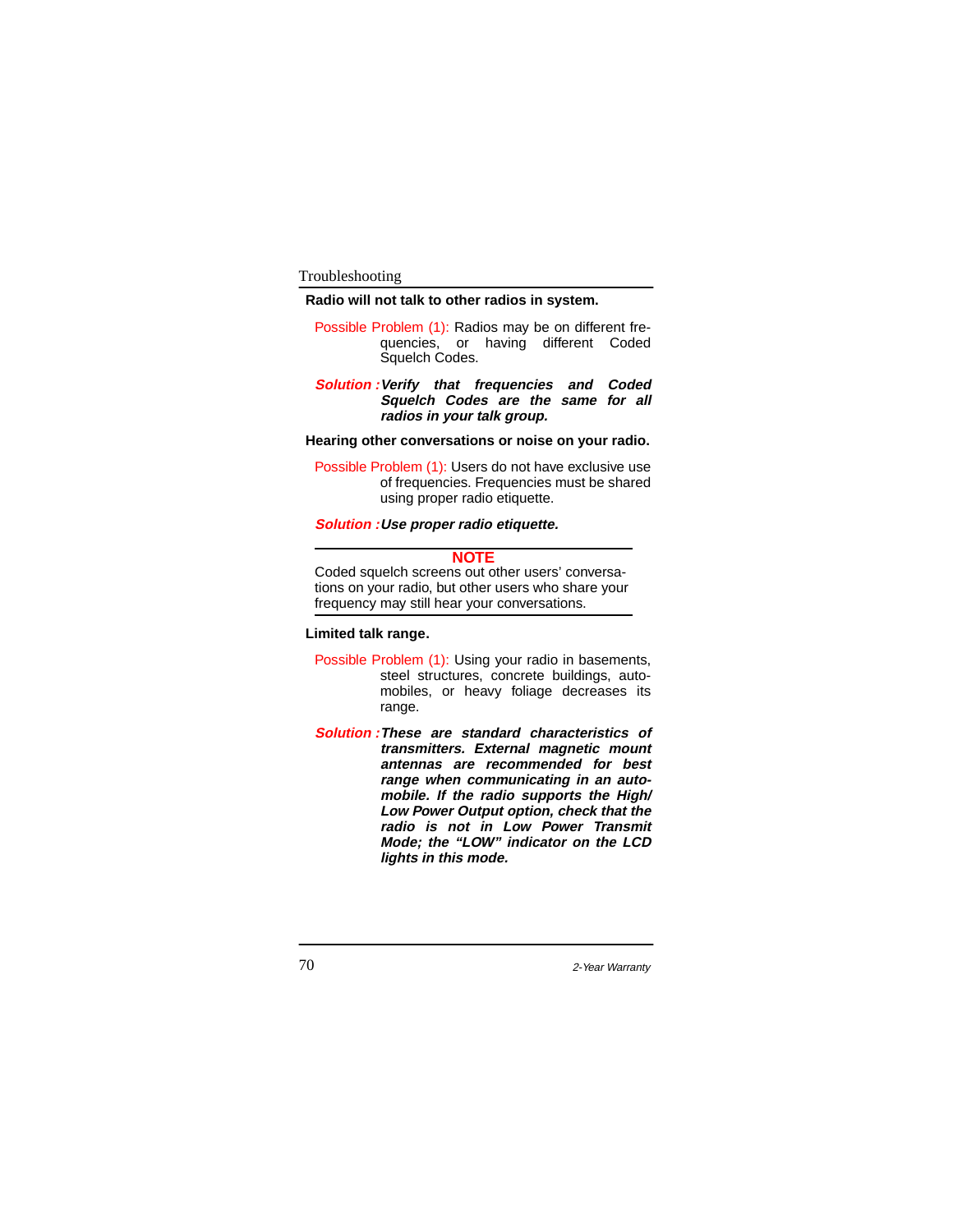- Possible Problem (2): Operating the radio while it is close to your body (i.e. in a pocket or on a belt) and while you are using audio accessories decreases its range because of the shielding effect of your body.
- **Solution :The higher the radio is held, the better the talk range. Use of audio accessories is only recommended in close range situations for best results.**
- Possible Problem (3): The Carrier Squelch Level may be set too high.
- **Solution :Set the Carrier Squelch Level to a lower value (see "Setting Squelch Level" on page 20).**
- **You hear constant static from speaker.**
	- Possible Problem (1): The alkaline batteries may be weak (or the NiCd battery may be discharged).
	- **Solution :Press and hold the PTT while looking at the LCD. If the 'BATT' indicator flashes continuously while still holding the PTT, the batteries should be replaced or recharged.**
	- Possible Problem (2): When using your radio around computers or electronic equipment, you may hear static or interference from these devices.
- **Solution :Enable Coded Squelch. Coded squelch screens out this type of interference (see "Changing Squelch Modes" on page 18).**

**You have tried a solution for any of the above symp-**

<sup>2-</sup>Year Warranty 71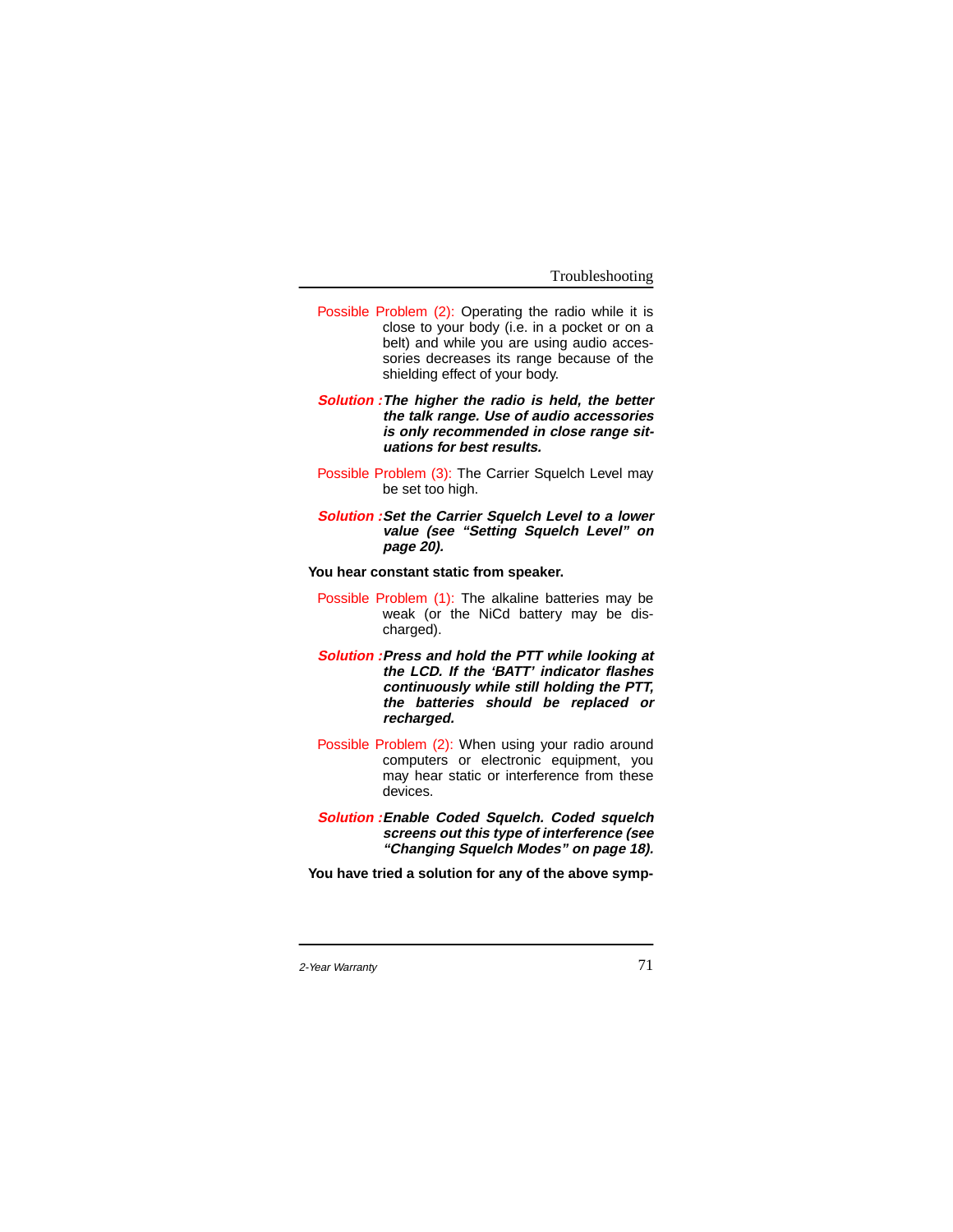**toms, without success.**

- Possible Problem (1): The radio may need to be repaired.
- **Solution :If the unit is still under warranty, return it to the place of purchase for repairs, or contact your nearest Motorola dealer listed in your local yellow pages.**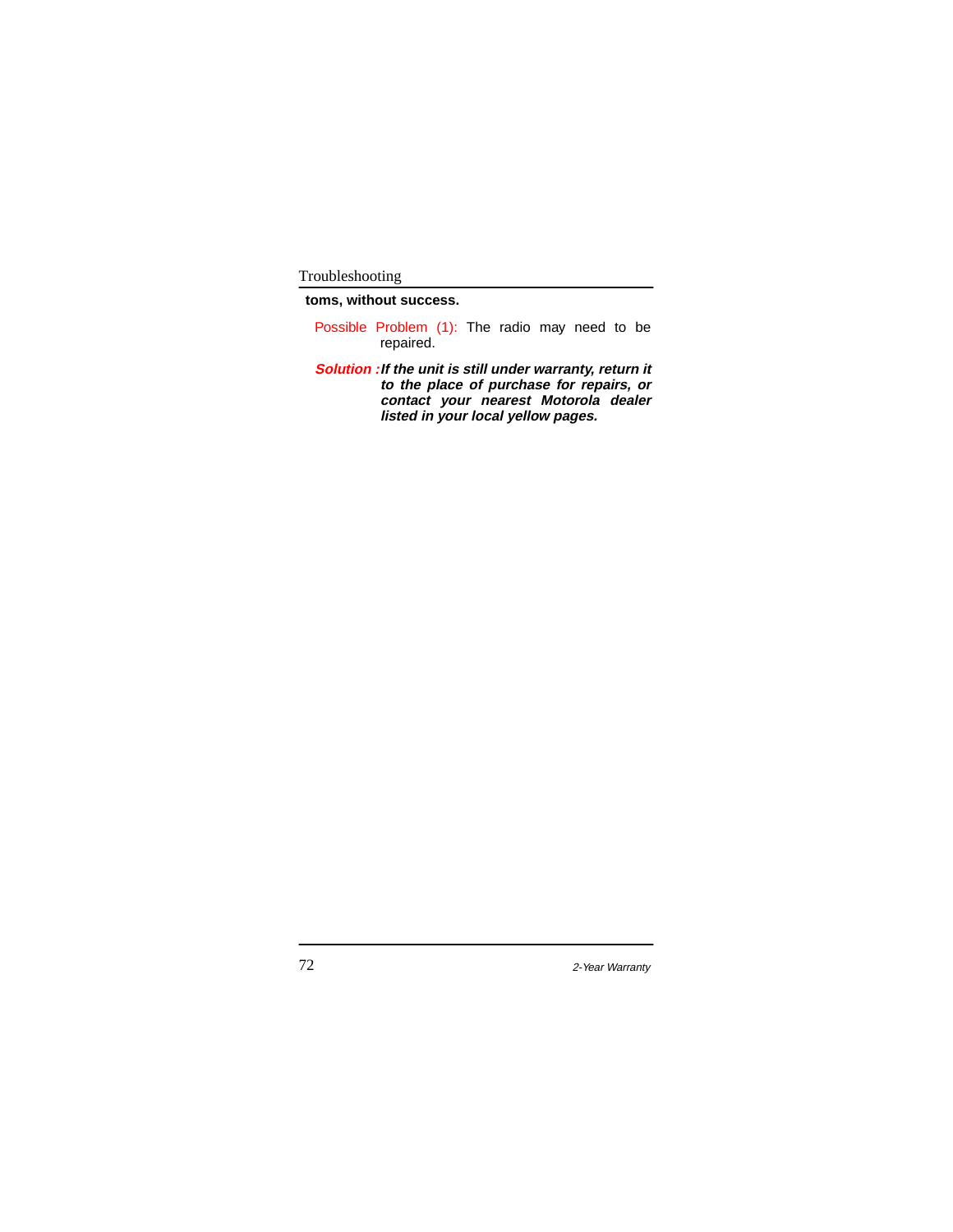Accessories

# **Accessories**

#### **NOTE**

Please note that all accessories may not be available in all markets. Contact your dealer for more information.

# **Battery & Charging Accessories:**

| HTN8232         | 110V - Standard Charging Adapter (Wall)                            |
|-----------------|--------------------------------------------------------------------|
| HTN9002         | 220V - Standard Euro Charging Adapter<br>(Wall)                    |
| PMLN4097        | <b>Alkaline Battery Case</b>                                       |
| PMNN4002        | Ni-Cd Rechargeable High Capacity Battery<br>Pack                   |
| PMNN4003        | Ni-Cd Rechargeable Low Capacity Battery<br>Pack                    |
| PMTN4020        | 110V - Rapid Desktop Battery Charger /<br>Insert                   |
| PMTN4021        | 110V - Standard Desktop Battery Charger /<br>Insert                |
| <b>PMTN4022</b> | 220V - Rapid Desktop Battery Charger /<br>Insert with Euro Plug    |
| PMTN4023        | 220V - Standard Desktop Battery Charger /<br>Insert with Euro Plug |

# **Antennas:**

| PMAD4012        | VHF 9cm Antenna, 136-155 MHz   |
|-----------------|--------------------------------|
| PMAD4013        | VHF 9cm Antenna, 155-174 MHz   |
| PMAD4014        | VHF 14cm Antenna, 136-155 MHz  |
| <b>PMAD4015</b> | VHF 14cm Antenna, 155-174 MHz  |
| PMAE4003        | UHF 9cm Antenna, 430-470 MHz   |
| HLN8262         | External Antenna Adapter (BNC) |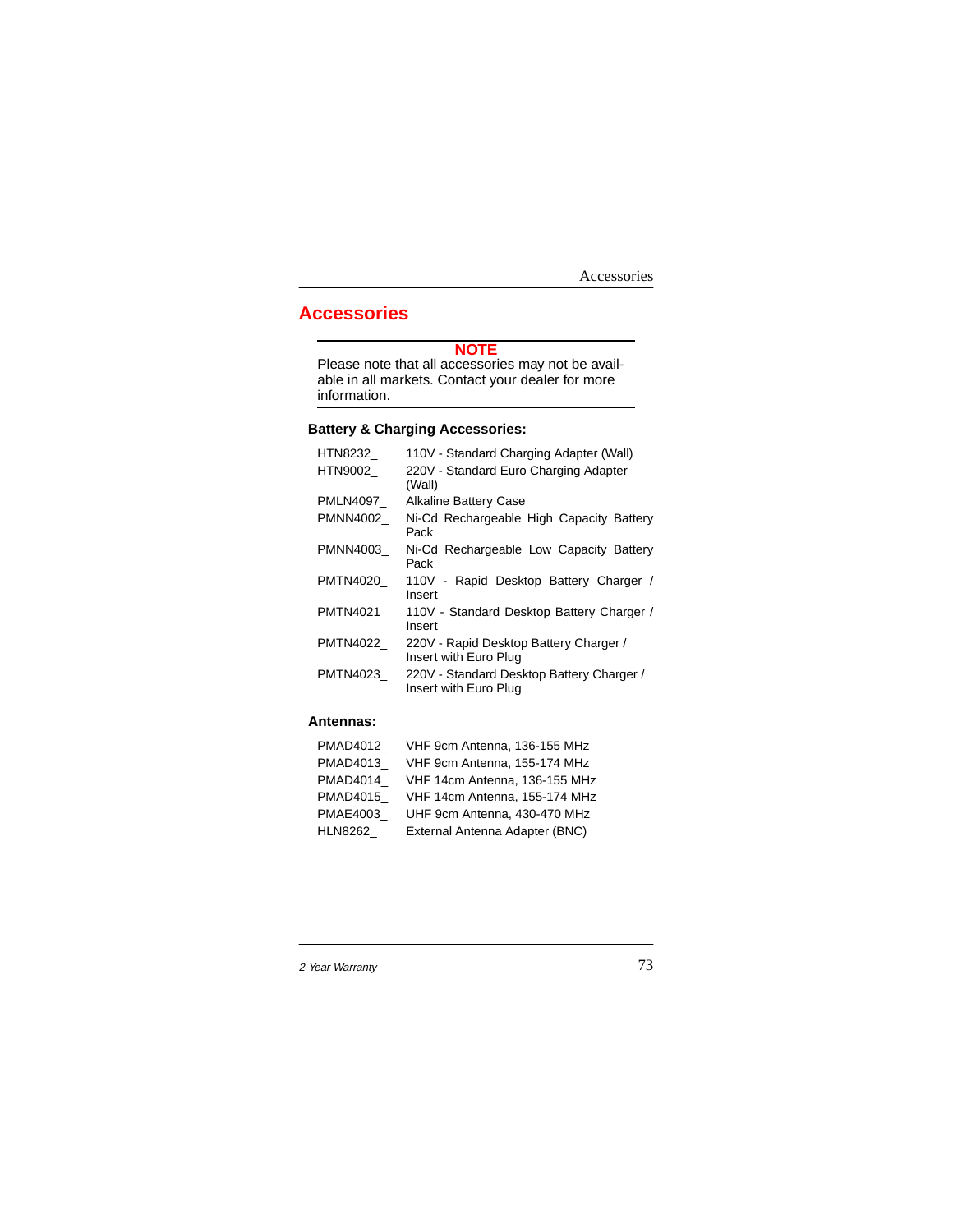# Accessories

# **Audio & Signalling Accessories for all models:**

| HMN9787        | Light Weight Headset with Swivel Boom Mic<br>(w/out VOX)  |
|----------------|-----------------------------------------------------------|
| BDN6647        | Medium Weight Headset with Swivel Boom<br>Mic (w/out VOX) |
| <b>BDN6706</b> | Ear Microphone with VOX interface (VOX<br>included)       |
| HMN9725        | Remote Speaker Microphone                                 |
| HMN9036        | Earbud with Clip Microphone and PTT                       |
| HLN9132        | Earbud                                                    |

# **Carrying Cases & Accessories:**

| <b>PMLN4124</b> | Replacement Spring Action Belt Clip (Black) |
|-----------------|---------------------------------------------|
| <b>HLN8255</b>  | 3" Spring Action Belt Clip (Black)          |
| <b>HLN8240</b>  | 2.5" Belt Clip (Black)                      |
| <b>HLN9985</b>  | Waterproof Bag                              |
|                 |                                             |

# **Radio to Radio Cloning Accessory:**

| <b>PMLN4068</b> | Radio to Radio cloning cable |
|-----------------|------------------------------|
| <b>PMLN4074</b> | Programming cable            |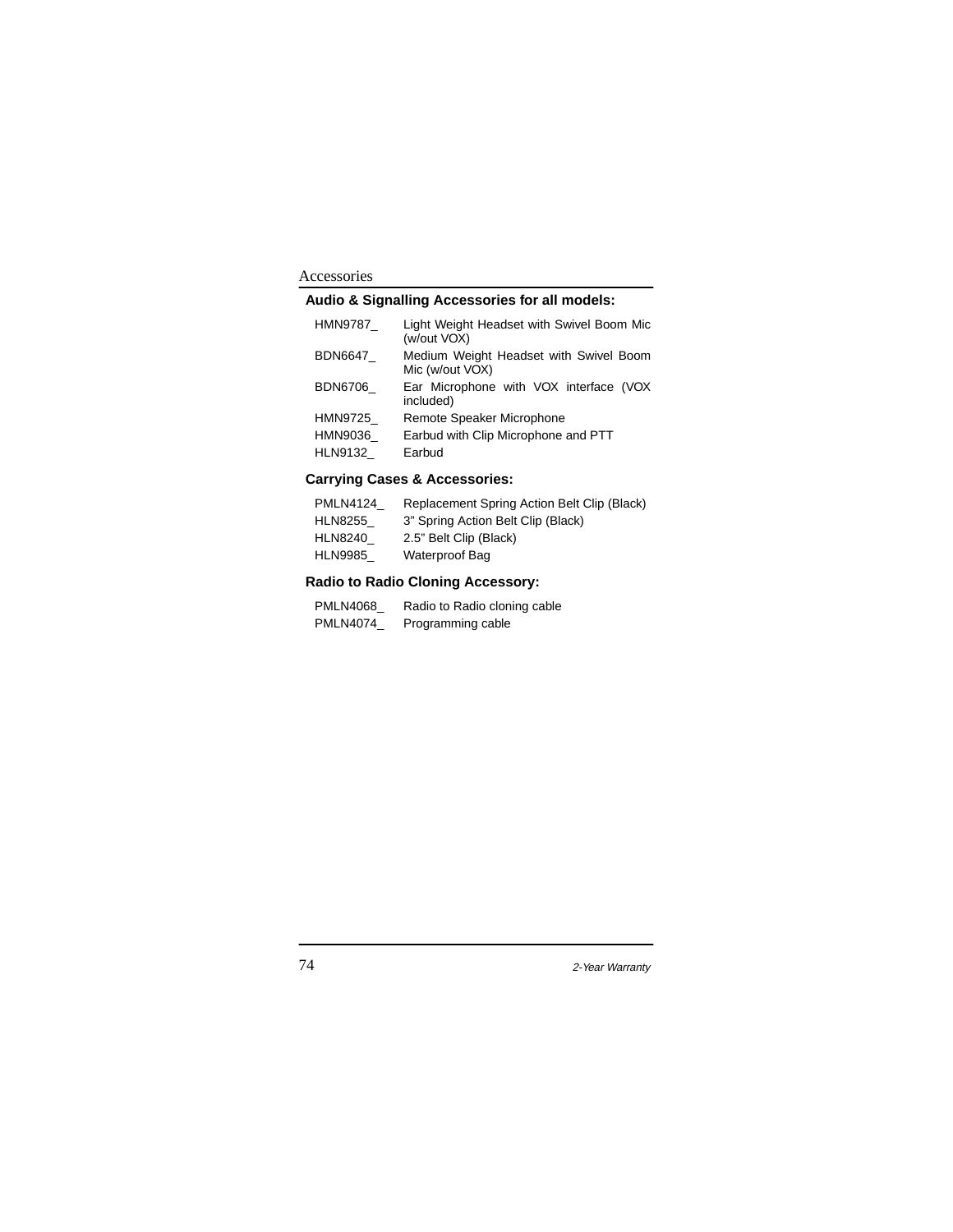Limited Warranty

# **LIMITED WARRANTY MOTOROLA RADIO PRODUCTS**

**Limited Warranty** This express limited warranty covers the Product manufactured by MOTOROLA Radio Products Group and applies to any warranty already mentioned.<br>MOTOROLA assumes no obligations or liability for additions or modifications to this<br>warranty unless specifically made in writing and signed by an authoris MOTOROLA

MOTOROLA cannot be responsible in any way for any ancillary equipment not furnished by MOTOROLA which is attached to or used in connection with the<br>Product, or for operation of the Product with any ancillary equipment, and all such<br>equipment is expressly excluded from this warranty. Because each may use the Product is unique, MOTOROLA disclaims liability for range, coverage, or operation of the system as a whole under this warranty.

This warranty sets forth the full extent of MOTOROLA'S responsibilities regarding<br>the Product. Repair, replacement or refund of the purchase price, at MOTOROLA'S<br>option, is the sole and exclusive renedy of purchase/tuser o

Notwithstanding anything contained herein, MOTOROLA shall not be liable for any of the following situations:

- A) Defects or damage resulting from use of the Product in other than its normal and customary manner.
- B) Defects or damage from misuse, accident, water, liquid or neglect.
- C) Defects or damage from improper or unauthorised testing, operation, main-tenance, service, repair, installation, alteration, modification, or adjustment.
- D) Product which has had the serial number removed or made illegible
- E) A Product which, due to illegal or unauthorized alteration of the software/ firmware in the Product, does not function in accordance with Motorola's published specifications or the FCC type acceptance labeling in effect for the Product at the time the Product was initially distributed from Motorola.
- F) Scratches or other cosmetic damage to Product surfaces that does not af-fect the operation of the Product.

MOTOROLA shall have no liability whatsoever with respect to any claim of patent<br>infringement which is based upon the combination of the Product or parts furnished<br>hereunder with software, apparatus or devices not furnished

HOW TO GET WARRANTY SERVICE : Provide proof of purchase and deliver or<br>send the Product item, transportation and insurance prepaid to an authorized<br>warranty service location. Warranty service will be provided by Motorola t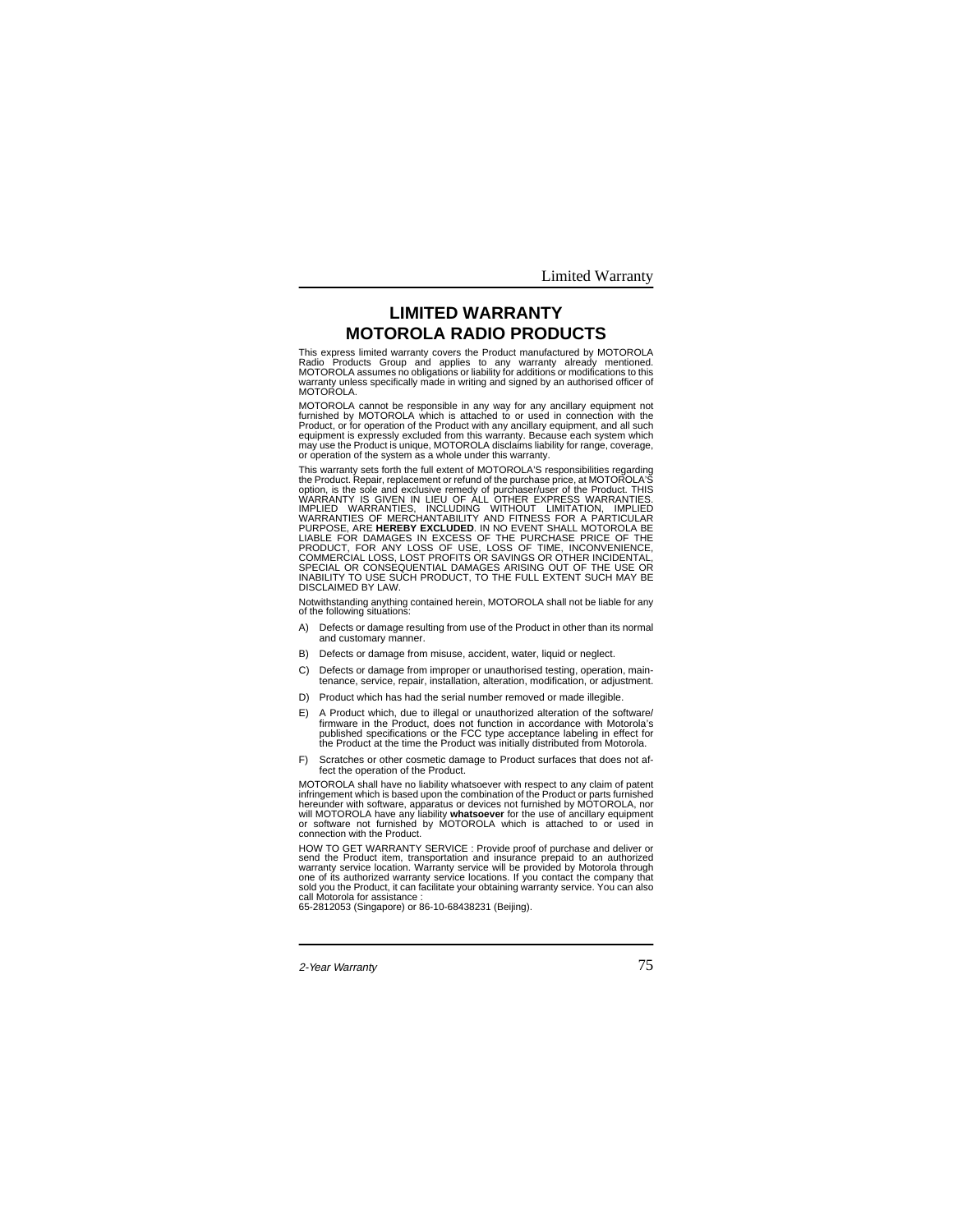# Radio Specifications

# **Radio Specifications**

# **General**

|                                                                                                                                                                                                           | <b>VHF</b>                                                        |                                                                     | UHF                                                                |                                                                      |
|-----------------------------------------------------------------------------------------------------------------------------------------------------------------------------------------------------------|-------------------------------------------------------------------|---------------------------------------------------------------------|--------------------------------------------------------------------|----------------------------------------------------------------------|
| Frequency:                                                                                                                                                                                                |                                                                   | 144 - 146 MHz                                                       | 430 - 432 MHz                                                      |                                                                      |
| Channel Capacity:                                                                                                                                                                                         | 20 Channels                                                       |                                                                     |                                                                    |                                                                      |
| Power Supply:                                                                                                                                                                                             | 7.5 Volt +/- 20%                                                  |                                                                     |                                                                    |                                                                      |
| Dimensions<br>• with Standard<br>Capacity NiCd Bat-<br>tery:<br>• with High Capacity<br>NiCd Battery/Alka-<br>line Batteries:                                                                             | 130mm x 57mm x 29.5mm<br>156mm x 57mm x 29.5mm                    |                                                                     |                                                                    |                                                                      |
| Weight:<br>$\bullet$ with Standard<br>Capacity NiCd Bat-<br>tery:<br>• with High Capacity<br>NiCd Battery:<br>• with the Alkaline Bat-<br>teries:                                                         | 404 g<br>454 g<br>429 g                                           |                                                                     |                                                                    |                                                                      |
| Average Battery Life @<br>(5-5-90 Duty Cycle)<br>• Standard Capacity<br>NiCd Battery:<br>· High Capacity NiCd<br>Battery:<br>• Alkaline Batteries<br>(with the Adaptive<br>Power Control<br>Technology™): | Low Power<br>6.5 Hrs.<br>13Hrs.<br>18 Hrs.<br>$(1W)$ to<br>100mW) | <b>High Power</b><br>4 Hrs<br>8 Hrs.<br>16 Hrs.<br>(5W to<br>100mW) | Low Power<br>6.5 Hrs.<br>13 Hrs.<br>18 Hrs.<br>$(1W)$ to<br>100mW) | <b>High Power</b><br>4 Hrs.<br>8 Hrs.<br>16 Hrs.<br>(4W to<br>100mW) |
| Sealing:                                                                                                                                                                                                  | Passes rain testing per IP54                                      |                                                                     |                                                                    |                                                                      |
| Shock & Vibration:                                                                                                                                                                                        | Impact resistance polycarbonate housing passes<br>EIA RS-316B     |                                                                     |                                                                    |                                                                      |
| Dust & Humidity:                                                                                                                                                                                          | Weather resistant housing passes EIA RS-316B                      |                                                                     |                                                                    |                                                                      |

# **Receiver**

|                                 | <b>VHF</b><br>UHF |                            |  |
|---------------------------------|-------------------|----------------------------|--|
| Channel Spacing:                | 25 kHz            |                            |  |
| Frequency:                      | 144-146 MHz       | 430 - 432 MHz              |  |
| Sensitivity<br>12 dB EIA SINAD: |                   | $0.25 \text{ }\mu\text{V}$ |  |